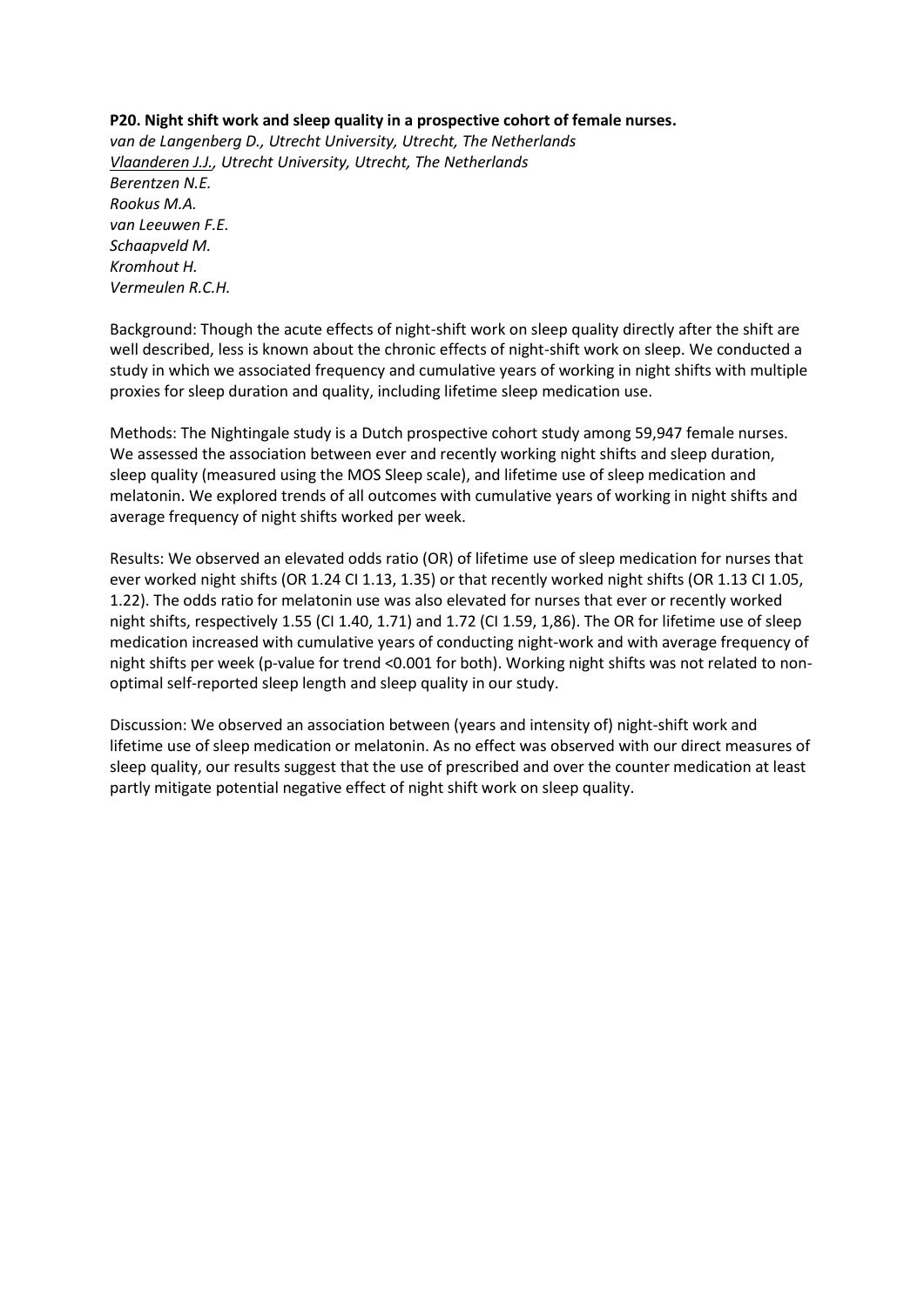#### **P22. Associations between night shift work and weight change within the Nightingale Study.**

*van Duijne H.M., Department of Epidemiology, Netherlands Cancer Institute, Amsterdam, the Netherlands.* 

*Berentzen N.E., Department of Epidemiology, Netherlands Cancer Institute Vermeulen R.C.H., Division of Environmental Epidemiology, Institute for Risk Assessment Sciences Vlaanderen J.J., Division of Environmental Epidemiology, Institute for Risk Assessment Sciences Kromhout,H., Division of Environmental Epidemiology, Institute for Risk Assessment Sciences Rookus M.A., Department of Epidemiology, Netherlands Cancer Institute van Leeuwen F.E., Department of Epidemiology, Netherlands Cancer Institute Schaapveld M., Department of Epidemiology, Netherlands Cancer Institute*

Background: Night shift work has been associated with increased risk of diabetes and cardiovascular disease, which may be (partly) explained by weight gain following night work. This study prospectively examines associations of different domains of night shift work with weight change.

Methods: The Nightingale Study, a cohort study among 59947 Dutch female nurses, was designed to study adverse health outcomes associated with night shift work exposure in detail. At baseline (2011), participants (median age 49) completed a questionnaire including job history. A follow-up questionnaire (2017), was completed by 63% of the cohort. Associations of night work with weight change (kilogram) and development of overweight/obesity (≥25kg/m2) between 2011 and 2017 were assessed using linear and logistic regression analyses, adjusted for age (baseline).

Results: Women who never worked night shifts on average gained 3.51 kg (sd 5.52) during follow-up, while women who ever worked nights gained 3.62 kg (sd 5.75) (p=.16). At baseline 7959 women worked night shifts. Compared with women who had worked night shifts for 1-9 years at baseline, weight gain increased 0.52 kg (95% CI 0.16-0.88) and 0.64 kg (95% CI 0.22-1.06) for those with durations of 10-19 years and 20+ years, respectively. Compared with never night workers, women with healthy weight who worked night shifts at baseline, had an OR of 1.19 (95% CI 1.06-1.34) for developing overweight/obesity. Overweight women working night shifts showed an OR of 1.33 (95% CI 1.10-1.59) for developing obesity.

Conclusion: Night shift work status and duration were associated with a slightly increased risk of weight gain and developing overweight/obesity. Our findings may contribute to understanding mechanisms underlying cardiometabolic risks resulting from night shift work.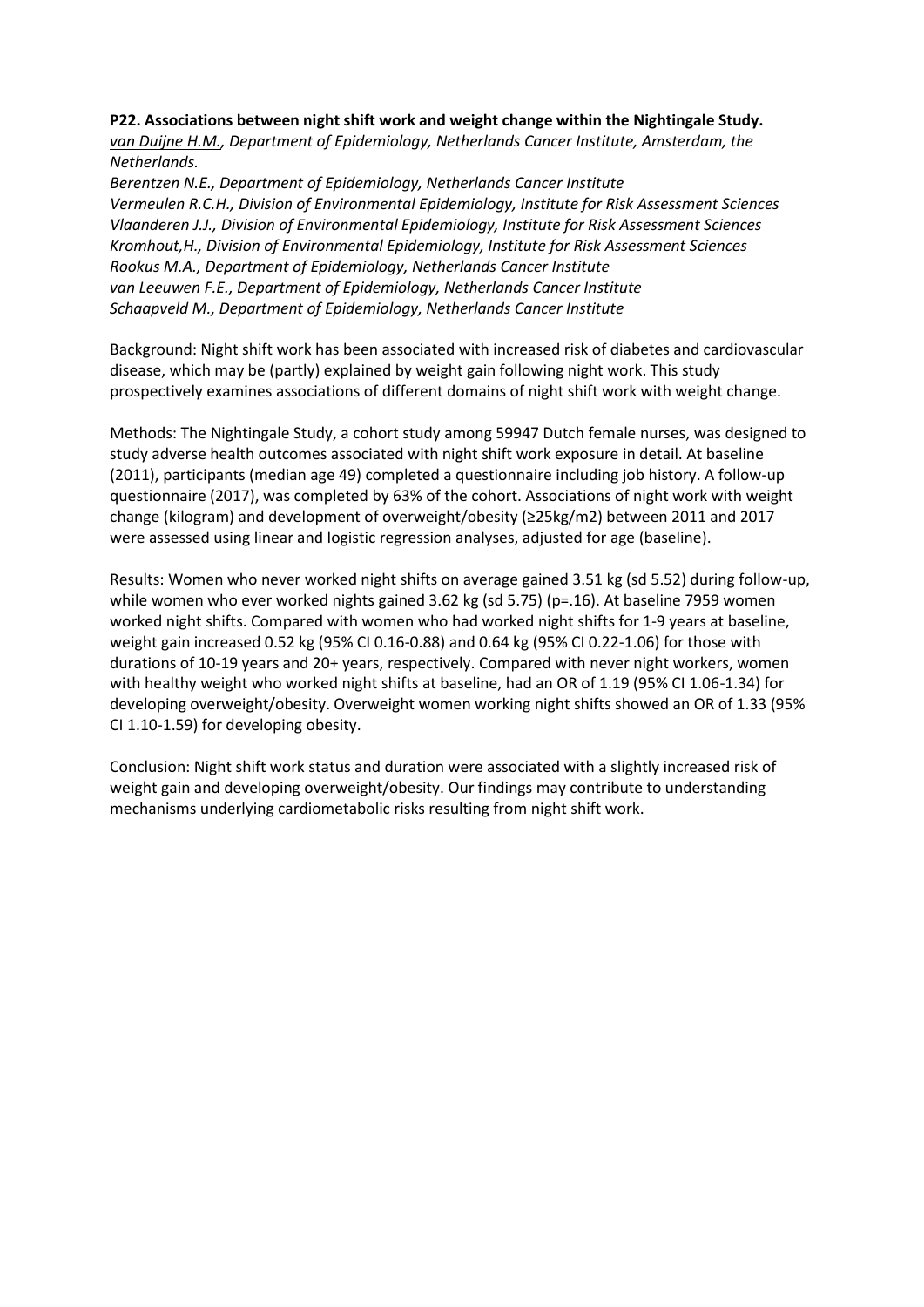# **P23. Night shift work and risk of colorectal cancer: results from a prospective cohort study among 59,947 female nurses in the Netherlands.**

*De Bruijn L., Department of Epidemiology, Netherlands Cancer Institute, Amsterdam, the Netherlands, Berentzen N.E., Department of Epidemiology, Netherlands Cancer Institute, Amsterdam Vlaanderen J. J., Division of Environmental Epidemiology, Institute for Risk Assessment Sciences, Utrecht*

*Vermeulen R.C.H., Division of Environmental Epidemiology, Institute for Risk Assessment Sciences, Utrecht*

*Kromhout H., Division of Environmental Epidemiology, Institute for Risk Assessment Sciences, Utrecht Rookus M.A., Department of Epidemiology, Netherlands Cancer Institute, Amsterdam van Leeuwen F.E., Department of Epidemiology, Netherlands Cancer Institute, Amsterdam Schaapveld M., Department of Epidemiology, Netherlands Cancer Institute, Amsterdam*

Background: Shift work that involves night work has been classified as probably carcinogenic, among others due to the suppression of melatonin secretion. Although experimental studies suggest that melatonin inhibits proliferation of intestinal tumors, epidemiological evidence for a relationship between night work and colorectal cancer (CRC) risk is lacking.

Methods: We prospectively examined the association between night work exposure and CRC in the Nightingale study. In 2011, 59,947 Dutch female nurses completed a questionnaire, including lifetime occupational history with detailed information on night shift work. Up to July 2021, 321 CRC cases were recorded through linkage with the Netherlands Cancer Registry. We excluded participants with prevalent cancer. Data were analyzed using a complete case approach. Age-adjusted hazard ratios (HR) and 95% confidence intervals (CI) for associations between night work variables (ever/never night shifts, duration, cumulative no. night shifts) and CRC risk were estimated using Cox regression.

Results: The analysis included 56,830 nurses, of whom 81% ever worked night shifts with a mean duration of 11.9 years and a mean of 5.4 night shifts per month. Night work duration was missing in 27% and cumulative no. night shifts in 30% of the participants. Compared with nurses who never worked night shifts, the risk of CRC for nurses who ever worked night shifts was not increased (HR=1.19; 95%CI=0.88-1.59; p=.26). Neither increasing night work duration (1-9, 10-19, or 20+ years) nor an increase in cumulative no. night shifts (in tertiles: min. 12 to max. 13,104 nights) was associated with CRC risk.

Conclusion: Our preliminary results suggest that lifetime night work exposure is not associated with increased CRC risk in female nurses. Longer follow-up time and multiple imputation of missing exposure variables may alter our risk estimates. Updated results including multiple imputation, adjustment for confounders, and assessment of dose-response effects will be presented at WEON.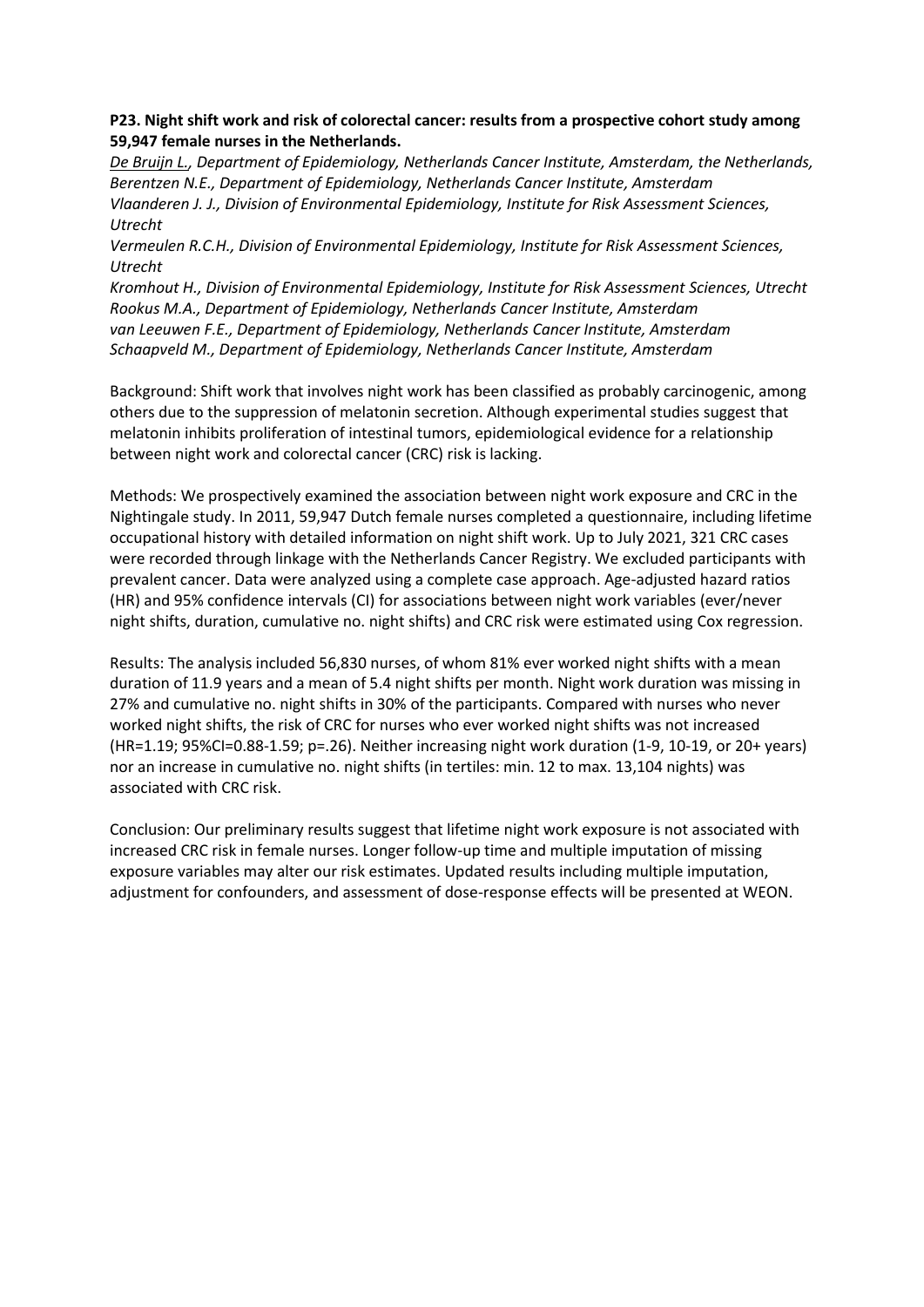# **P24. Socio-economic participation of persons with hemophilia: results from the sixth Hemophilia in the Netherlands study.**

*van Balen E.C., Leiden University Medical Center, The Netherlands Hassan S., Leiden University Medical Center Smit C., Leiden University Medical Center Driessens M.H., Netherlands Hemophilia Society (NVHP) Beckers E.A.M., Maastricht University Medical Centre Coppens M., Amsterdam UMC, University of Amsterdam Eikenboom J., Leiden University Medical Center Hooimeijer H.L., University Medical Center Groningen Leebeek F.W.G., Erasmus University Medical Center Mauser-Bunschoten E.P., Van Creveldkliniek, University Medical Center Utrecht van Vulpen L.F.D., Van Creveldkliniek, University Medical Center Utrecht Schols S.E.M., Radboud university medical center Rosendaal F.R., Leiden University Medical Center van der Bom J.G., Sanquin Research and Leiden University Medical Center Gouw S.C., Leiden University Medical Center and Amsterdam UMC, University of Amsterdam*

Background: Treatment availability and comprehensive care have resulted in improved clinical outcomes for persons with the congenital bleeding disorder hemophilia. Recent data on socioeconomic participation of this patient group in the Netherlands are lacking. As part of the sixth nationwide 'Haemophilia in the Netherlands' (HiN) study we assessed participation in education, in the labor market and social participation for persons with hemophilia compared with the general male population.

Methods: Dutch adults and children (5-75 years) of all hemophilia severities (n = 1009) participated in a questionnaire that included socio-demographic, occupational and educational variables. Clinical characteristics were extracted from electronic medical records. General population data were extracted from Statistics Netherlands. Social participation was assessed with the PROMIS Ability to Participate in Social Roles and Activities short form, with a minimal important difference (MID) set at 1.0.

Results: Data from 906 adults and children were analysed. Participation in education was higher than in the general male population for persons aged 20-24 years (68%; 95% CI: 57-79, general male population: 53%). Educational attainment was higher compared to Dutch males, especially for severe hemophilia. Absenteeism from school was more common than in the general population. The employment-to-population ratio (64.3%; 95% CI: 58.6-70.0) and occupational disability (14.7%; 95% CI: 10.5-18.9) were worse for severe hemophilia compared to the general population (73.2% and 4.8%, respectively), but similar to the general population for non-severe hemophilia. Unemployment was 5.4% (95% CI: 3.5-7.3; general male population: 3.4%). Absenteeism from work was less common than in the general male population (37.7%; 95% CI: 31.4-43.9 vs. 45.2%). Mean PROMIS score was similar to or higher than in the general population (54.2 vs. 50).

Conclusion: Likely as a result of comprehensive care, socio-economic participation of persons with non-severe hemophilia was similar to the general male population. Some participation outcomes for persons with severe hemophilia were reduced.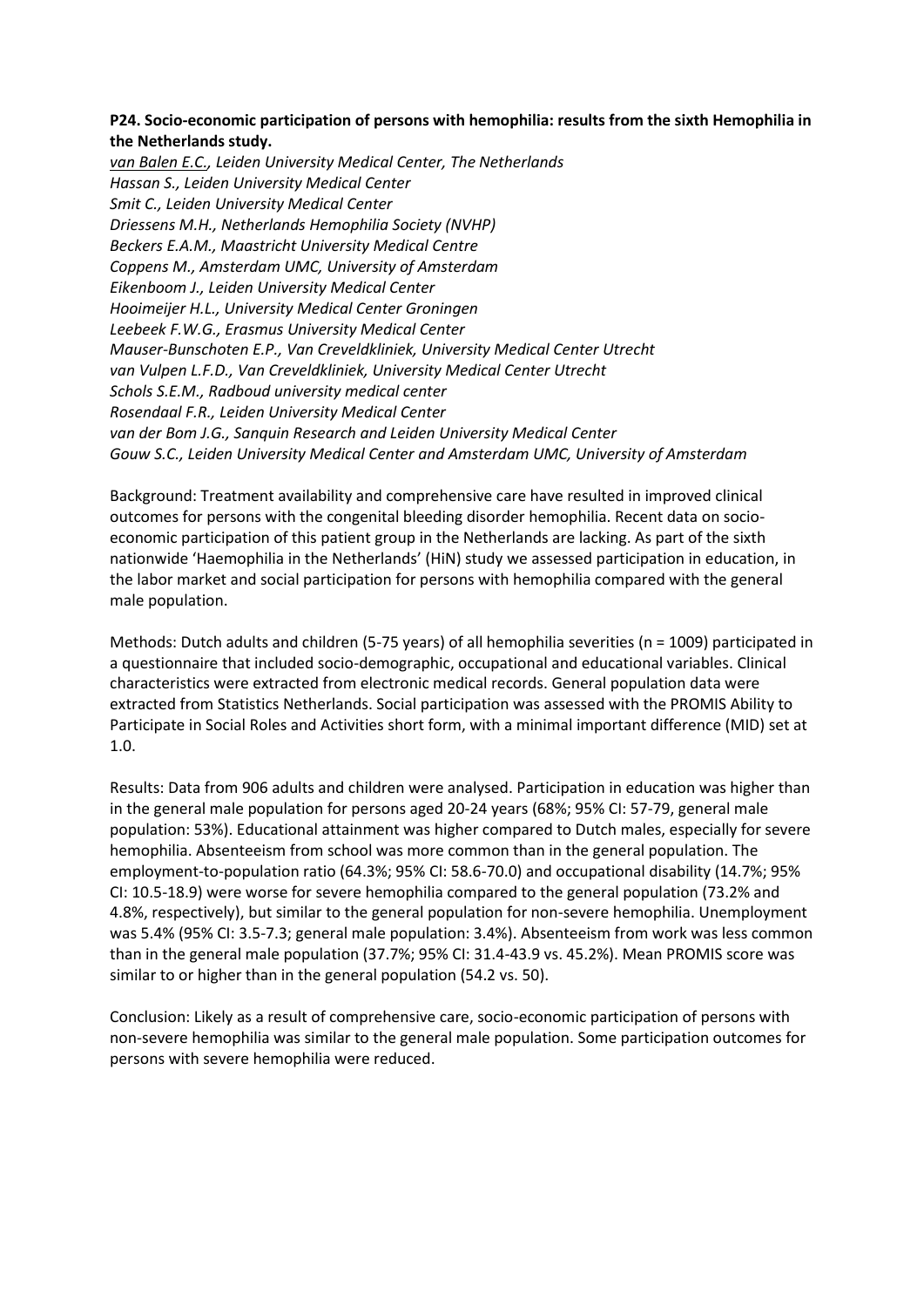# **P36. Approaches to estimating clearance rates for Human Papillomavirus groupings: a systematic review and real data examples.**

*Wijstma E.S., Public Health Service Amsterdam, Amsterdam, The Netherlands, Jongen V.W., Public Health Service Amsterdam, Amsterdam, The Netherlands Alberts C.J., International Agency for Research on Cancer, Lyon, France De Melker H.E., National Institute of Public Health and the Environment (RIVM), Bilthoven, The Netherlands Hoes J., National Institute of Public Health and the Environment (RIVM), Bilthoven, The Netherlands*

*Schim van der Loeff M.F., Public Health Service Amsterdam, Amsterdam, The Netherlands and Amsterdam Institute for Infection and Immunity (AII), Amsterdam, The Netherlands*

Background: The clearance rate (CR) is an important metric for quantifying human papillomavirus (HPV) clearance. Approaches to estimating CRs for HPV groupings differ between studies. We aimed to identify the approaches used in literature to estimating grouped HPV CRs. Moreover, we investigated whether these approaches resulted in different estimations of CRs using data from existing studies.

Methods:In this systematic review, articles were included if they reported CRs of HPV groupings. Identified approaches were applied to data of the HAVANA cohort, comprising of adolescent girls, and H2M cohort, comprising of men who have sex with men. CRs were estimated for six HPV groupings: bivalent-, quadrivalent- and nonavalent vaccine-types, and low-risk-, high-risk- and any HPV.

Results: From 26 articles, 54 theoretically possible approaches to estimating CRs were identified. These approaches varied regarding the nature of infections included (i.e., prevalent/incident), and the definition of clearance events and person-time. Application of the nine most used approaches to HAVANA (n=1,394) and H2M (n=745) cohorts demonstrated strong variation in CR estimates depending on the approach used. For example, for grouped high-risk HPV in the H2M cohort, CRs ranged from 52.4 to 120.0 clearances/1000 person-months. CRs also varied in the HAVANA cohort, but differences were less pronounced; CRs ranged from 24.1 to 57.7 clearances/1000 pm.

Conclusions: Various approaches to estimating CR of HPV groupings are used in literature and these yielded different CR estimates in our data-example. These differences depended on the study population. We advise clear reporting of methodology and urge caution in comparing CRs between studies.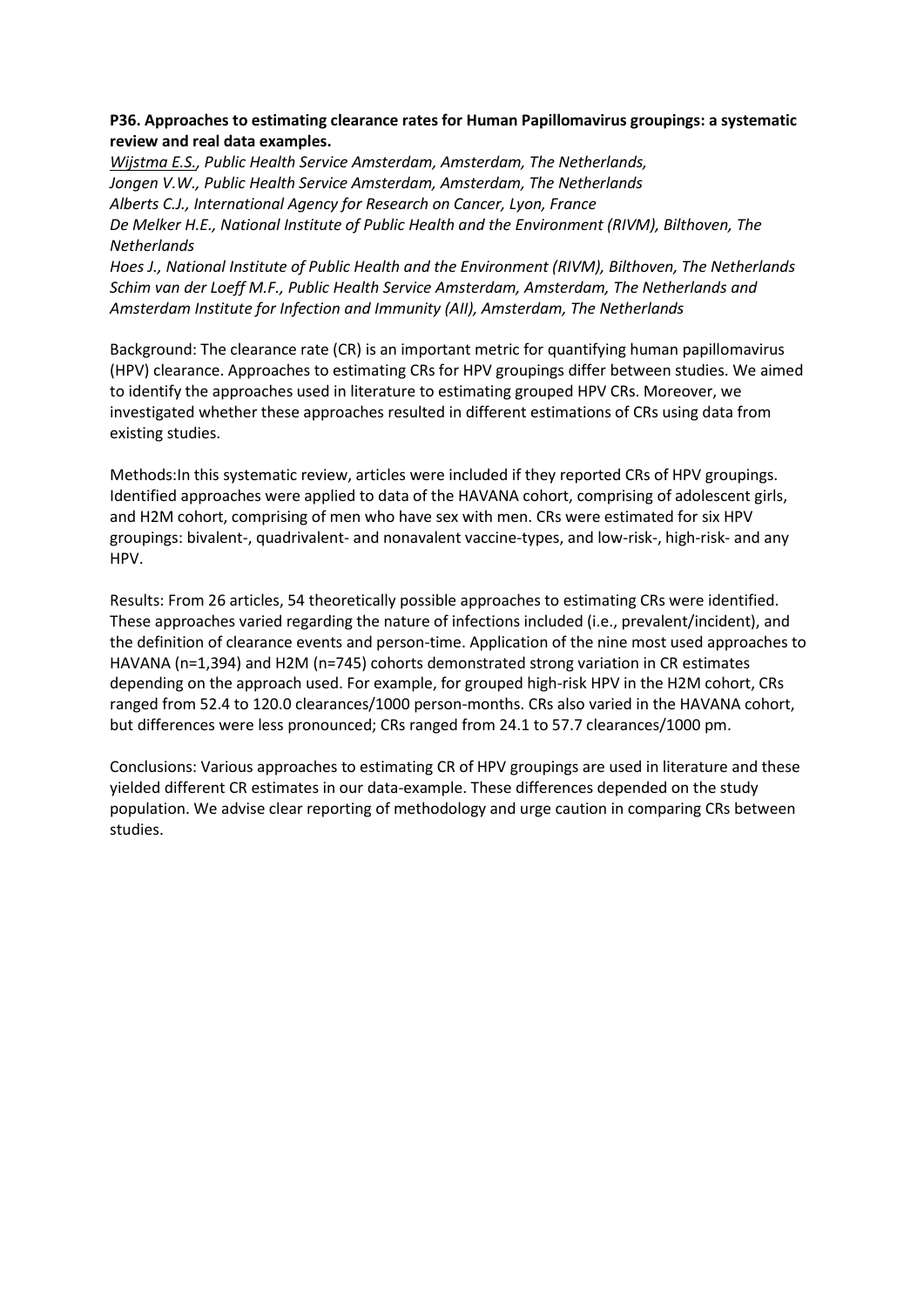# **P37. Towards more efficient multi-arm exercise trials in oncology: application of a Bayesian adaptive decision-theoretic approach.**

*Buffart L.M., Department of Physiology, Radboudumc, Nijmegen, the Netherlands Bassi A., Department of Epidemiology and Data Science, Amsterdam UMC, Amsterdam Stuiver M.M., Department of Epidemiology and Data Science, Amsterdam UMC, Amsterdam and Center for Quality of Life and Division of Psychosocial Research and Epidemiology, The Netherlands Cancer Institute*

*Aaronson N.K., Center for Quality of Life and Division of Psychosocial Research and Epidemiology, The Netherlands Cancer Institute, Amsterdam* 

*Sonke G.S., The Netherlands Cancer Institute, Amsterdam*

*Berkhof J., Department of Epidemiology and Data Science, Amsterdam UMC, Amsterdam van der Ven P.M., Department of Data Science and Biostatistics, Julius Center for Health Sciences and Primary Care, UMC Utrecht, Utrecht*

Purpose: Efficient designs are needed to reduce sample sizes and costs of trials comparing multiple complex treatments. This study illustrates a Bayesian adaptive decision-theoretic design using a multi-arm exercise oncology trial.

Methods: In the PACES trial, 230 women with breast cancer receiving adjuvant chemotherapy were randomized to a supervised resistance and aerobic exercise intervention (OnTrack), a homebased physical activity program (OncoMove) or usual care. Data was re-analyzed using a Bayesian adaptive decision-theoretic approach incorporating interim analyses for trial continuation after every stage of 36 patients. Endpoint for the re-analyses was dose modifications (any versus none). We considered a symmetric setting aiming to identify the arm with the lowest proportion of patients requiring dose modifications, and an asymmetric setting aiming to identify exercise arms with an absolute risk reduction in dose modifications of ≥10% compared to usual care. Interim decisions for continuation were based on expected absolute increases in the probability of a correct decision in the next stage, with continuation thresholds of 1% and 0.1%. Settings with and without early dropping of arms were considered.

Results: Dose modifications occurred in 34% of patients in the usual care and OncoMove arms versus 12% in OnTrack. Frequentist analysis showed these proportions to be statistically significant (p=0.002). Using the 0.1% continuation threshold, the Bayesian adaptive decision-theoretic analyses required 72 patients to identify OnTrack as the most effective arm in the symmetric setting. In the asymmetric setting, 144 patients were required to identify OnTrack as the only exercise arm superior to usual care.

Conclusion: A Bayesian adaptive decision-theoretic approach was shown to substantially reduce the sample size of a three-arm exercise oncology trial. This design is worth considering for multi-arm trials.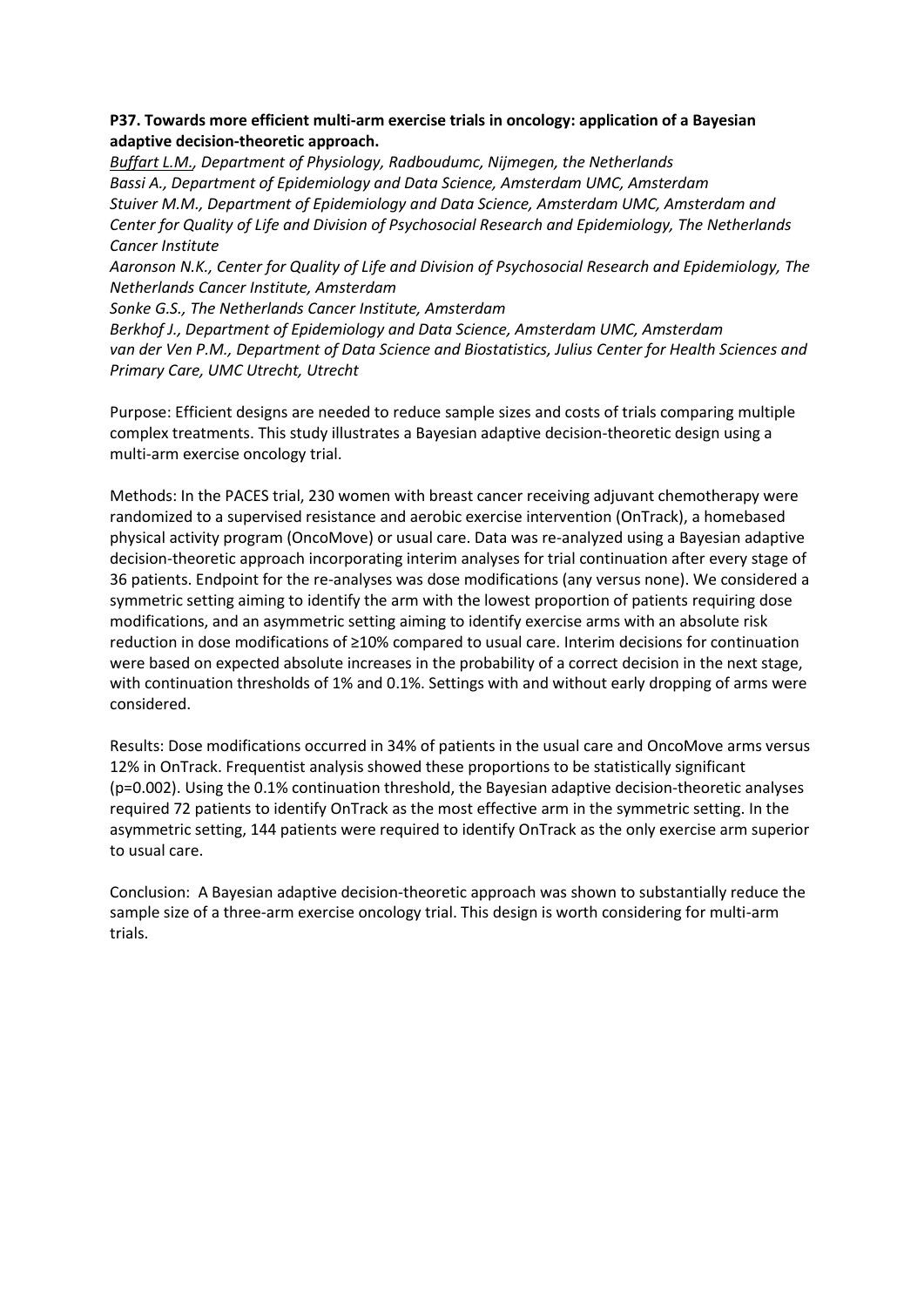# **P38. Associations between late-onset preeclampsia and the use of calcium-based antacids and proton pump inhibitors during pregnancy: a prospective cohort study.**

*van Gelder M.M.H.J., Radboudumc, Nijmegen, The Netherlands Beekers P., Radboudumc van Puijenbroek E.P., Netherlands Pharmacovigilance Centre Lareb van Drongelen J., Radboudumc Roeleveld N., Radboudumc Smits L.J.M., Maastricht University*

Background: Preeclampsia is one of the leading causes of maternal morbidity and mortality. Calciumbased antacids and proton pump inhibitors (PPIs) are commonly used during pregnancy to treat symptoms of gastroesophageal reflux disease. Both have been hypothesized to reduce the risk of preeclampsia. We aimed to determine the associations of calcium-based antacid and PPI use during pregnancy with late-onset preeclampsia, taking into account dosage and timing of use.

Methods: We included 9,058 pregnant women participating in the PRIDE Study (2012-2019) or pREGnant (2014-2019), two prospective cohorts in The Netherlands. Data were collected through web-based questionnaires and obstetric records. We estimated risk ratios (RRs) for late-onset preeclampsia for any use and trajectories of calcium-based antacid and PPI use before gestational day 238, as well as hazard ratios for time-varying exposures after gestational day 237, adjusted for a minimally sufficient set of confounders and weighted using inverse probability of censoring weights.

Results: Late-onset preeclampsia was diagnosed in 2.6% of pregnancies . Any use of calcium-based antacids (RR 1.2 [95% CI 0.9-1.6]) or PPIs (RR 1.4 [95% CI 0.8-2.4]) before gestational day 238 was not associated with late-onset preeclampsia. However, use of low-dose calcium-based antacids in gestational weeks 0-16 (<1g/day; RR 1.8 [95% CI 1.1-2.9]) and any use of PPIs in gestational weeks 17-33 (RR 1.6 [95% CI 1.0-2.8]) seemed to increase the risk of late-onset preeclampsia. We did not observe any associations between late-onset preeclampsia and use of calcium-based antacids and PPIs after gestational day 237.

Conclusions: In this prospective cohort study, use of calcium-based antacids and PPIs during pregnancy was not found to reduce the risk of late-onset preeclampsia.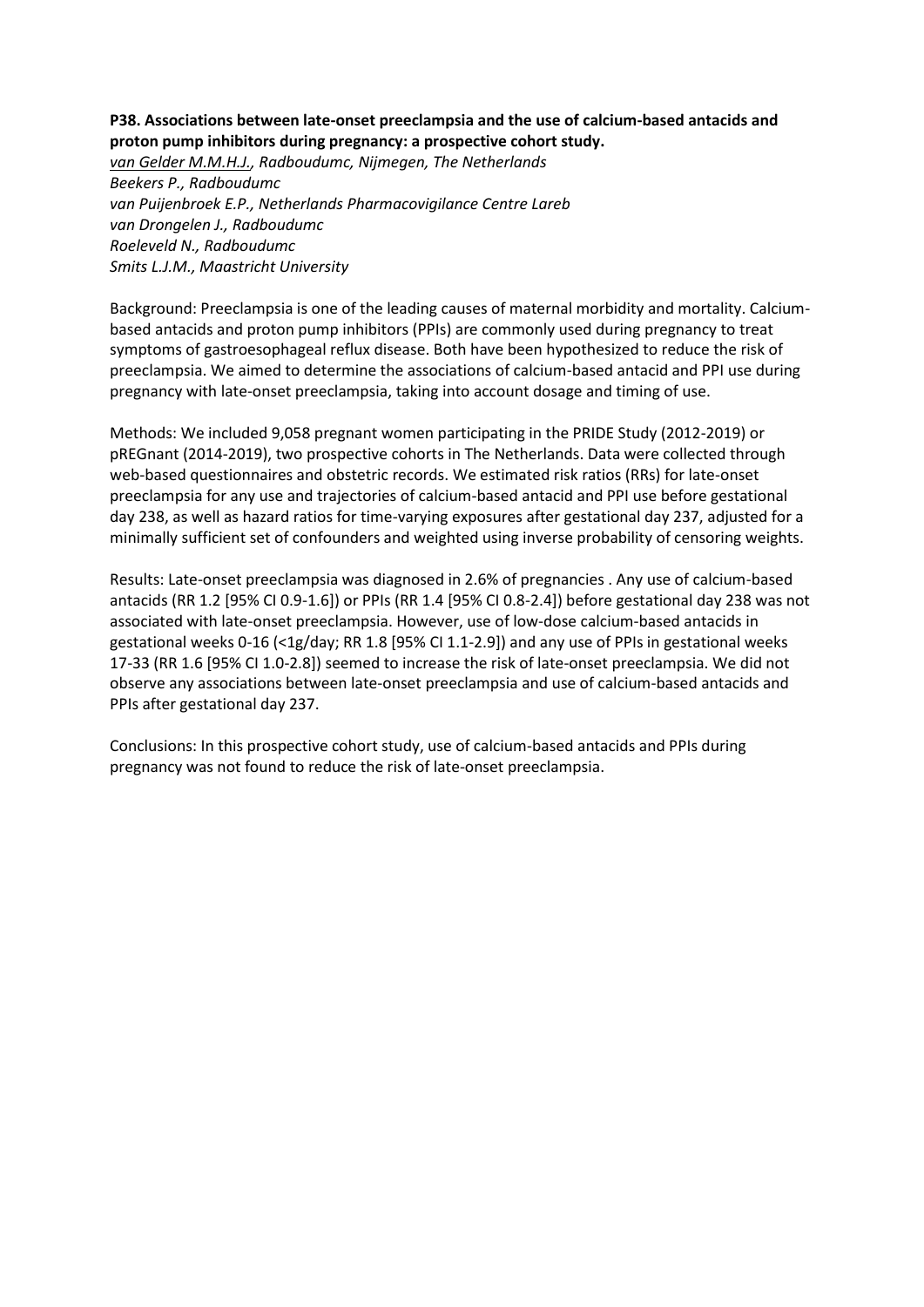# **P39. Distribution of absolute risks provided by prediction models developed using supervised machine learning.**

*Andaur Navarro C.L., Julius Center for Health Sciences and Primary Care, University Medical Center Utrecht, Utrecht, The Netherlands Damen J.A.A.G. Takada T. Geersing G. Hooft L. Moons K.G.M. van Smeden M.*

Background: Prediction models are used extensively in healthcare to support diagnosis and prognosis, as well as to guide treatments. Regression techniques, such as logistic regression, were traditionally use for model building, however, over the past years, machine learning models have gained considerable popularity. While several studies suggest that machine learning could outperform traditional statistical models at population level, few studies have compared the distribution of individual risks across commonly used supervised machine learning algorithms.

Methods: We used individual participant data from prospective diagnostic studies of patients suspected of deep vein thrombosis (DVT) to develop five models. The outcome was the presence of DVT at initial assessment. We a-priori selected the following predictors for inclusion in the model: age, sex, d-dimer, previous history of DVT, alternative diagnosis, and cancer. As modeling technique, we selected logistic regression (LR), random forest (RR), support vector machine (SVM), extreme gradient boosting (XGBoost), and neural networks (NN). We compared discrimination, calibration, and distribution of individual risk prediction between models. All statistical analyses were performed in R version 4.0.3 with R base, rms, pROC, and caret packages.

Results: Among the 10,002 included patients, 1875 (19%) were confirmed cases of DVT. All five models achieved similar discrimination (AUC 0.82). However, models were often miscalibrated for higher predicted probabilities. Absolute risks provided by the SVM model were often close to the prevalence of DVT in our dataset.

Conclusion: Previous research found considerable uncertainty on absolute risks prediction when generated by regression-based models. This study found that commonly used machine learning models could yield different individual risk predictions. Our findings indicate the importance of assessing the reliability of individual risk predictions across different modeling techniques, before further validation.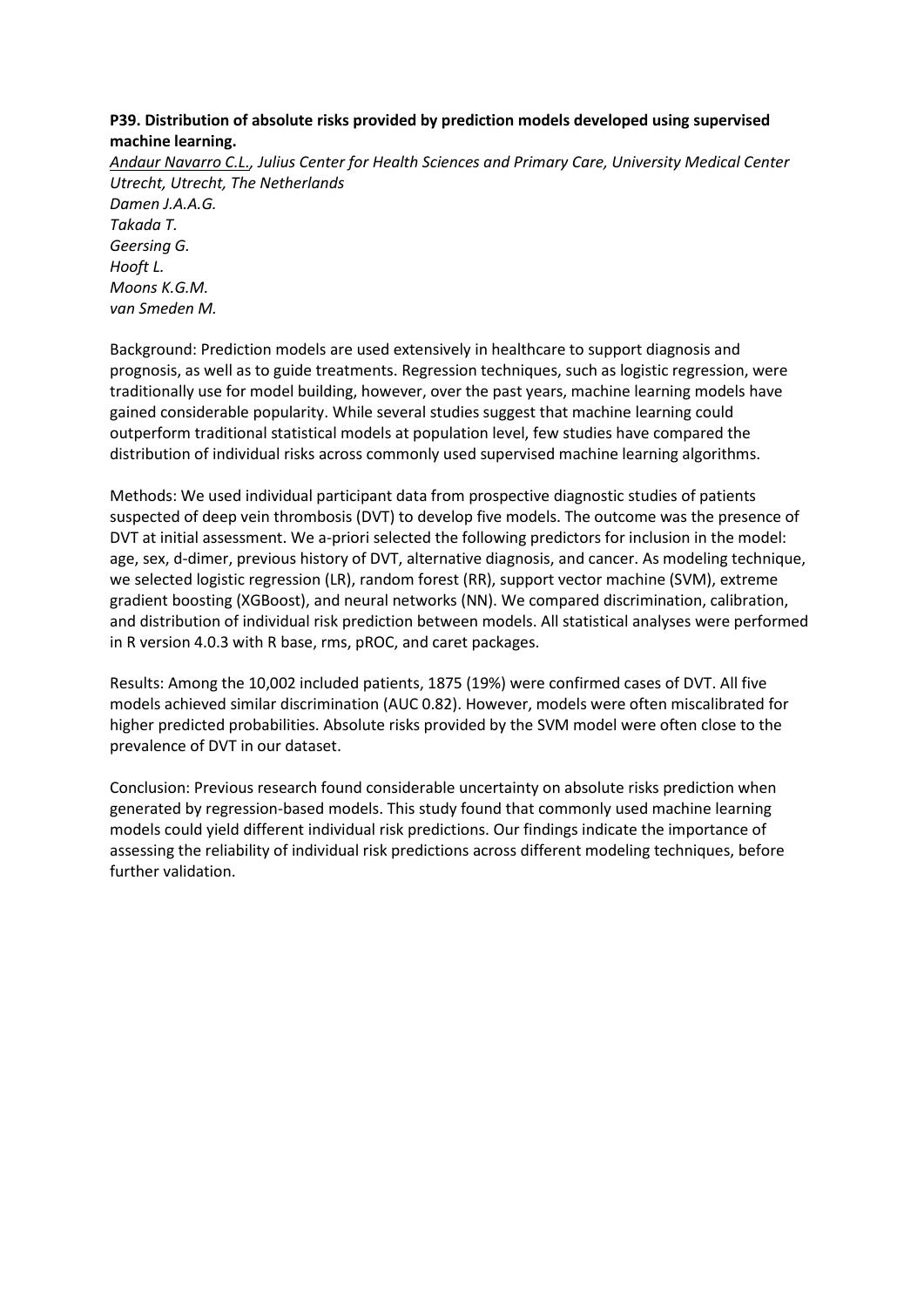#### **P40. Prenatal risk factors for Alzheimer's Disease-related brain pathology.**

*Boots A., Department of Epidemiology and Data Science, Amsterdam Public Health research institute, Amsterdam UMC, University of Amsterdam, Amsterdam, the Netherlands Wiegersma A.M., Department of Epidemiology and Data Science, Amsterdam Public Health research institute, Amsterdam UMC, University of Amsterdam Vali Y., Department of Epidemiology and Data Science, Amsterdam Public Health research institute, Amsterdam UMC, University of Amsterdam van den Hof M., Department of Epidemiology and Data Science, Amsterdam Public Health research institute, Amsterdam UMC, University of Amsterdam Langendam M., Department of Epidemiology and Data Science, Amsterdam Public Health research institute, Amsterdam UMC, University of Amsterdam Limpens J., Medical library, Amsterdam UMC, University of Amsterdam Backhouse E., University of Edinburgh and NHS Lothian Shenkin S.D., University of Edinburgh and NHS Lothian Wardlaw J., University of Edinburgh and NHS Lothian Roseboom T.J., Department of Epidemiology and Data Science, Amsterdam Public Health research institute, Amsterdam UMC, University of Amsterdam De Rooij S.R., Department of Epidemiology and Data Science, Amsterdam Public Health research institute, Amsterdam UMC, University of Amsterdam*

Background: Adverse exposures during prenatal development may impact the developing brain, preventing it from developing to its full potential. This may limit the reserve capacity of the brain, a structural buffer encompassing brain size and neuronal numbers, which can compensate for the neurodegeneration associated with Alzheimer's disease in late life. The prenatal environment may play an essential role in determining the risk for developing Alzheimer's disease. In this systematic review, we created an overview of the current evidence for the association between prenatal exposures and structural brain measures related to Alzheimer's disease in humans.

Methods: MEDLINE and Embase were systematically searched to identify studies in humans that reported one or more prenatal exposure(s) in association with whole brain volume, temporal lobe volume and/or hippocampal volume measured with structural magnetic resonance imaging at any age of outcome assessment. Risk of bias was assessed using the Newcastle Ottawa Scale, and we followed PRISMA reporting guidelines.

Results: We identified 81 eligible studies in the following prenatal exposure categories: alcohol (N=31), maternal smoking (N=7), drugs (N=14), mental health problems (N=7), maternal diet (N=8), medical conditions (N=10), infections (N=6) and environmental exposures (N=3). Evidence for an association with whole brain volume, hippocampal volume, and/or temporal lobe volume was found for maternal smoking, prenatal opioid and cocaine exposure, nutrient shortage, placental function, maternal anemia, rhesus/ABO incompatibility, pre-eclampsia and prenatal alcohol exposure. Most of these associations were negative, pointing at hampered brain development (% difference between -4 and -22%).

Conclusion: Our results substantiate the association between adverse prenatal exposures and smaller whole brain, temporal lobe and hippocampal volumes. These smaller volumes suggest lower brain reserves after adverse prenatal exposures, potentially increasing the risk of developing Alzheimer's disease in later life. Our findings underline the importance of the prenatal environment in shaping the risk for late-life neurodegenerative disease.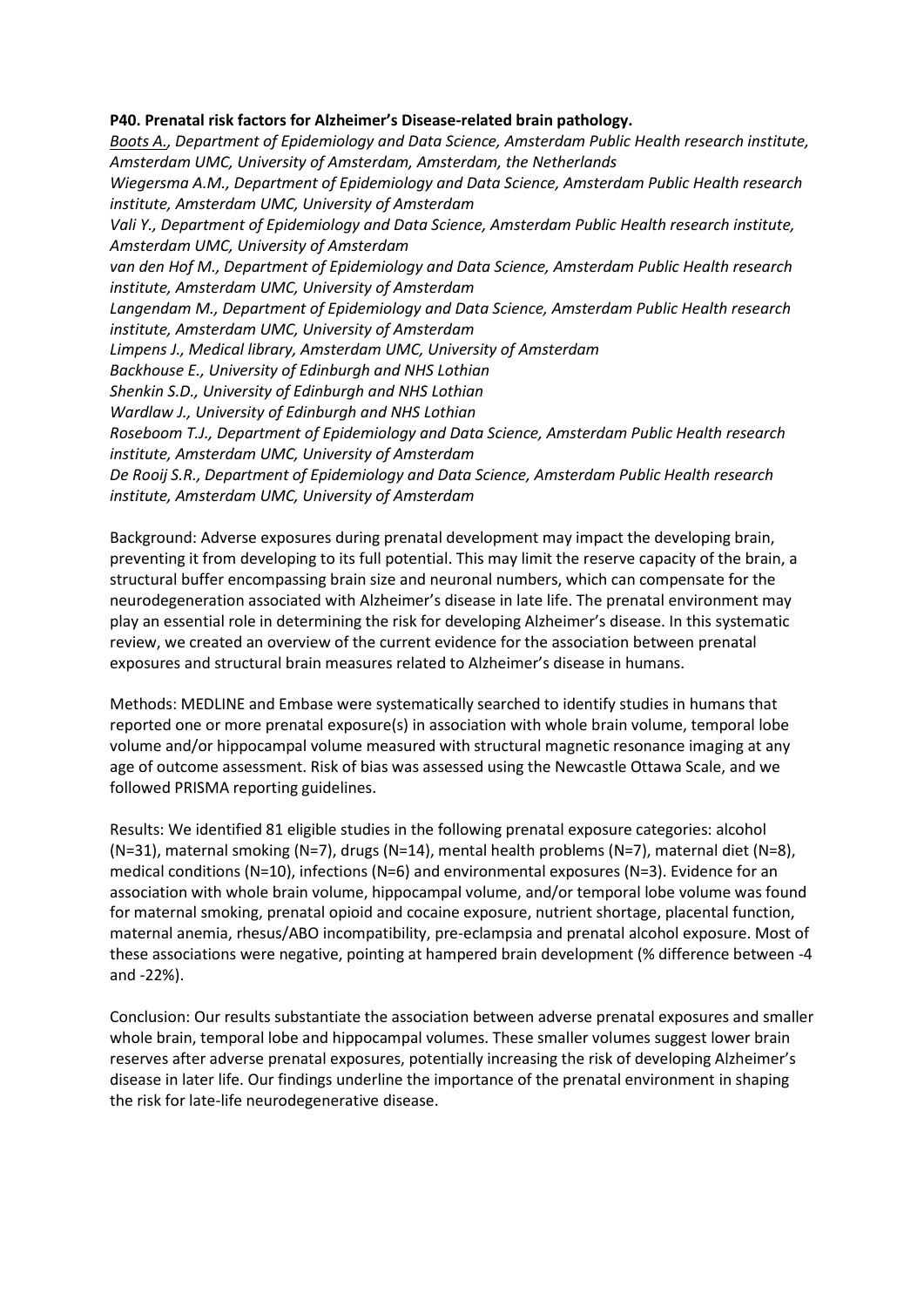# **P41. Associations of maternal urinary bisphenol and phthalate concentrations with offspring reproductive development.**

*Blaauwendraad S.M., Erasmus Medical Center, Rotterdam, the Netherlands Jaddoe V.W.V., Erasmus MC Santos S., Erasmus MC Kannan K., New York University School of Medicine, USA Dohle G.J., Erasmus MC Trasande L., New York University School of Medicine, USA Gaillard R., Erasmus MC*

Background: The endocrine-disrupting chemicals bisphenols and phthalates are among the most produced chemical compounds worldwide. Fetal exposure to bisphenols and phthalates may influence the development of reproductive system, potentially leading to an effect on infant reproductive abnormalities, ovarian and testicular development and pubertal development. OBJECTIVES: We examined the associations of maternal gestational urinary bisphenols and phthalates with offspring reproductive development from infancy until 13 years.

Methods: In a population-based, prospective cohort study of 1059 mother-child pairs, we measured maternal urinary bisphenol and phthalate concentrations in each trimester. Information on cryptorchidism or hypospadias after birth was obtained from medical records. At 9.7 years, we measured testicular and ovarian volume by MRI. At 13.5 years, we measured child Tanner stages and age at first menstruation through questionnaire. We performed analyses for boys and girls separately.

Results: In boys, no associations of maternal phthalate or bisphenol concentrations in pregnancy with offspring cryptorchidism and hypospadias were found. Higher maternal gestational high-molecularweight phthalate and total bisphenol concentratoins, but not phtalic acid or low-molecular weight phthalate concentrations, were associated with larger child testicular volume at 10 years (pvalues<0.05). Higher maternal phthalic acid and total bisphenol concentrations were associated with faster offspring genital development and pubic hair development at 13 years, respectively (p-values <0.05). In girls, we found no associations of maternal urinary bisphenol and phthalate concentrations with ovarian volume or menstrual age. Only higher maternal gestational urinary high-molecularweight phthalate concentrations were associated with faster pubic hair development (p-value<0.05), but not with breast development at 13 years.

Conclusion: Higher maternal urinary concentrations of phthalates and bisphenols throughout pregnancy are associated with sex-specific alterations in offspring pubertal development, with pronounced effects among boys. These effects on puberty might contribute to the development of adverse long-term health effects.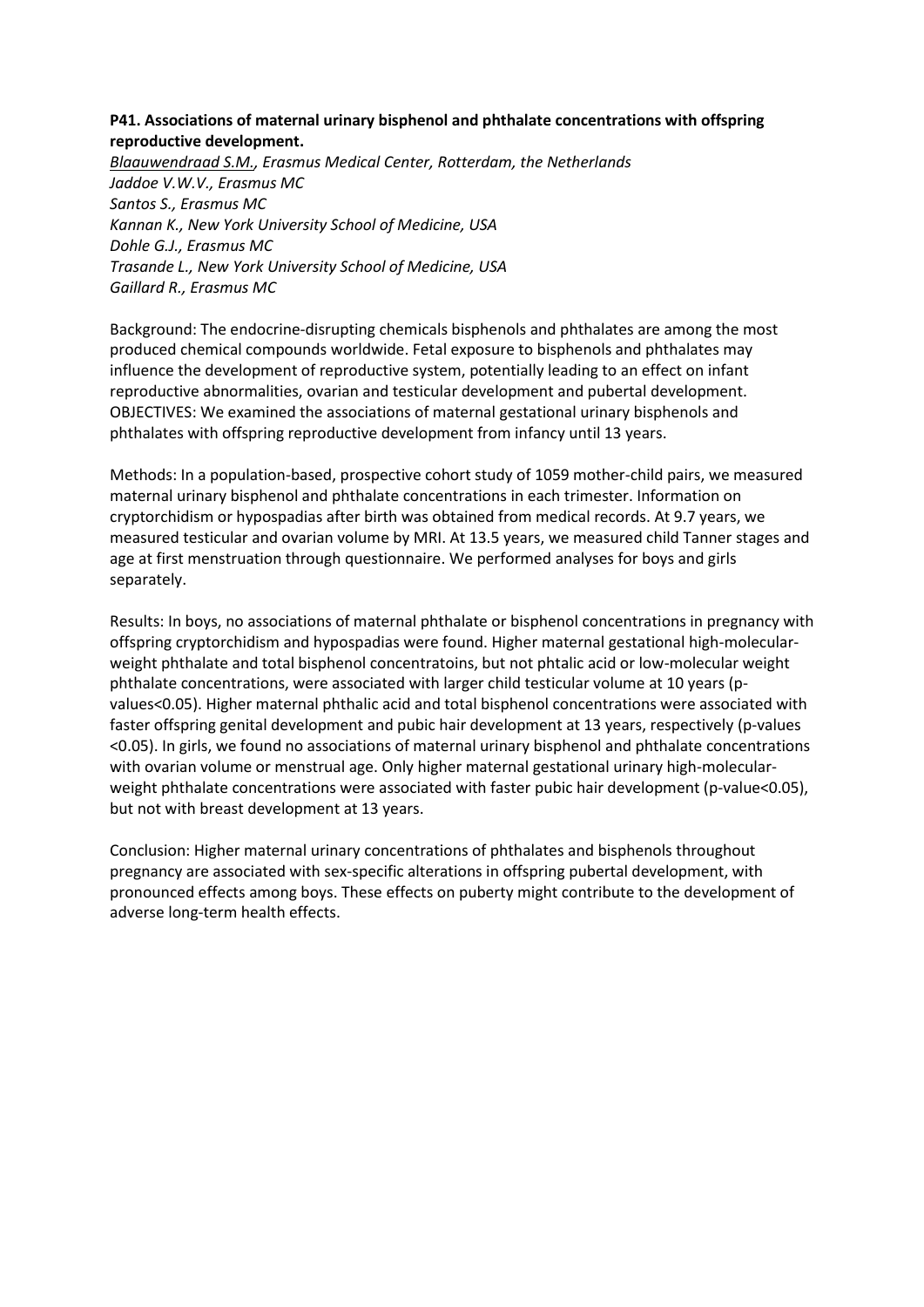# **P42. Impact of extreme temperatures on birth outcomes in the Netherlands: a nationwide population-based study.**

*Burgos Ochoa L., Department of Obstetrics and Gynaecology, Erasmus MC, Sophia Children's Hospital, University Medical Centre Rotterdam, Rotterdam, The Netherlands.* 

*Garcia-Gomez P., Erasmus School of Economics, Tinbergen Institute and Erasmus Centre for Health Economics Rotterdam, Erasmus University Rotterdam*

*Bertens L.C.M., Department of Obstetrics and Gynaecology, Erasmus MC, Sophia Children's Hospital, University Medical Centre Rotterdam*

*Steegers E.A.P., Department of Obstetrics and Gynaecology, Erasmus MC – Sophia Children's Hospital, University Medical Centre Rotterdam*

Been *J.V., Division of Neonatology, Department of Paediatrics, Erasmus MC - Sophia Children's Hospital, University Medical Centre Rotterdam / Department of Public Health, Erasmus MC, University Medical Centre Rotterdam*

Background: Adverse birth outcomes have been highlighted in the literature as one of the potential health effects of extreme weather events related to climate change. Nevertheless, little is still known on the effect of such weather events —specifically, extreme temperatures— on birth outcomes. The aim of this study is to investigate the effects of prenatal exposure to extreme temperatures on birth outcomes, i.e., low birth weight, small-for-gestational-age (SGA), and preterm birth, using nationwide registry data from the Netherlands.

Methods: Retrospective population-based cohort study including over 2 million singleton births occurred in the Netherlands between 2003 and 2017. Daily weather measurements were linked to the perinatal registry using maternal postcode. To address the existence of nonlinearities and threshold effects in temperature we used a temperature-bins approach based on daily maximum temperature. Logistic regression models accounting for maternal characteristics, weather conditions and underlying trends were used to investigate the effect of temperature on birth outcomes. Interaction terms were used to investigate heterogeneity in the effect across levels of neighbourhood socioeconomic status (SES).

Results: This study finds that spending an additional day in the gestational period with a temperature above 28 °C, relative to a day in the 8–12 °C range, increases the risk of LBW (OR[95%CI]= 1.005[1.003-1.007]) and preterm birth (OR[95%CI]= 1.007[1.005-1.009]). We did not find a detrimental effect of extreme temperature on SGA. We found that the observed effect was driven by exposure during the third trimester. The effect was most detrimental for women living in low SES neighbourhoods.

Conclusion: We found that exposure to extreme temperature during pregnancy increases the risk of adverse birth outcomes in the Netherlands. The effect was more pronounced for women in low SES areas. The projected increases in extreme temperatures may further exacerbate socioeconomic health disparities in early life.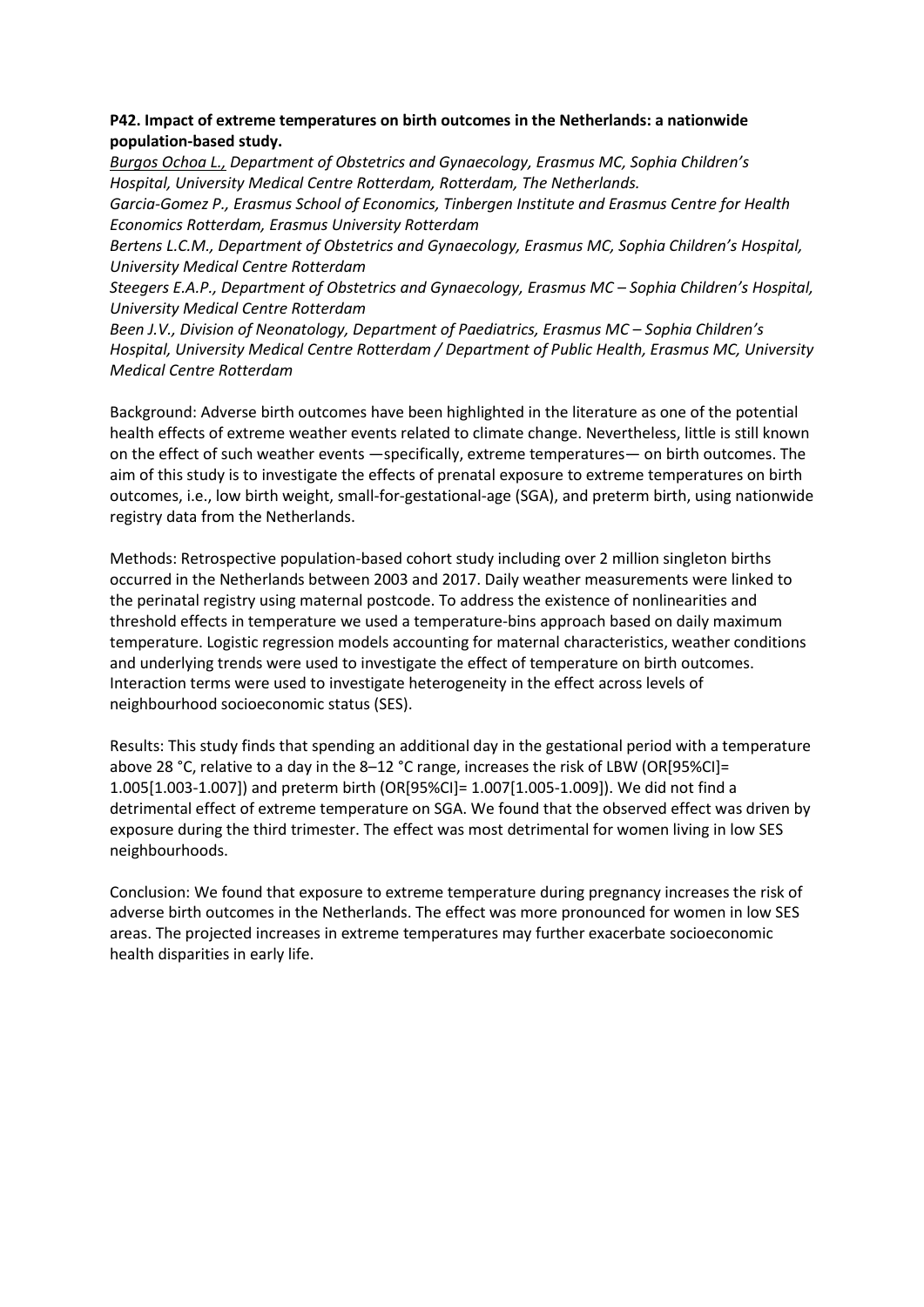## **P43. Associations between the urban exposome and type 2 diabetes: A penalised regression by LASSO and a deep learning approach.**

*Ohanyan H., Utrecht University and Amsterdam UMC, Amsterdam, The Netherlands Lakerveld J., Amsterdam UMC Kaplani O., Utrecht University/ Leiden University Portengen L., Utrecht University Hoek G., Utrecht University Beulens W.J., Amsterdam UMC Vermeulen R., Utrecht University*

Background: Type 2 diabetes (T2D) is a chronic disease with high individual and societal burden. Risk of T2D is partly driven by urban characteristics, such as air pollution, or indirectly through their influence on lifestyle behaviours. Environmental characteristics are generally studied individually in their association with T2D, but occur simultaneously in real life, potentially in nonlinear and nonadditive ways. We therefore took a holistic approach and aimed to identify which factors of urban exposome predict T2D by applying a variable selection method by penalized regression LASSO and an artificial neural networks (ANN) approach to assess nonlinear associations.

Methods: A cross-sectional analysis was conducted using baseline data from 14,829 participants of the Occupational and Environmental Health Cohort study living across the Netherlands. Self-reported questionnaire data was used to define participants diagnosed with T2D (n=676(4.6%)). Geocoded exposures linked to individual home addresses of 86 environmental characteristics were estimated, including air pollution, traffic noise, green-space, chemicals in drinking water, built environmental and neighborhood socio-demographic characteristics. Nested cross-validation was used to determine the optimal model parameters of both approaches (ANN and LASSO), and the cross-validated predictive accuracies were compared. LASSO was followed by a stability selection procedure. The complete results of the ANN model will be added later.

Results: Living in neighborhoods with higher average home values was associated with a lower risk of being diagnosed with T2D (b=-0,26, stability selection probability=0,96). Residents of neighborhoods where the outdoor temperature was higher during heatwaves had a higher risk of T2D (b=0,04, p=0.81). Higher risk of T2D was also associated with living in highly urbanized neighborhoods (b=0,16, p=0.69) or in neighborhoods with a higher share of non-Western immigrants (b=0,05, p=0.52).

Conclusion: Neighborhood socio-economic characteristics, as well as the outdoor temperature is associated with the risk of T2D. Further investigation is required to explore the underlying mechanisms.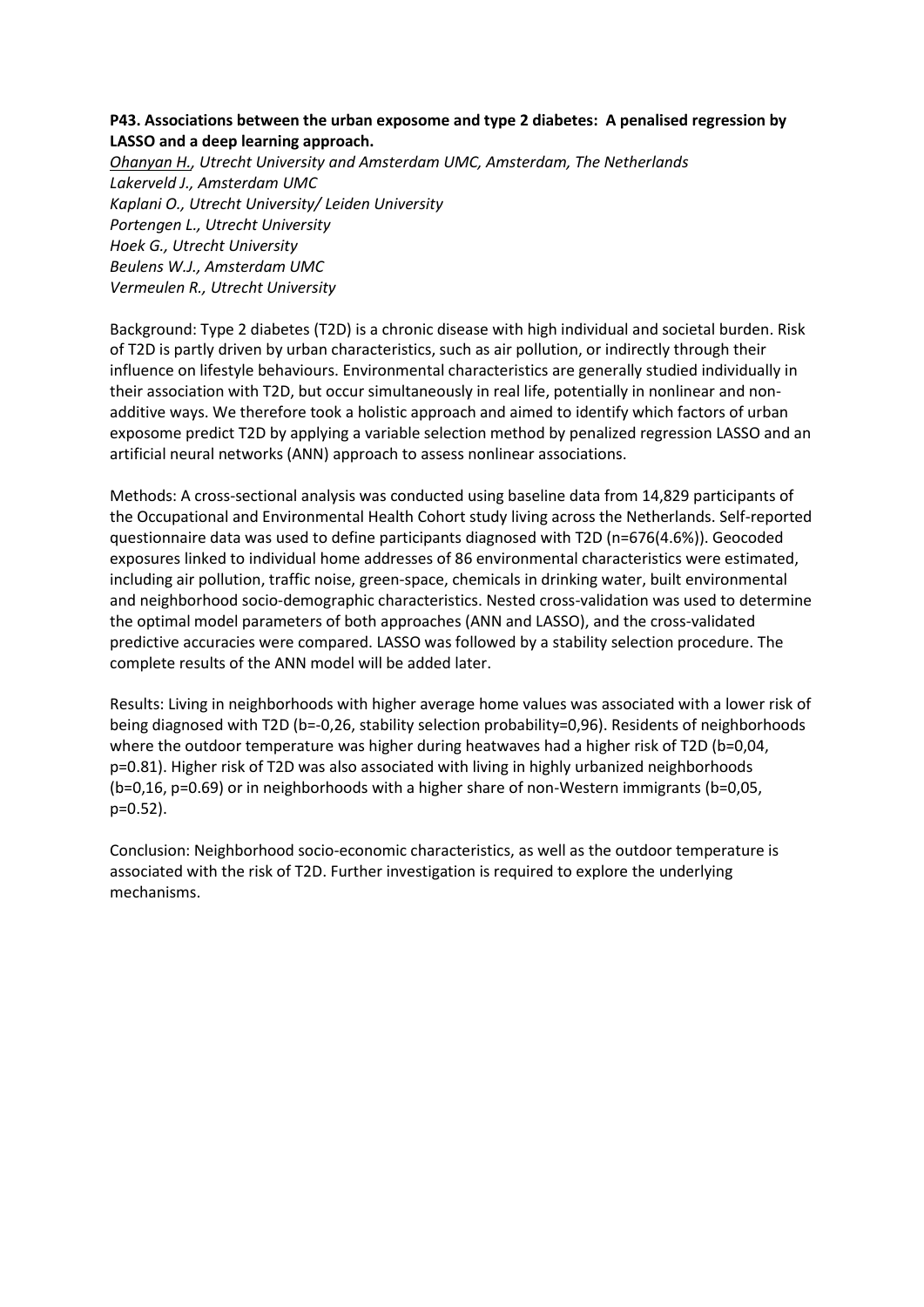**P44. Ethnic and socioeconomic inequalities in relation to air pollution exposure in the Netherlands.**

*van den Brekel L., Julius Center for Health Sciences and Primary Care, Utrecht University Medical Center, Utrecht, The Netherlands*

*Lenters V., Julius Center for Health Sciences and Primary Care, Utrecht University Medical Center and Institute for Risk Assessment Sciences, Utrecht University*

*J.D. Mackenbach J.D., Department of Epidemiology and Data Science, Amsterdam UMC, Vrije Universiteit Amsterdam and Upstream Team, www.upstreamteam.nl, Amsterdam UMC, Vrije Universiteit Amsterdam*

*Hoek G., Institute for Risk Assessment Sciences, Utrecht University*

*Wagtendonk A.J., Department of Epidemiology and Data Science, Amsterdam UMC, Vrije Universiteit Amsterdam*

*Lakerveld J., Department of Epidemiology and Data Science, Amsterdam UMC, Vrije Universiteit Amsterdam*

*Grobbee D.E., Julius Center for Health Sciences and Primary Care, Utrecht University Medical Center Vaartjes I., Julius Center for Health Sciences and Primary Care, Utrecht University Medical Center*

Background: Air pollution (AP) contributes to a large disease burden and some populations are disproportionately exposed. It is unclear to what extent AP exposure differs across ethnic groups in the Netherlands and how this intersects with socioeconomic position (SEP). First, we aimed to identify differences in AP exposure between ethnic groups in the Netherlands. Second, we examined the interrelationship between ethnicity and SEP in relation to AP exposure.

Methods: We assessed exposure to AP at the home address for all registered residents of the Netherlands in 2019. AP concentrations were estimated by dispersion models of the National Institute of Public Health and the Environment (RIVM). Exposure estimations of particulate matter smaller than 10 or 2.5 micrometer (PM10, PM2.5), nitrogen dioxide (NO2), and elemental carbon (EC) were linked to demographic data gathered by Statistics Netherlands. Absolute and relative differences in AP exposure across ethnic groups were assessed. We evaluated whether ethnicity, SEP, age, gender, and urbanicity were associated with AP exposure and tested for interactions.

Results: The total group consisted of 17,277,817 participants, a quarter of whom had a migration background. The mean(SD) exposure concentrations (µg/m3) were: PM2.5 10.1(1.1); PM10 17.6(1.5); NO2 17.5(4.3); EC 0.6(0.1). For the 40 largest minority ethnic groups, mean concentrations of all pollutants were higher than for ethnic Dutch, with up to 1.4-fold differences for NO2. Non-Dutch ethnicity, SEP, urbanicity, age and gender were associated with AP exposure. There was a significant interaction between ethnicity and SEP, indicating that the association between SEP and AP exposure differed by ethnic group.

Conclusion: Exposure to PM10, PM2.5, NO2, and EC was consistently higher in minority ethnic groups compared to ethnic Dutch. The association between SEP and AP exposure was dependent on ethnicity. Further research is needed to understand the health implications of these inequalities and to design mitigation policies.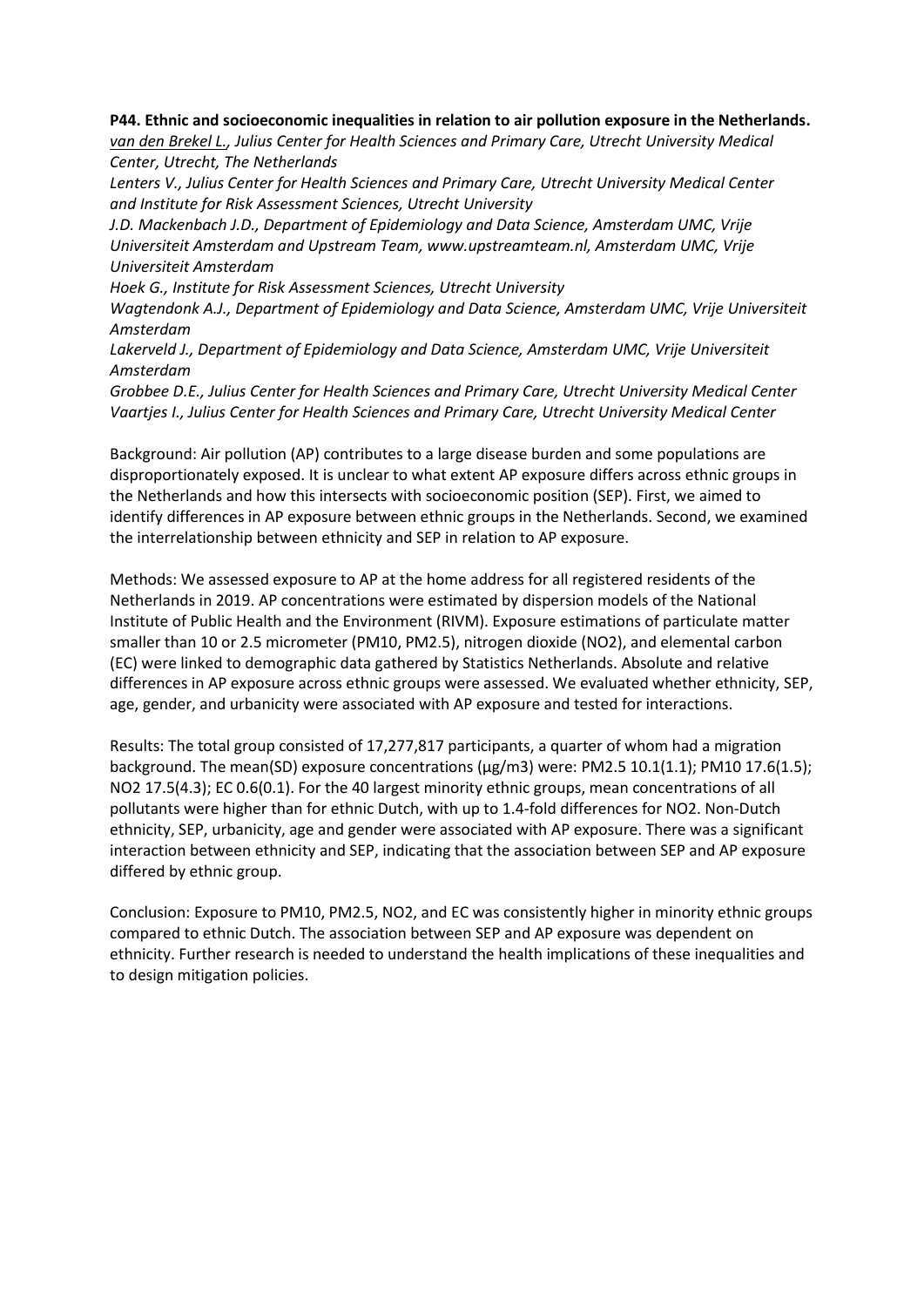# **P47. Clinical prediction models for mortality in COVID-19 patients: an external validation and individual participant data meta-analysis (COVID-PRECISE).**

*De Jong V.M.T.\*, Julius Center for Health Sciences and Primary Care, University Medical Center Utrecht, Utrecht University, Utrecht, The Netherlands and Cochrane Netherlands, University Medical Center Utrecht, Utrecht University, The Netherlands and Data Analytics and Methods Task Force, European Medicines Agency, Amsterdam, the Netherlands*

*Rousset R.Z.\*, Julius Center for Health Sciences and Primary Care, University Medical Center Utrecht, Utrecht University, Utrecht, The Netherlands*

*Antonio-Villa N.E., Dirección de Investigación, Instituto Nacional de Geriatría, Mexico City, Mexico and MD/PhD (PECEM) Program, Faculty of Medicine, National Autonomous University of Mexico, Mexico City, Mexico*

*Buenen A.G., Maxima MC, Veldhoven, the Netherlands; Bernhoven, Uden, the Netherlands van Calster B., Department of Development and Regeneration, KU Leuven, Leuven, Belgium and Department of Biomedical Data Sciences, Leiden University Medical Center, Leiden, the Netherlands. EPI-centre, KU Leuven, Leuven, Belgium.*

*Bello-Chavolla O.Y., Dirección de Investigación, Instituto Nacional de Geriatría, Mexico City, Mexico Brunskill N.J., Department of Cardiovascular Sciences, College of Life Sciences, University of Leicester, Leicester, United Kingdom and John Walls Renal Unit, University Hospitals of Leicester NHS Trust, Leicester, United Kingdom*

*Curcin V., School of Population Health and Environmental Sciences, King's College London, London, UK Damen J.A.A., Julius Center for Health Sciences and Primary Care, University Medical Center Utrecht, Utrecht University, Utrecht, The Netherlands and Cochrane Netherlands, University Medical Center Utrecht, Utrecht University, The Netherlands*

*Fermín-Martínez Dirección de Investigación, Instituto Nacional de Geriatría, Mexico City, Mexico And MD/PhD (PECEM) Program, Faculty of Medicine, National Autonomous University of Mexico, Mexico City, Mexico*

*Fernández-Chirino L., Dirección de Investigación, Instituto Nacional de Geriatría, Mexico City, Mexico and Faculty of Chemistry, Universidad Nacional Autónoma de México, México City, Mexico Ferrari D., School of Population Health and Environmental Sciences, King's College London, London, UK and Centre for Clinical Infection and Diagnostics Research, School of Immunology and Microbial Sciences, King's College London, London, UK*

*Free R.C., Department of Respiratory Sciences, College of Life Sciences, University of Leicester, Leicester, UK and NIHR Leicester Biomedical Research Centre, University of Leicester, Leicester, UK Gupta R.K., Institute for Global Health, University College London, London, United Kingdom Haldar P., Department of Respiratory Sciences, College of Life Sciences, University of Leicester, Leicester, UK and NIHR Leicester Biomedical Research Centre, University of Leicester, Leicester, UK and Department of Respiratory Medicine, University Hospitals of Leicester NHS Trust, Leicester, United Kingdom*

*Hedberg P., Department of Infectious Diseases, Karolinska University Hospital, Stockholm, Sweden and Division of Infectious Diseases, Department of Medicine Solna, Karolinska Institutet, Stockholm, Sweden* 

*Korang S.K., Copenhagen Trial Unit, Centre for Clinical Intervention Research, Department 7812, Rigshospitalet, Copenhagen University Hospital, Denmark*

*Kurstjens S., Laboratory of Clinical Chemistry and Hematology, Jeroen Bosch Hospital, Den Bosch, the Netherlands*

*Kusters R., Laboratory of Clinical Chemistry and Hematology, Jeroen Bosch Hospital, Den Bosch, the Netherlands and Department of Health Technology and Services Research, Technical Medical Centre, University of Twente, Enschede, the Netherlands*

*Major R.W., John Walls Renal Unit, University Hospitals of Leicester NHS Trust, Leicester, United Kingdom and Department of Cardiovascular Sciences, College of Life Sciences, University of Leicester, Leicester, United Kingdom*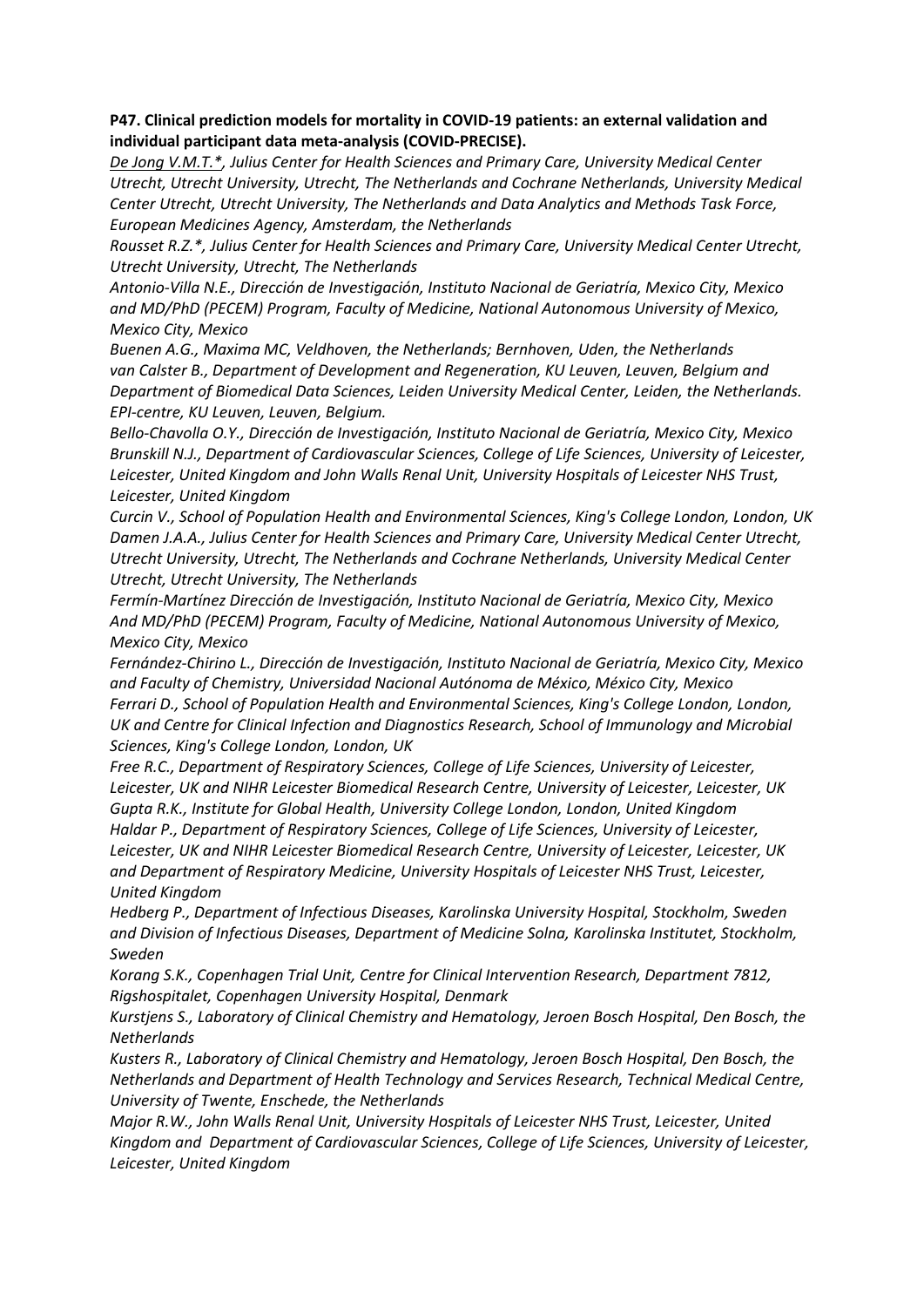*Maxwell L., Universitätsklinikum Heidelberg, Heidelberger Institut für Global Nair R., University of Iowa Carver College of Medicine and Center for Access & Delivery Research Evaluation Iowa City Veterans Affairs Health Care System*

*Naucler P., Department of Infectious Diseases, Karolinska University Hospital, Stockholm, Sweden and Division of Infectious Diseases, Department of Medicine Solna, Karolinska Institutet, Stockholm, Sweden* 

*Nguyen T.L., Julius Center for Health Sciences and Primary Care, University Medical Center Utrecht, Utrecht University, Utrecht, The Netherlands and Section of Epidemiology, Department of Public Health, University of Copenhagen, Copenhagen, Denmark and department of Pharmacy, University Hospital Centre of Nîmes, Nîmes, France*

*Noursadeghi M., Division of Infection and Immunity, University College London, London, United Kingdom*

*Rosa R., Infectious Diseases Service, UnityPoint Health-Des Moines, Des Moines, Iowa, USA Soares F., Industrial Engineering Department, Universidade Federal do Rio Grande do Sul, Porto Alegre, Brazil*

*Takada T., Julius Center for Health Sciences and Primary Care, University Medical Center Utrecht, Utrecht University, Utrecht, The Netherlands and Department of General Medicine, Shirakawa Satellite for Teaching And Research (STAR), Fukushima Medical University, Fukushima, Japan van Royen F.S., Julius Center for Health Sciences and Primary Care, University Medical Center Utrecht, Utrecht University, Utrecht, The Netherlands*

*van Smeden M., Julius Center for Health Sciences and Primary Care, University Medical Center Utrecht, Utrecht University, Utrecht, The Netherlands*

*Wynants L., Department of Development and Regeneration, KU Leuven, Leuven, Belgium and Department of Epidemiology, CAPHRI Care and Public Health Research Institute, Maastricht University, Maastricht, Netherlands*

*Modrák M., Institute of Microbiology of the Czech Academy of Sciences, Prague, Czech Republic, on behalf of the CovidRetro collaboration*

*Asselbergs F.W., Department of Cardiology, Division of Heart and Lungs, University Medical Center Utrecht, Utrecht University, Utrecht, the Netherlands and Health Data Research UK and Institute of Health Informatics, University College London, London, United Kingdom and Institute of Cardiovascular Science, Faculty of Population Health Sciences, University College London, London, United Kingdom, on behalf of the CAPACITY-COVID consortium*

*Linschoten M., Department of Cardiology, Division of Heart and Lungs, University Medical Center Utrecht, Utrecht University, Utrecht, the Netherlands, on behalf of the CAPACITY-COVID consortium Moons K.G.M., Julius Center for Health Sciences and Primary Care, University Medical Center Utrecht, Utrecht University, Utrecht, The Netherlands and Cochrane Netherlands, University Medical Center Utrecht, Utrecht University, The Netherlands*

*Debray T.P.A., Julius Center for Health Sciences and Primary Care, University Medical Center Utrecht, Utrecht University, Utrecht, The Netherlands and Cochrane Netherlands, University Medical Center Utrecht, Utrecht University, The Netherlands*

*\* Contributed equally*

Objective: To externally validate existing prognostic models for predicting short-term mortality in patients admitted to hospital for SARS-CoV-2 infection.

Design: Two-stage individual participant data meta-analysis.

Setting: Secondary and tertiary care.

Participants: 46,914 patients across 18 countries, admitted to a hospital with a PCR confirmed SARS-CoV-2 infection.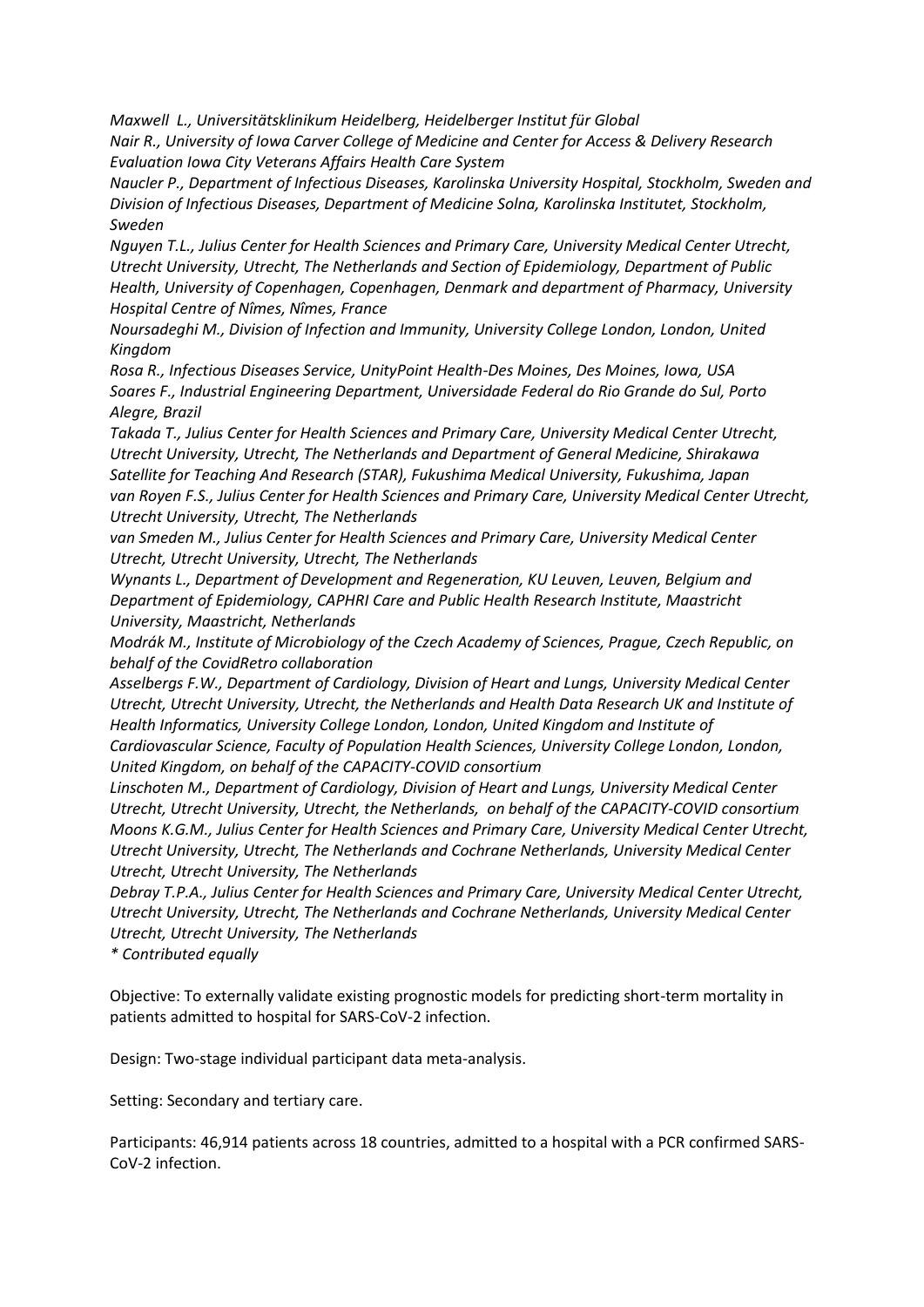Data sources: Multiple (clustered) cohorts in five continents, previously identified by a living systematic review of COVID-19 prediction models, or through PROSPERO, reference checking or expert knowledge.

Model selection: Prognostic models identified by the living systematic review and through contacting experts. We excluded models that had a high risk of bias in the participant domain of PROBAST or poor applicability.

Outcome measures: 30-day or in-hospital mortality.

Methods: We identified and validated eight existing prognostic models that use clinical characteristics or laboratory test results. We performed a two-stage individual participant metaanalysis of the estimated model concordance (c)-statistic, calibration slope, and observed vs expected ratio (O:E) across the included clusters.

Results: The heterogeneity of most performance estimates across clusters was large. The 4C Mortality Score by Knight et al. (pooled c-statistic .80, 95% prediction interval [PI] .72 to .86) and the clinical model by Wang et al. (pooled c-statistic .77, 95% PI .63 to .87) had the highest discrimination. We observed on average 29% fewer deaths than predicted by 4C (pooled O:E 0.71, 95% PI 0.21 to 2.39), 35% fewer than predicted by the Wang et al. model (pooled O:E 0.65, 95% PI 0.23 to 1.89), and 4% fewer than predicted by the Xie et al. model (pooled O:E 0.96, 95% PI 0.21 to 4.28).

Conclusion: The prognostic value of the included models varied greatly between the included data sources. The 4C Mortality Score by Knight et al. and the clinical model by Wang et al. appeared most promising, although local adjustments are needed.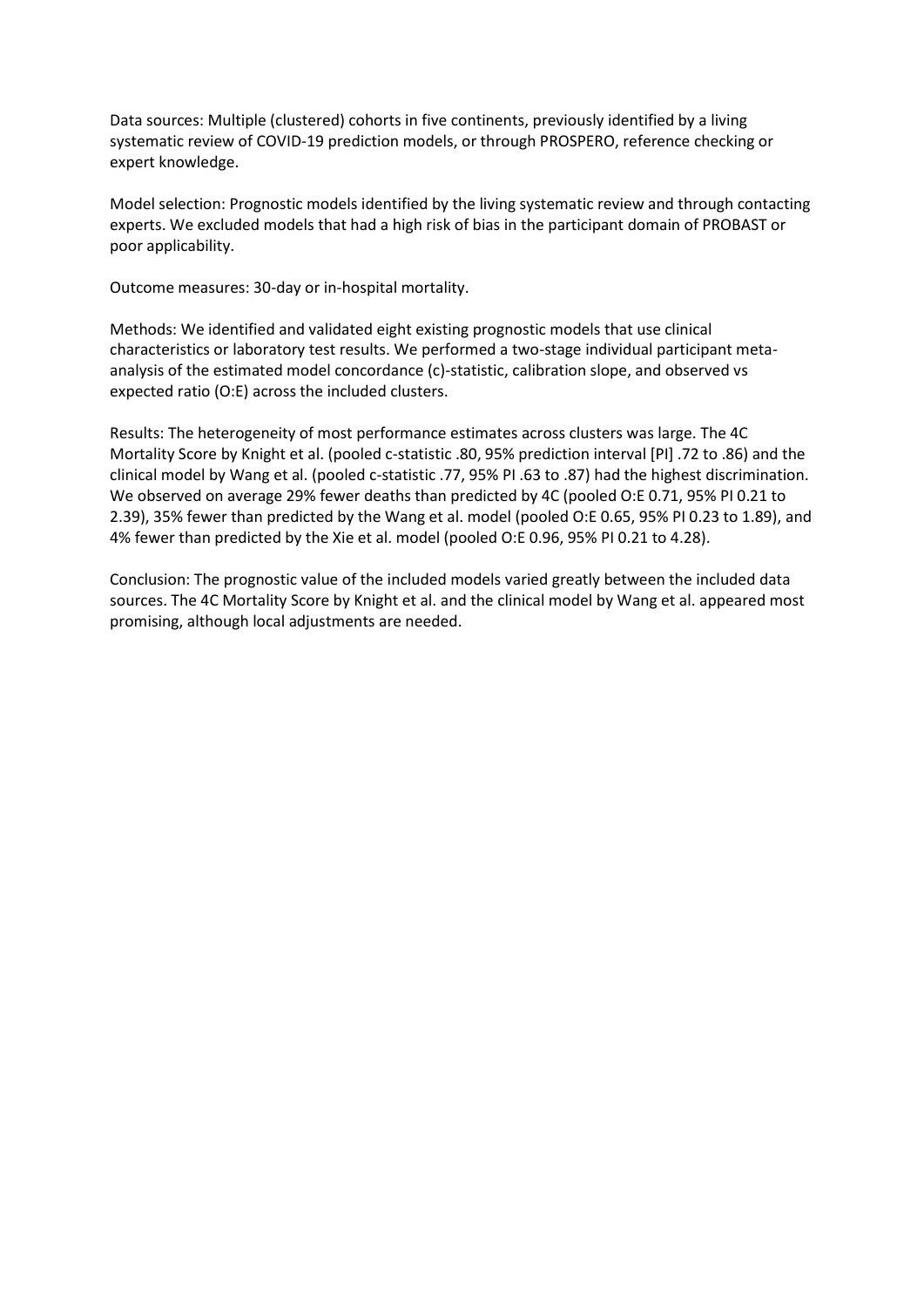# **P49. Multidimensional health status assessment of COVID-19 survivors at three and twelve months after hospital discharge: a monocentre retrospective cohort study.**

*Gach D., VieCuri Medical Centre/Maastricht University, Venlo/Maastricht, Netherlands, van Osch F.H.M., VieCuri Medical Centre Beijers R.J.H.C.G., Maastricht University van den Bergh J.P., VieCuri Medical Centre Schols A.M.W.J., Maastricht University*

Background: SARS-CoV-2, the pathogen responsible for COVID-19, has been first detected in the Netherlands in February 2020. While the vast majority of COVID-19 patients recovers from the acute phase within 4 weeks, around 20% of COVID-19 survivors still experiences symptoms such as dyspnoea, fatigue and mental problems twelve months after infection. However, to what extent subjective as well as objective health complaints persist in the long-term and are mutually associated, remains largely unknown. Therefore, the aim of this monocentre retrospective cohort study is to describe the multidimensional health status of COVID-19 survivors visiting an outpatient clinic at three and twelve months after hospital discharge.

Methods: All COVID-19 patients admitted to the VieCuri Medical Centre between February 2020 and December 2020 were invited to the outpatient clinic visit at three and twelve months after hospital discharge. Multiple health variables were assessed at the outpatient clinic including pulmonary- and heart function, pulmonary abnormalities using chest CT-scans, blood markers, and general complaints according to the Federation of Medical Specialists standards. Multiple logistic and linear regression models were used to analyse the association between subjective and objective health outcomes at three and twelve months follow-up.

Results: First analyses showed that pulmonary abnormalities were present in 226 of the 278 COVID-19 survivors at three months after hospital discharge, with reticulation being the most dominant pattern (43%). Additionally, 104/270 patients and 18/56 patients showed a disturbed cardiac rhythm at three months and twelve months follow-up, respectively, with sinus bradycardia being the most common feature (16% and 17%, respectively).

Conclusion: Pulmonary abnormalities were seen in COVID-19 survivors at three months follow-up, whereas cardiac rhythm disturbances were still present at three and twelve months after hospital discharge. Further analyses will be done to describe the association between subjective and objective health outcomes at three and twelve months follow-up.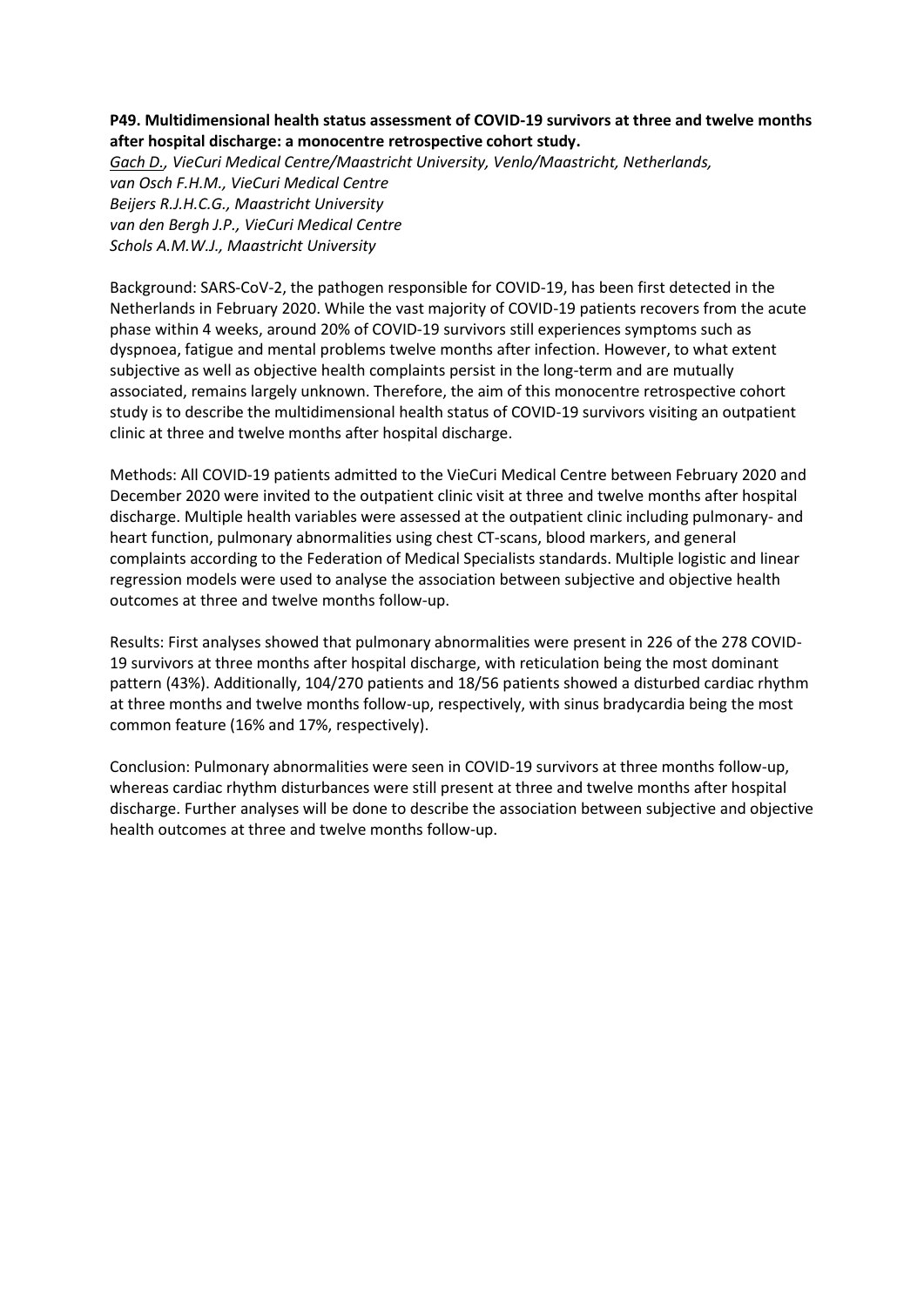## **P50. Primary health care contact preceding the diagnosis of peripheral artery disease: do women present themselves differently than men before being referred to a specialist?**

*Porras C.P., Utrecht University / University Medical Center Utrecht, Utrecht, The Netherlands Bots M.L., Julius Center for Health Sciences and Primary Care, University Medical Center Utrecht, Utrecht University, Utrecht, The Netherlands*

*De Boer A.M., Julius Center for Health Sciences and Primary Care, University Medical Center Utrecht, Utrecht University, Utrecht, The Netherlands*

*van Doorn S., Julius Center for Health Sciences and Primary Care, University Medical Center Utrecht, Utrecht University, Utrecht, The Netherlands*

*Vernooij R.W.M., Julius Center for Health Sciences and Primary Care, University Medical Center Utrecht, Utrecht University, Utrecht, The Netherlands and Department of Nephrology and Hypertension, University Medical Center Utrecht, Utrecht, The Netherlands.*

Background: Women with peripheral artery disease (PAD) are often underdiagnosed, present themselves at their first visit with more advanced disease, and fare worse than men.

Objective: To investigate to what extent potential differences exist between women and men in the frequency of, and reasons for contact with a GP 6 months preceding PAD diagnosis as potential indicators of delay, and determine at what point the number of consultations differs.

Methods: Sampled from the Julius General Practitioner's Network, patients older than 18 years with PAD were included and compared with a reference. We applied a zero-inflated negative binomial (ZINB) regression model to compare the number of GP contacts between men and women in the two cohorts. Subsequently, the reasons for GP contact were compared.

Results: The study population comprised 4044 patients with PAD (43.5% women) and 10486 participants in the reference population (46.3% women). The number of GP contacts for a woman with PAD was 2.70 (95% CI: 2.42, 3.02). For a man, this decreased by 0.94 (CI: 0.87, 1,01); thus, the number of GP contacts in them was 2.54 (CI: 2.29, 2.82).

In the reference cohort, the number of GP contacts for a woman was 1.77 (95% CI: 1.62, 1.94) and decreased by 0.92 (CI: 0.87, 0.98) in men; so, men had 1.63 (CI: 1.50, 1.78) GP-contacts. 21.9% of GP contacts occur in the one month before referral for PAD.

Conclusions: Six months preceding the referral due to PAD, patients visit the GP more often than similar patients without a PAD. There were no differences between sex. Therefore, the underdiagnosis of PAD in women could not be explained by a delay in presentation to the GP.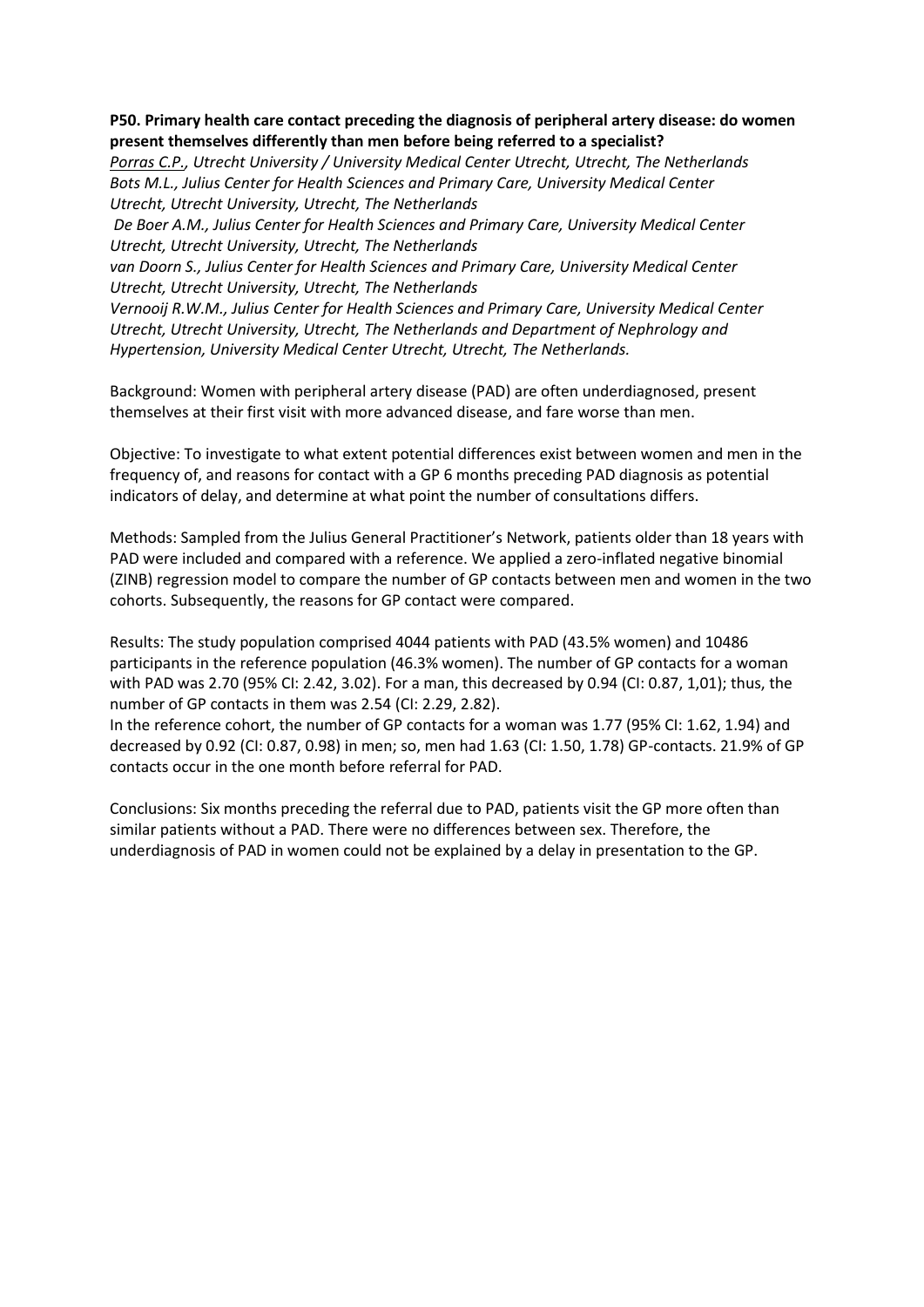# **P51. Sex differences in the relationship between New York Heart Association functional classification and survival in cardiovascular disease patients:**

**A mediation analysis of exercise capacity.**

*Stens N.A., Laboratory of Experimental Cardiology, University Medical Center Utrecht, Utrecht, The Netherlandsa and Department of Cardiology, Radboud University Medical Center, Nijmegen, The Netherlands.*

*Siegersma K.R., Laboratory of Experimental Cardiology, University Medical Center Utrecht and Department of Cardiology, Amsterdam University Medical Centers, location VU University Groepenhoff F., Laboratory of Experimental Cardiology, University Medical Center Utrecht Appelman Y., Department of Cardiology, Amsterdam University Medical Centers, location VU University*

*Tulevski I.I., Cardiology Centers of the Netherlands Hofstra L., Cardiology Centers of the Netherlands Den Ruijter HM, Laboratory of Experimental Cardiology, University Medical Center Utrecht Somsen G.A., Cardiology Centers of the Netherlands Onland-Moret N.C., Department of Epidemiology, Julius Center for Health Sciences and Primary Care, University Medical Center Utrecht*

Background: The New York Heart Association (NYHA) class has extensively been used for risk stratification in patients with cardiac symptoms, although its prognostic value differs between sexes and disease entities. The ability to exercise might explain the association between NYHA classification and survival. The aim was to assess to what extent sex-differences in exercise capacity explain the association between NYHA classification and survival in patients suspected of cardiovascular disease.

Methods: Electronic health record data from 7259 patients with cardiovascular symptoms was analysed. All patients had a documented NYHA class and underwent cardiac stress electrocardiography. A sex-stratified mediation analysis was performed to assess to what extent the proportional heart rate and workload during stress testing explained the association between NYHA classification and survival.

Results: In men, increments in NYHA class were related to higher mortality (NYHA II vs III/IV: hazard ratio [HR] 1.59 vs 3.64, referenced to NYHA I), whilst in women those with NYHA class II and III/IV had a similar mortality risk (HR 1.49 vs 1.41). The association between NYHA class and survival was mostly explained by the proportional workload (men vs women: 22.9%, 95% CI: 18.9%-27.3% vs 40.3%, 95% CI: 28.5%-68.6%) and less by proportional heart rate (men vs women: 2.5%, 95% CI: 1.3%-4.3% vs 8.0%, 95% CI: 4.1%-18.1%). Post-hoc analysis highlighted that NYHA classification explained a minor proportion of the association between proportional workload and mortality (men vs women: 15.1%, 95% CI: 12.0%-18.3% vs 4.4%, 95% CI: 1.5%-7.4%).

Conclusion: A significant mediation was observed in both sexes on the association between NYHA classification and mortality by proportional workload. The effect explained by NYHA classification on the association between survival and proportional workload is small. This implies that the NYHA classification is not a sole representation of a patient's functional capacity, but extends to their overall health status.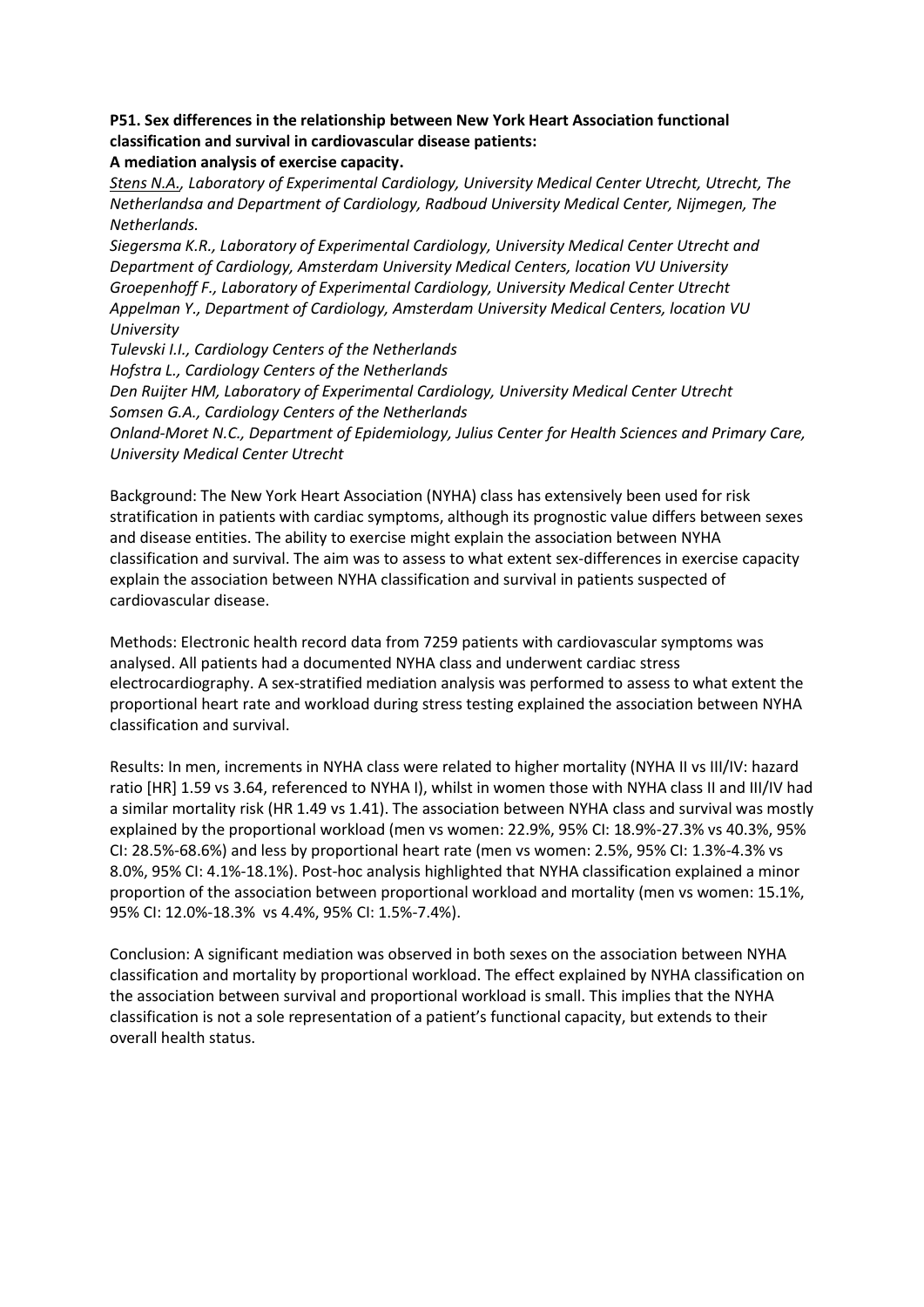# **P52. Association of intima-media thickness measured at the common-carotid artery with incident carotid plaque: Pooled analysis of 20 prospective studies.**

*Tschiderer L., Clinical Epidemiology Team, Department of Neurology, Medical University of Innsbruck, Innsbruck, Austria Seekircher L., Clinical Epidemiology Team, Department of Neurology, Medical University of Innsbruck, Innsbruck, Austria Willeit P., Clinical Epidemiology Team, Department of Neurology, Medical University of Innsbruck, Innsbruck, Austria and Department of Public Health and Primary Care, University of Cambridge, Cambridge, UK on behalf of the Proof-ATHERO consortium*

Background: The association between common-carotid artery intima-media thickness (CCA-IMT) and incident carotid plaque has not been characterised fully. To provide clarity, we undertook an individual-participant-data meta-analysis of prospective studies from the Proof-ATHERO consortium to precisely quantify the relationship between CCA-IMT and development of carotid plaque.

Methods: Studies from the Proof-ATHERO consortium that recorded baseline CCA-IMT and incident carotid plaque were eligible for inclusion. We excluded participants with a history of cardiovascular disease or pre-existing carotid plaque at baseline. Study-specific odds ratios for incident carotid plaque were combined using random-effects meta-analysis.

Results: We analysed data from 21,494 individuals in 20 studies (mean age 56 years [standard deviation 9]; 55% female; mean baseline CCA-IMT 0.71 mm [standard deviation 0.17]). Over a median follow-up of 5.9 years (5th-95th percentile 1.9-19.0), 8,278 individuals developed first-ever carotid plaque. Baseline CCA-IMT was approximately log-linearly associated with the odds of developing carotid plaque. The age-, sex-, and trial arm-adjusted odds ratio for carotid plaque per standard deviation higher baseline CCA-IMT was 1.40 (95% confidence interval 1.31-1.50; I2=63.9%). The corresponding odds ratio further adjusted for ethnicity, smoking, diabetes, body mass index, systolic blood pressure, low-density and high-density lipoprotein cholesterol, and lipid-lowering and antihypertensive medication was 1.34 (1.24-1.45; I2=59.4%; 14 studies; 16,297 participants; 6,381 incident plaques). We observed no significant effect modification across clinically relevant subgroups. Sensitivity analysis restricted to studies defining plaque as focal thickening yielded a comparable odds ratio (1.38; 1.29-1.47; I2=57.1%; 14 studies; 17,352 participants; 6,991 incident plaques).

Conclusion: Our large-scale individual-participant-data meta-analysis demonstrates that CCA-IMT is associated with the odds of developing first-ever carotid plaque, independent of traditional cardiovascular risk factors.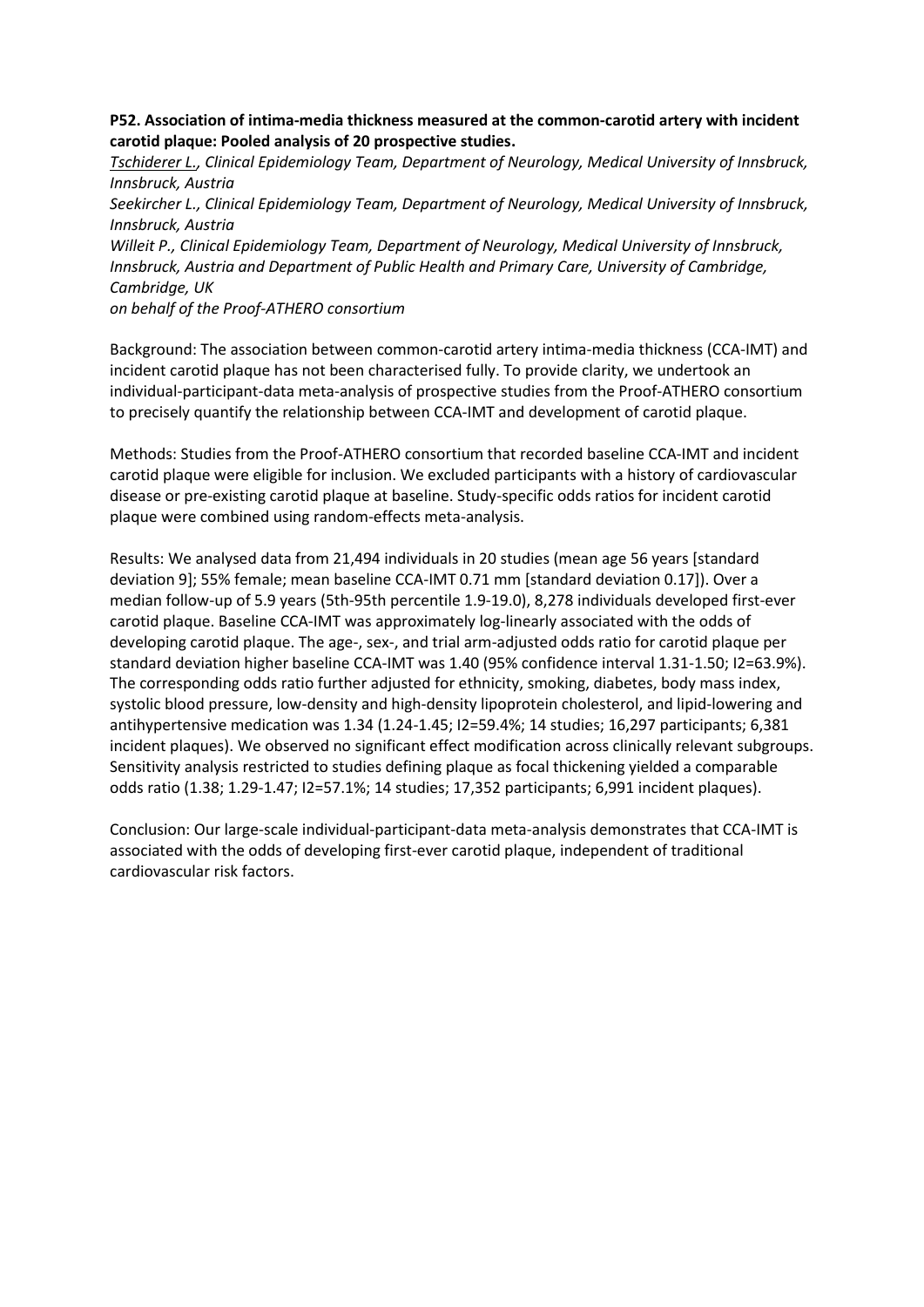# **P53. Intima-media thickness at the near or far wall of the common-carotid-artery in cardiovascular risk assessment.**

*Seekircher L., Clinical Epidemiology Team, Department of Neurology, Medical University of Innsbruck, Innsbruck, Austria Tschiderer L., Clinical Epidemiology Team, Department of Neurology, Medical University of Innsbruck, Innsbruck, Austria Willeit P., Clinical Epidemiology Team, Department of Neurology, Medical University of Innsbruck, Innsbruck, Austria and Department of Public Health and Primary Care, University of Cambridge, Cambridge, UK on behalf of the Proof-ATHERO consortium*

Background: Current guidelines recommend measuring carotid intima-media thickness (IMT) at the far wall of the common-carotid-artery (CCA). However, available evidence from prospective cohort studies on the association with disease risk is conflicting. To provide clarity, we reliably quantify associations of near vs. far wall CCA-IMT with cardiovascular risk and their added predictive values.

Methods: We analyzed participant-level data of 16 prospective studies from the Proof-ATHERO consortium. We pooled study-specific hazard ratios for cardiovascular disease (CVD, defined as coronary heart disease or stroke) using random-effects meta-analysis.

Results: Individual records were available for 41,941 participants (mean age 61 years [SD=11]; 53% female; 16% with history of CVD; 10,423 CVD events, median follow-up 9.3 years). Mean baseline values of near and far wall CCA-IMT were 0.83 (SD=0.28) and 0.82 (SD=0.27) mm, differed by a mean of 0.02 mm (95% limits of agreement: -0.43 to 0.46) and were moderately correlated (r=0.44; 95% CI: 0.39-0.49). Near and far wall CCA-IMT were both approximately linearly associated with CVD risk. The respective hazard ratios per SD higher value were 1.18 (95% CI: 1.14-1.22; I²=30.7%) and 1.20 (1.18- 1.23;  $I^2 = 5.3%$ ) when adjusted for age, sex, and history of CVD, and 1.09 (1.07-1.12;  $I^2 = 8.4%$ ) and 1.14 (1.12-1.16; I²=1.3%) in a multivariable adjusted model (all P<0.001). Assessing CCA-IMT at both walls provided a greater C-index improvement than assessing CCA-IMT at one wall only (+0.0046 vs. +0.0023 for near [P<0.001] or +0.0037 for far wall [P=0.006]).

Conclusion: The associations of near and far wall CCA-IMT with incident CVD were positive, approximately linear, and similarly strong. Improvement in risk discrimination was highest when CCA-IMT was measured at both walls.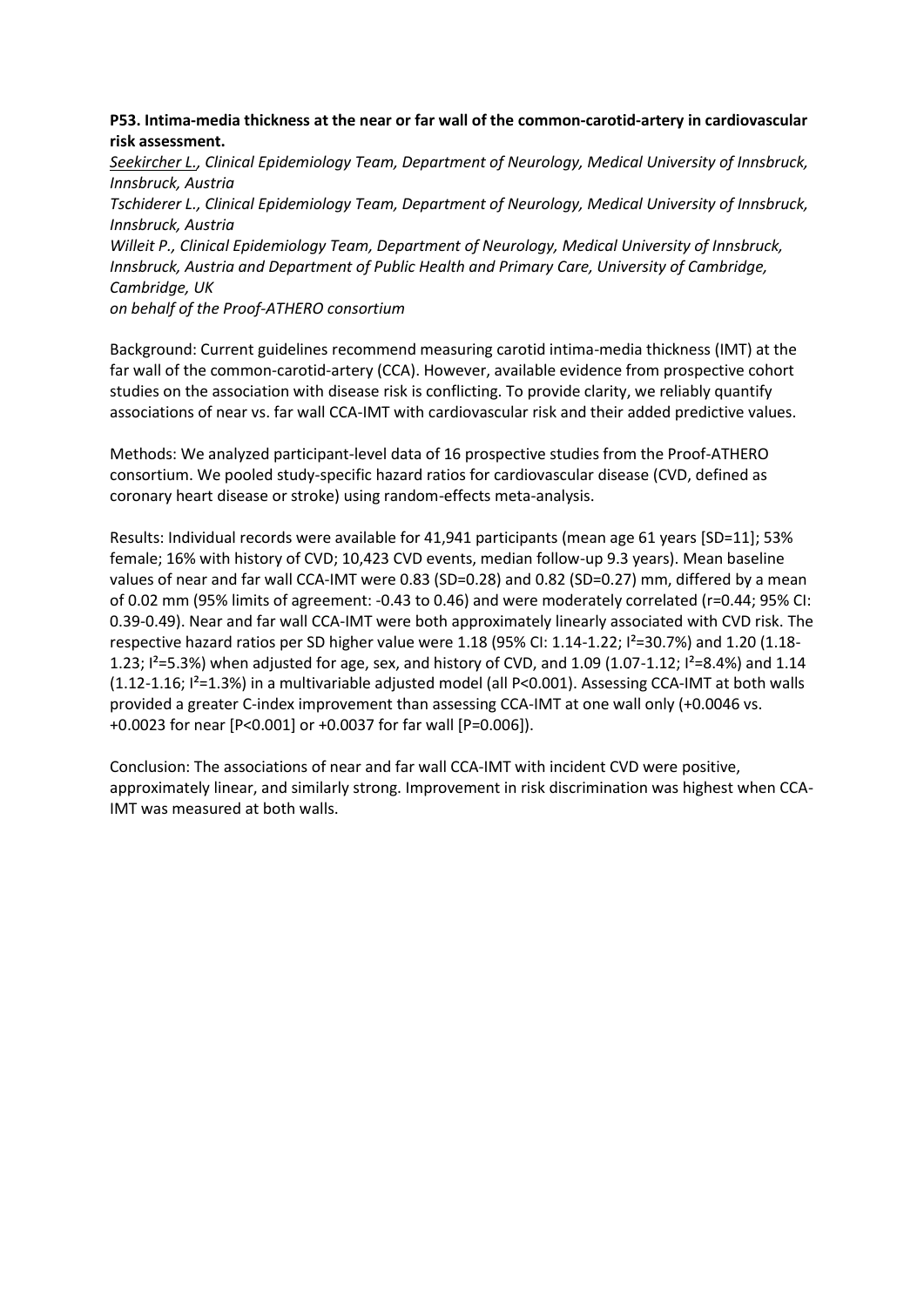# **P54. Medication prevalence in CHD patients in South America: systematic review and metaanalysis.**

*Marza Florensa A., Julius Global Health, Julius Center for Health Sciences and Primary Care, University Medical Center Utrecht, Utrecht, The Netherlands*

*Drotos E., Julius Global Health, Julius Center for Health Sciences and Primary Care, University Medical Center Utrecht, Utrecht, The Netherlands and Department of Health Promotion, Care and Public Health Research Institute, Maastricht University, Maastricht, The Netherlands Gulayin P., Instituto de Efectividad Clínica y Sanitaria, Buenos Aires, Argentina Grobbee D.E., Julius Global Health, Julius Center for Health Sciences and Primary Care, University Medical Center Utrecht, Utrecht, The Netherlands Irazola V., Instituto de Efectividad Clínica y Sanitaria, Buenos Aires, Argentina Klipstein-Grobusch K., Julius Global Health, Julius Center for Health Sciences and Primary Care, University Medical Center Utrecht, Utrecht, The Netherlands Vaartjes I., Julius Global Health, Julius Center for Health Sciences and Primary Care, University Medical Center Utrecht, Utrecht, The Netherlands*

Background: Coronary heart disease (CHD) is the most common cause of death globally, and clinical guidelines recommend the long-term use of cardioprotective medications in CHD patients for secondary prevention. Suboptimal use of these medications has been reported, but information from South America is scarce.

Methods: We conducted a systematic review on prevalence of CHD secondary prevention medication in South America. We searched in the databases PubMed, Embase, Cochrane, LILACS and SciELO for original articles reporting the prevalence of medication use in patients with established CHD. Cardioprotective medication classes included anti-platelet drugs, lipid-lowering drugs, antihypertensives, oral hypoglycaemics and insulin. Two independent reviews screened the articles on eligibility criteria. They also assessed the publications' risk of bias with a tool for prevalence studies that rates the fields study design, study population, participation rate, participant's characteristics, and outcome.

We meta-analysed the estimates of medication use prevalence from individual studies per class of medication using mixed meta-regression models. We also used mixed meta-regression models to analyse time-trends in medication use (with study year as co-variate); and factors associated with medication use (with sex, time since discharge, diagnosis category, urban region, and care setting as co-variates). Furthermore, we summarized the information on compliance to clinical guidelines reported in the studies.

Results: The search resulted in 7388 publications, from which 73 were included in the review. Medication prevalence varied by class: beta-blockers 73.4%(95%CI 66.8%–79.1%), ACEI/ARBs 55.8%(95%CI 49.7%–61.8), antiplatelets 84.6%(95%CI 79.6%–88.5%), aspirin 85.1%(95%CI 79.7%– 89.3%) and statins 78.9%(95%CI 71.2%–84.9%). The use of beta-blockers, ACEI/ARBs and statins increased since 1993. Medication use was lower in community, public and rehabilitation settings compared to tertiary centres. Ten publications reported low medication use and nine reported adequate use.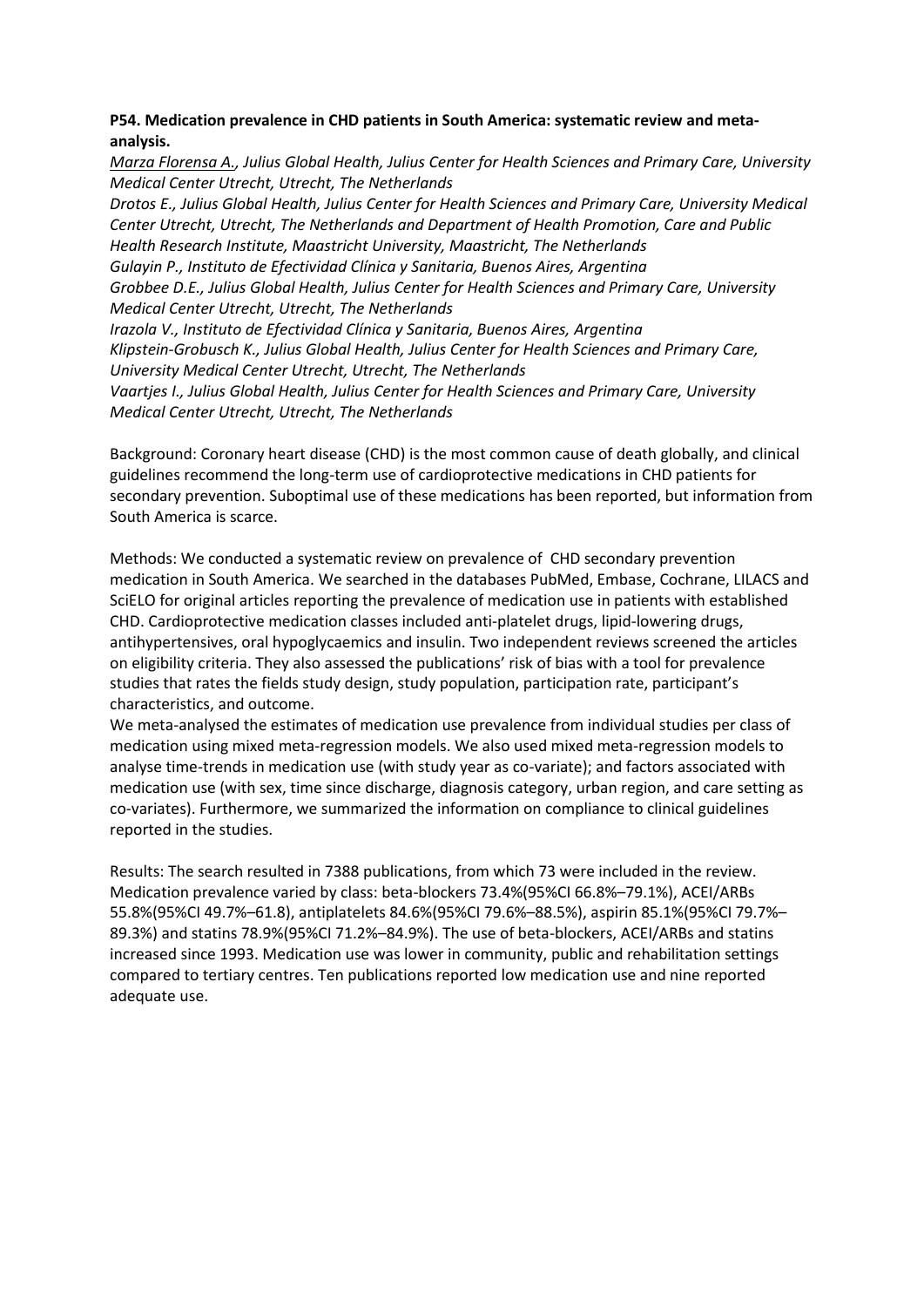## **P55. Women who smoke at the start of pregnancy are more likely referred to an obstetrician during pregnancy and birth: results from a cohort study.**

*Weiland S., Department of General Practice & Elderly Care Medicine, University Medical Center Groningen, University of Groningen Groningen, The Netherlands and Department of Midwifery Science AVAG, Amsterdam Public Health Research Institute, Amsterdam UMC, Vrije Universiteit Amsterdam, Amsterdam, The Netherlands*

*Peters L. L., Department of General Practice & Elderly Care Medicine, University Medical Center Groningen, Groningen, The Netherlands and Department of Midwifery Science AVAG, Amsterdam Public Health Research Institute, Amsterdam UMC, Vrije Universiteit Amsterdam, Amsterdam, The Netherlands* 

*Berger M. Y., Department of General Practice & Elderly Care Medicine, University Medical Center Groningen, University of Groningen Groningen, The Netherlands* 

*Erwich J. J. H. M., Department of Obstetrics & Gynecology, University Medical Center Groningen, University of Groningen, Groningen, The Netherlands*

*Jansen D. E. M. C., Department of General Practice & Elderly Care Medicine, University Medical Center Groningen, University of Groningen Groningen, The Netherlands*

Background: Women who smoke during pregnancy make less use of prenatal care; the relation between smoking behavior and the use of other forms of maternal healthcare is unknown. The objective of this study is to investigate the association between women's smoking behavior and their use of healthcare during pregnancy, birth and six weeks postpartum.

Methods: We analyzed data from the Dutch Midwifery Case Registration System (VeCaS), period 2012-2019. We included women with a known smoking status, singleton pregnancies, and who had their first appointment before 24 weeks of gestation with a primary care midwife. We compared three groups: non smokers, early stoppers (stopped smoking in first trimester), and late- or nonstoppers (stopped smoking after first trimester or continued smoking). Descriptive statistics were used to report maternal healthcare utilization, statistical differences between the groups were calculated with Kruskal-Wallis tests. Multivariable logistic regression was conducted to assess the association between smoking behavior and referrals to primary or secondary care.

Results: We included 41 088 pregnant women. The groups differed significantly on maternal healthcare utilization. The late- or non-stoppers initiated prenatal care later and had less face-to-face consultations with primary care midwives. Compared to the non smokers, the early- and late- or nonstoppers had significant higher odds of referral to the obstetrician during pregnancy and birth. Postpartum, the odds of referral to the obstetrician were lower for the early- and late- or nonstoppers compared to the non smokers.

Conclusion: Although the early- and late- or non-stoppers initiated prenatal care later than the non smokers, they did receive adequate prenatal care. The results suggest that not smoking during pregnancy may decrease the odds of referral to secondary care. This indicates that smoking cessation already before pregnancy could affect the odds referral to secondary care.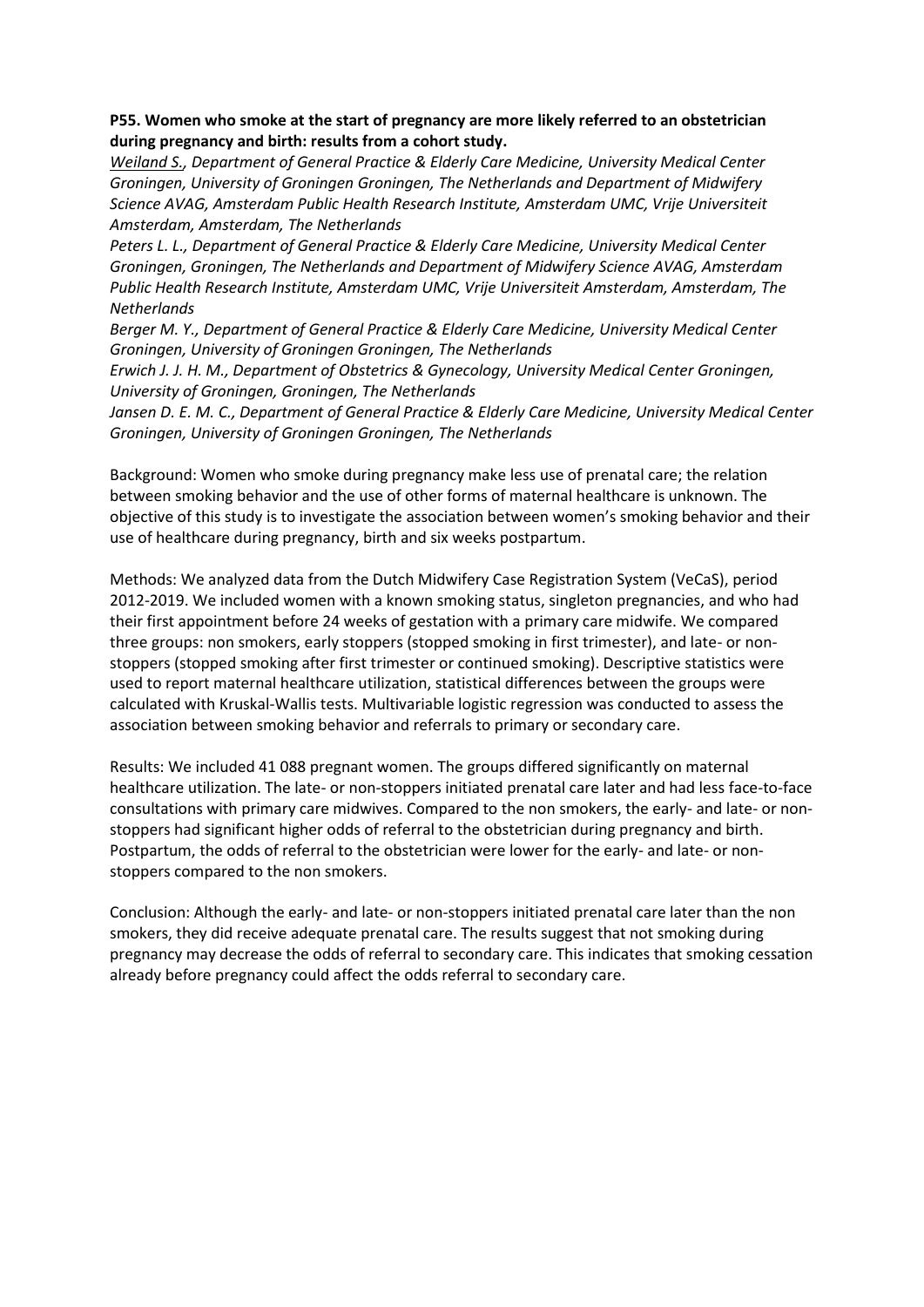# **P56. Diet, lung function level, lung function decline and respiratory symptoms in the Lifelines Cohort Study.**

*Mitchell C., University of Groningen, Groningen, The Netherlands Vonk J.M., University of Groningen*

Background: Associations between diet and respiratory health are widely investigated. However, generalizability of previous studies is limited by restricted study populations. Using Lifelines' generalpopulation data, we investigated the cross-sectional and longitudinal associations between diet and lung function level, lung function decline and the prevalence, development, and remission of respiratory symptoms.

Methods: To investigate the association between diet and lung function level (FEV1, FVC, FEV1/FVC) or respiratory symptoms (wheeze, cough, phlegm, dyspnea, bronchitis) at baseline we included 87,436 and 128,154 adults respectively. In analyses on lung function decline and symptom development/remission after 4 years of followup we included 17,578 (≥ 30 years) and 76,269 adults. Diet was defined using the Lifelines Diet Score (LLDS) ranging from 0-48 with higher scores indicating healthier diet. Linear and logistic regression analyses adjusted for age, sex, height, SES, smoking status were used to test associations between LLDS and lung function level/decline and respiratory symptom prevalence/development/remission.

Results: There were significant positive associations between LLDS and lung function level across FEV1: 5.36 (4.79; 5.93), FVC: 5.19 (4.53; 5.85) and FEV1/FVC: 0.03 (0.02; 0.04). Higher LLDS was associated with less decline in FEV1: 0.26 (0.12; 0.40) and FVC: 0.25 (0.06; 0.44). Higher LLDS was significantly associated with a lower prevalence of all respiratory symptoms, as well as with lower development of cough, phlegm and bronchitis, and higher remission of wheeze, cough and phlegm.

Conclusions: Healthier dietary intake is associated with higher lung function level, less lung function decline, and lower prevalence of respiratory symptoms. Our findings highlight the relevance of diet in maintaining and promoting respiratory health. These results are useful in informing dietary guidelines for both general and patient populations.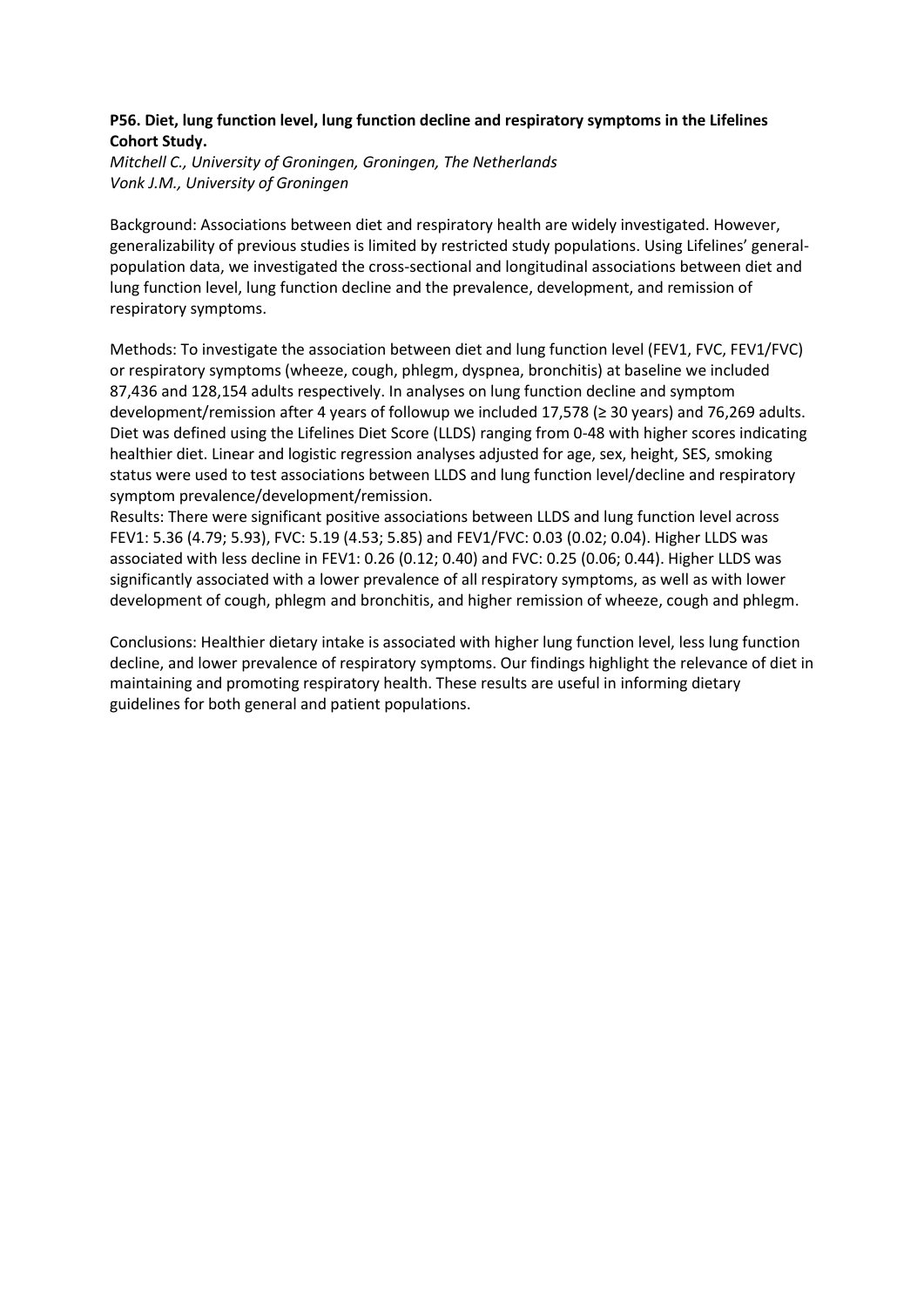## **P57. The mediation of health behaviors in the association of depression and anxiety with the risk of cancer: An individual participant data meta-analysis.**

*Pan K., Amsterdam UMC, Amsterdam, Netherlands van Tuijl L., UMCG Basten M., UMCU Rijnhart J.J.M., Amsterdam UMC Portengen L., UU de Graeff A., UMCU Dekker J., Amsterdam UMC Geerlings M.I., UMCU Hoogendoorn A., Amsterdam UMC Ranchor A.V., UMCG Vermeulen R., UU Voogd A., MU the PSY-CA consortium, Lamers F., Amsterdam UMC*

Background: Although the behavioral mechanisms underlying the associations between depression, anxiety and cancer are highly plausible, few studies have empirically investigated whether and to what extent these associations can be explained by health behaviors. We aimed to examine mediation by health behaviors in the associations between depression, anxiety and the risk of overall cancer, and breast, prostate, lung, colorectal, smoking-related and alcohol-related cancers.

Methods: A two-stage individual participant data meta-analysis was performed based on 14 cohorts within the Psychosocial Factors and Cancer Incidence (PSY-CA) consortium that had a measure of depression or anxiety (N = 330,914, person years = up to 2,965,559, cancer incidences = 26,590). Health behaviors included smoking, physical activity, alcohol use, BMI, sedentary behavior and sleep. In stage one, path-specific regression estimates and their variances and covariances were obtained in each cohort. In stage two, output from each cohort was pooled using random-effects multivariate meta-analysis, and natural direct, natural indirect and total effects were calculated.

Results: Smoking, low physical activity and sedentary behavior mediated the total effects of depression and anxiety on lung and smoking-related cancers. Although total effects of depression and anxiety on incidence of overall cancer and other types of cancer were not statistically significant, there seemed to be mediation of health behaviors taking place in these associations, especially through smoking, alcohol use, low physical activity and a higher BMI.

Conclusion: Health behaviors, especially smoking, constitute prominent mediating pathways linking depression and anxiety to the risk of cancer. Promoting healthy behaviors is warranted for persons with depression or anxiety to lower their risk of cancer.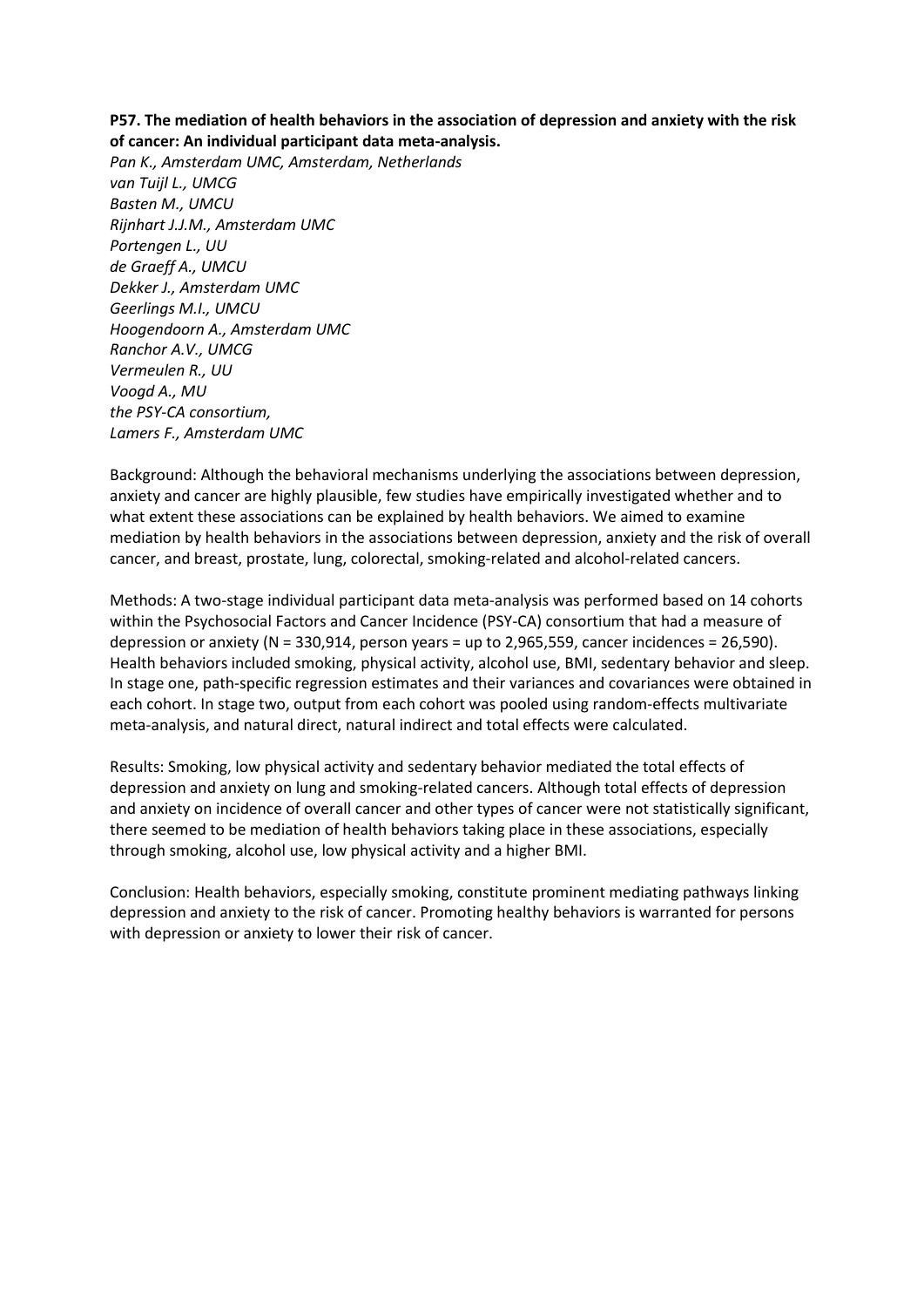#### **P58. Accelerometer-derived physical activity and sedentary time and cardiac biomarkers.**

*Vandercappellen E.J., Department of Internal Medicine, Maastricht University Medical Center+, Maastricht, the Netherlands and CARIM School for Cardiovascular Diseases, Maastricht University, Maastricht, the Netherlands and CAPHRI Care and Public Health Research Institute, Maastricht University, Maastricht, the Netherlands*

*Koster I.A., CAPHRI Care and Public Health Research Institute, Maastricht University, Maastricht, the Netherlands and Department of Social Medicine, Maastricht University, Maastricht, the Netherlands Henry R.M.A., Department of Internal Medicine, Maastricht University Medical Center+, Maastricht, the Netherlands and CARIM School for Cardiovascular Diseases, Maastricht University, Maastricht, the Netherlands and Heart and Vascular Center, Maastricht University Medical Center+, Maastricht, the Netherlands*

*van der Kallen C.J.H., Department of Internal Medicine, Maastricht University Medical Center+, Maastricht, the Netherlands and CARIM School for Cardiovascular Diseases, Maastricht University, Maastricht, the Netherlands*

*Schaper N.C., Department of Internal Medicine, Maastricht University Medical Center+, Maastricht, the Netherlands and CARIM School for Cardiovascular Diseases, Maastricht University, Maastricht, the Netherlands and CAPHRI Care and Public Health Research Institute, Maastricht University, Maastricht, the Netherlands*

*Savelberg H.H.C.M., Department of Nutrition and Movement Science, Maastricht University, Maastricht, the Netherland and NUTRIM School for Nutrition and Translational Research in Metabolism, Maastricht University, Maastricht, the Netherlands*

*Eussen S.J.P.M., CARIM School for Cardiovascular Diseases, Maastricht University, Maastricht, the Netherlands and Department of Epidemiology, Maastricht University, Maastricht, the Netherlands Dagnelie P.C., Department of Internal Medicine, Maastricht University Medical Center+, Maastricht, the Netherlands and CARIM School for Cardiovascular Diseases, Maastricht University, Maastricht, the Netherlands*

*M.T. Schram M.T., Department of Internal Medicine, Maastricht University Medical Center+, Maastricht, the Netherlands and CARIM School for Cardiovascular Diseases, Maastricht University, Maastricht, the Netherlands and Heart and Vascular Center, Maastricht University Medical Center+, Maastricht, the Netherlands and Heart and Vascular Center, Maastricht University Medical Center+, Maastricht, the Netherlands*

*van Greevenbroek M.M.J., Department of Internal Medicine, Maastricht University Medical Center+, Maastricht, the Netherlands and CARIM School for Cardiovascular Diseases, Maastricht University, Maastricht, the Netherlands*

*Wesselius A., . NUTRIM School for Nutrition and Translational Research in Metabolism, Maastricht University, Maastricht, the Netherlands and Department of Complex Genetics and Epidemiology, Maastricht University, Maastricht, the Netherlands*

*Meex S.J.R., CARIM School for Cardiovascular Diseases, Maastricht University, Maastricht, the Netherlands and Department of Clinical Chemistry, Central Diagnostic Laboratory, Maastricht University Medical Centre+, Maastricht, The Netherlands.*

*Kooman J.P., Department of Internal Medicine, Maastricht University Medical Center+, Maastricht, the Netherlands and NUTRIM School for Nutrition and Translational Research in Metabolism, Maastricht University, Maastricht, the Netherlands*

*Kroon A., Department of Internal Medicine, Maastricht University Medical Center+, Maastricht, the Netherlands and CARIM School for Cardiovascular Diseases, Maastricht University, Maastricht, the Netherlands and Heart and Vascular Center, Maastricht University Medical Center+, Maastricht, the Netherlands*

*Stehouwer C.D.A., Department of Internal Medicine, Maastricht University Medical Center+, Maastricht, the Netherlands and CARIM School for Cardiovascular Diseases, Maastricht University, Maastricht, the Netherlands*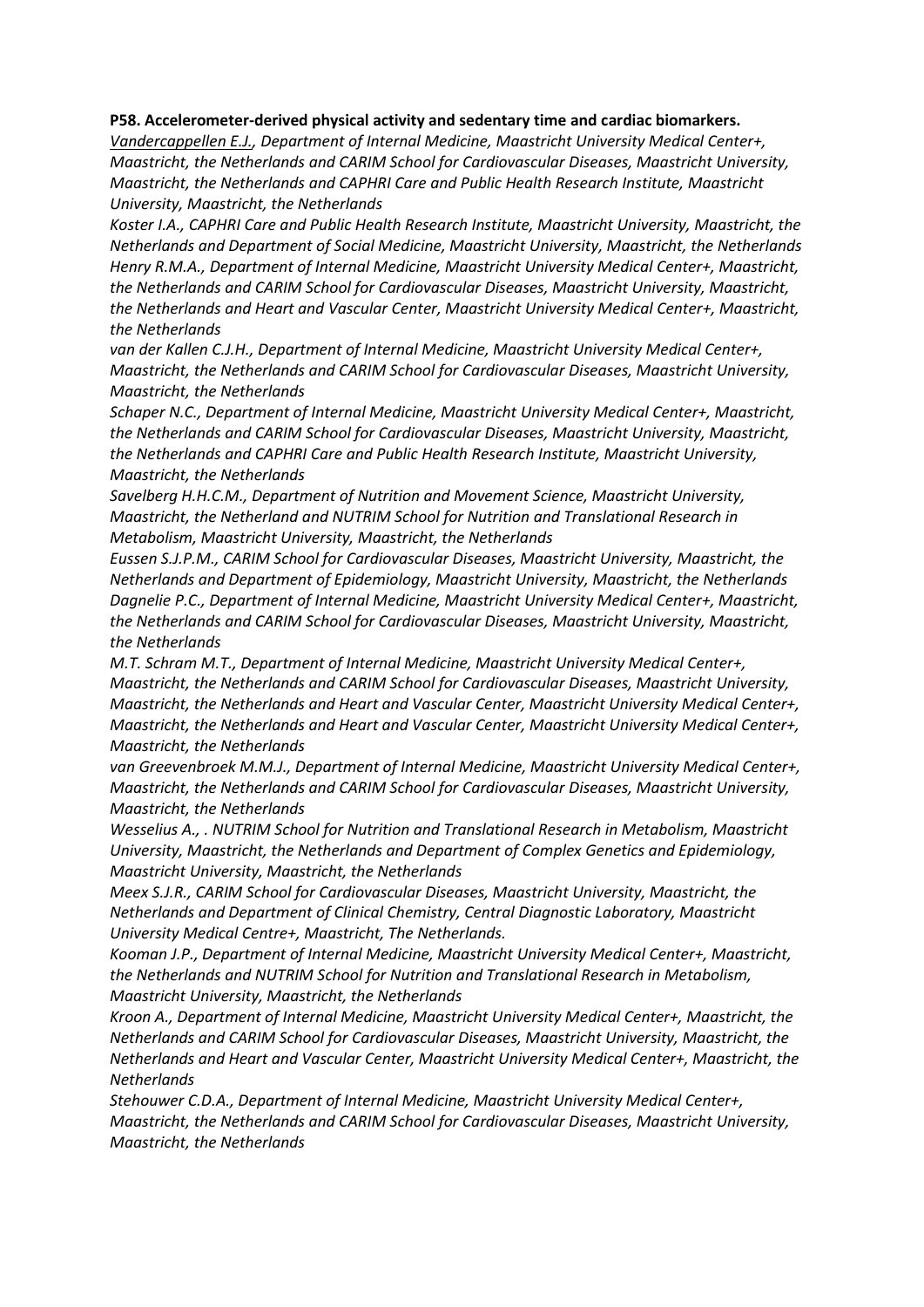Background: Cardiac biomarkers (troponins and NT-proBNP) are the standard for assessing cardiac injury. Chronically elevated cardiac biomarkers are associated with adverse outcomes like lower event-free survival. Physical activity may lower cardiac biomarkers. We investigated the relationship between amount and pattern of physical activity and sedentary time and cardiac biomarkers.

Methods: In the population-based Maastricht Study (n=2370, 51.3% male, 28.3% T2D) we determined cardiac biomarkers (hs-cTnI, hs-cTnT,NT-proBNP). Physical activity and sedentary time were measured by activPAL and divided into quartiles (quartile 1 (Q1) served as reference). The weekly pattern of moderate-to-vigorous physical activity and coefficient of variation was calculated. Linear regression analyses were conducted with adjustment for demographic, lifestyle, and cardiovascular risk factors.

Results: Higher amounts of total physical activity was associated with lower levels of hs-cTnI (Q2) and hs-cTnT (Q2). Higher levels of light intensity physical activity were associated with lower levels of hscTnI (Q2 and Q3) and with higher levels of hs-cTnT (Q4). Further, those with the highest levels of vigorous intensity physical activity had significantly higher levels of hs-cTnI and lower levels of NTproBNP. Compared to the least sedentary, those in Q3 had significantly lower levels of hs-cTnI and individuals in Q2 and Q3 had lower levels of hs-cTnT.

The physical activity patterns, weekend warriors and regularly actives were associated with lower levels of NT-proBNP but not with hs-cTnI and hs-cTnT. Higher coefficient of variation was association with lower levels of hs-cTnI and higher levels of NT-proBNP, but not with hs-cTnT.

Conclusion: Physical activity and sedentary time were not consistently associated with cardiac biomarkers. However, a minimum of 150 minutes of moderate-to-vigorous physical activity was associated with less NT-proBNP. Furthermore, there was an association between the coefficient of variation and NT-proBNP, implying that more regularity of moderate-to-vigorous physical activity during the week is associated with lower levels of NT-proBNP.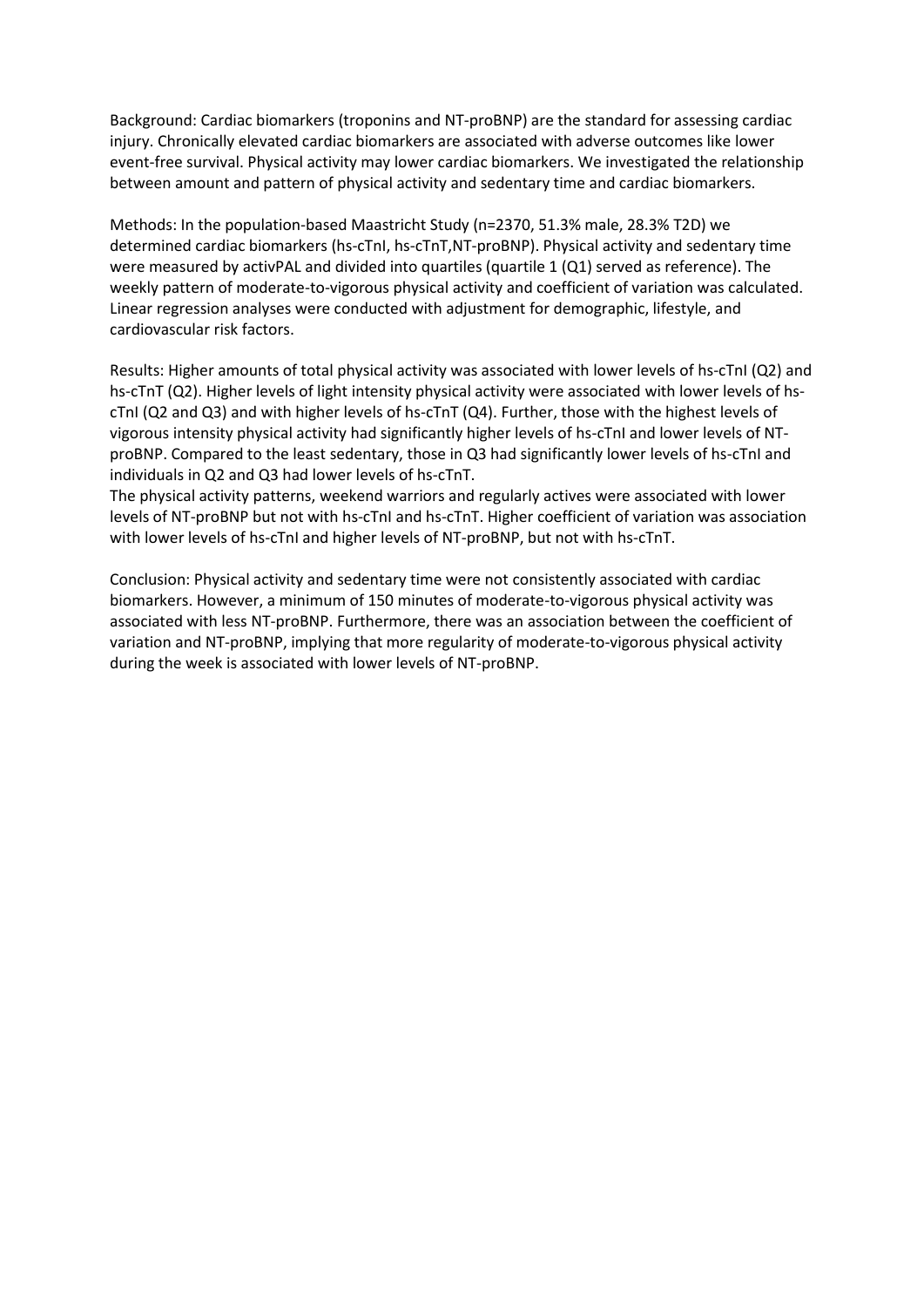# **P59. Participant recruitment and at-home-measurement of cardiometabolic markers: Challenges, costs, and key learnings from the Supreme Nudge parallel cluster-randomised controlled supermarket trial.**

*Stuber J.M., Amsterdam UMC, VU University, Amsterdam, The Netherlands van Hoek B.A.C.E., Amsterdam UMC, VU University Lakerveld J., Amsterdam UMC, VU University Mackenbach J D., Amsterdam UMC, VU University Beulens J.W.J., Amsterdam UMC, VU University*

Background: Recruitment and retention of participants for healthy lifestyle programs is known to be challenging. Insights from previous projects are therefore valuable, but rarely reported. We will present key learnings on the costs, feasibility and results of utilized recruitment strategies and insights on the feasibly of at-home-measurement of cardiometabolic markers, as part of the Supreme Nudge supermarket trial, promoting healthy lifestyle behaviours. This trial was conducted during the Covid-19 pandemic, which required adaptation to a contactless approach.

Methods: Participants were recruited from socially deprived areas around participating supermarkets (n=12). Further eligibility criteria included aged 30-80 years, being regular shopper at a participating supermarket, and speaking of the Dutch language. All utilized recruitment strategies, costs, and yields were logged, together with success rates in completion of at-home measurements (HbA1c, lipid profile and waist circumference).

Preliminary results: In total, 784 individuals registered for participation, 602 were eligible and 421 completed informed consent. Most participants were recruited via letters/flyers received at home (75%) and flyers received at the supermarket (12%). Less frequent reported strategies were in-store recruitment by a researcher (8%), news items (7%), word-of-mouth (6%), and social media (4%). Of paid strategies, flyers in the supermarket were the cheapest per participant included through this method (12 Euros) and least time-invasive for research staff (<1 hour), while most expensive were social media campaigns (194 Euros) and mailing of letters/flyers (89 Euros). In-store recruitment was high in staff hours per included participant (9 hours) as well as costs (50 Euros). The at-homemeasurement of cardiometabolic markers was successfully completed for 89% (lipid profile), 95% (HbA1c) and 99% (waist circumference) of participants.

Conclusion: Utilizing a wide range of recruitment strategies which vary in required staff hours and cost is crucial in reaching a target population in socially deprived areas. At-home-measurement of cardiometabolic markers can be feasible.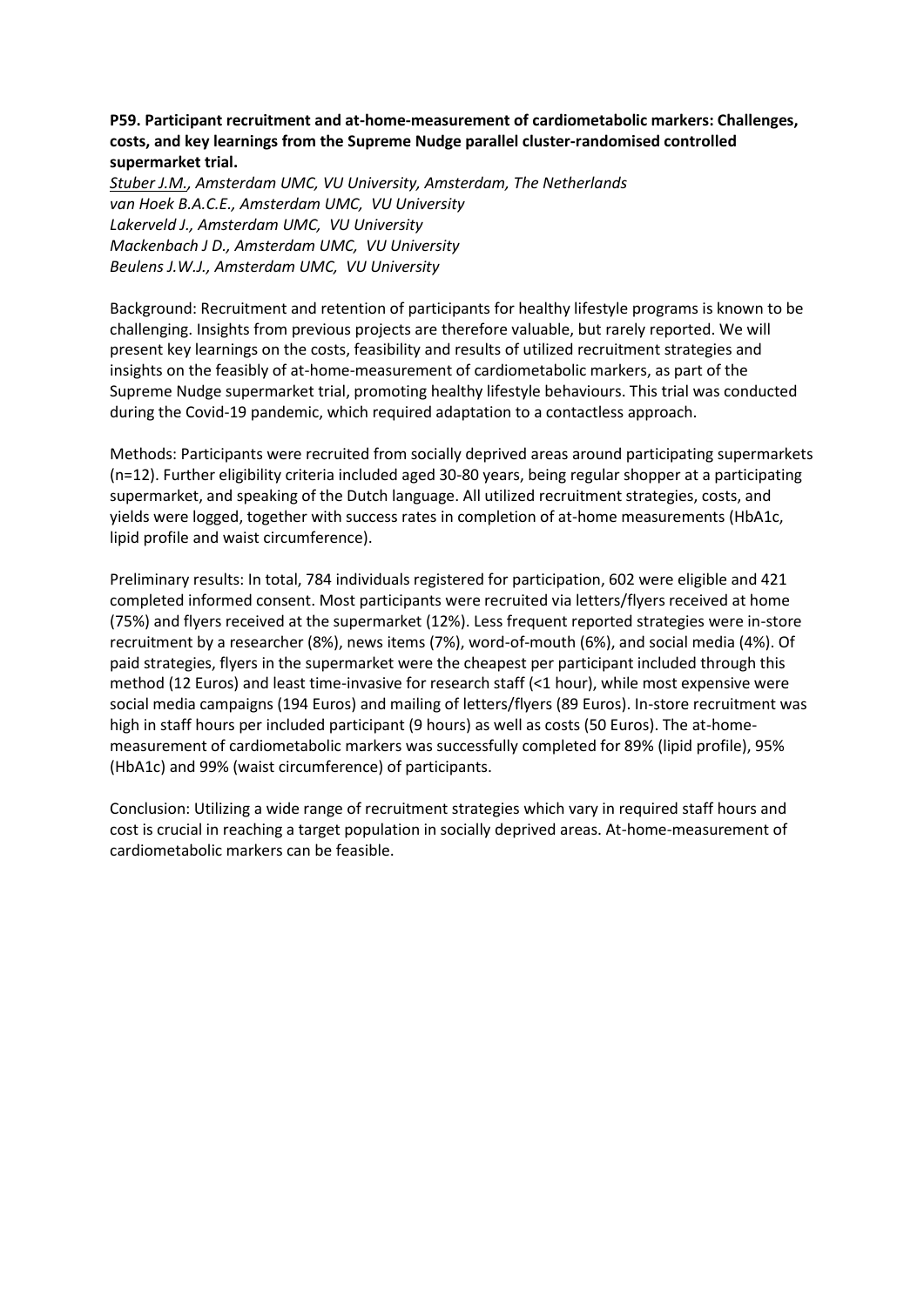**P60. Longitudinal associations of adherence to World Cancer Research Fund/American Institute for Cancer Research (WCRF/AICR) and Dutch Healthy Diet (DHD) recommendations with kynurenines in colorectal cancer survivors after treatment.**

*Holthuijsen D.D.B., Department of Epidemiology, GROW School for Oncology and Reproduction & CARIM School for Cardiovascular Diseases, Maastricht University, Maastricht, the Netherlands Bours M.J.L., Department of Epidemiology, GROW School for Oncology and Reproduction, Maastricht University*

*van Roekel E.H., Department of Epidemiology, GROW School for Oncology and Reproduction, Maastricht University*

*Ueland P.M., Bevital AS*

*Weijenberg M.P., Department of Epidemiology, GROW School for Oncology and Reproduction, Maastricht University*

*Eussen S.P.J.M., Department of Epidemiology, CARIM School for Cardiovascular Diseases & CAPHRI School for Care and Public Healthcare Research Institute, Maastricht University*

Background: Studies have suggested that the tryptophan-kynurenine pathway, in which several nutrients are involved, might be related to the health-related quality of life in colorectal cancer (CRC). Emerging evidence indicates a plausible link between the diet and kynurenines. This study describes longitudinal associations of adherence to the dietary recommendations of the World Cancer Research Fund and the American Institute for Cancer Research (WCRF/AICR) and the Dutch Healthy Diet (DHD) recommendations with plasma kynurenines in CRC.

Methods: In a prospective cohort of stage I-III CRC survivors (n=247), three repeated measurements were executed at 6 weeks, 6 months and 1-year post-treatment. Dietary intake was measured using seven-day dietary records. Adherence to the WCRF/AICR dietary and DHD recommendations were operationalised into scores ranging from 0-5 and 0-140, respectively. An extensive panel of nine kynurenines was analysed in plasma using liquid chromatography-tandem mass spectrometry (LC/MS-MS). Linear mixed models adjusted for sociodemographic, clinical and lifestyle factors were used to analyse longitudinal associations between adherence to the dietary recommendations and kynurenines.

Results: Higher adherence to the DHD recommendations was associated with significantly lower HK concentrations (standardised beta (95%CI): -0.09; -0.16,-0.01), a lower kynurenine:tryptophan ratio (KTR, -0.08; -0.15,-.01), a lower hydroxykynurenine ratio (HKr, -0.09; -0.17,-0.02), and a higher 3 hydroxyanthranilic acid:HK ratio (HAA/HK, 0.12; 0.04,0.19). No significant associations were observed between adherence to the WCRF/AICR dietary recommendations and kynurenines.

Conclusion: Our results suggest that higher adherence to the DHD recommendations is associated with more favourable concentrations of HK, KTR, HKr and HAA/HK ratio. Analyses on individual dietary components are ongoing to further elucidate the association between diet and kynurenines in CRC survivors.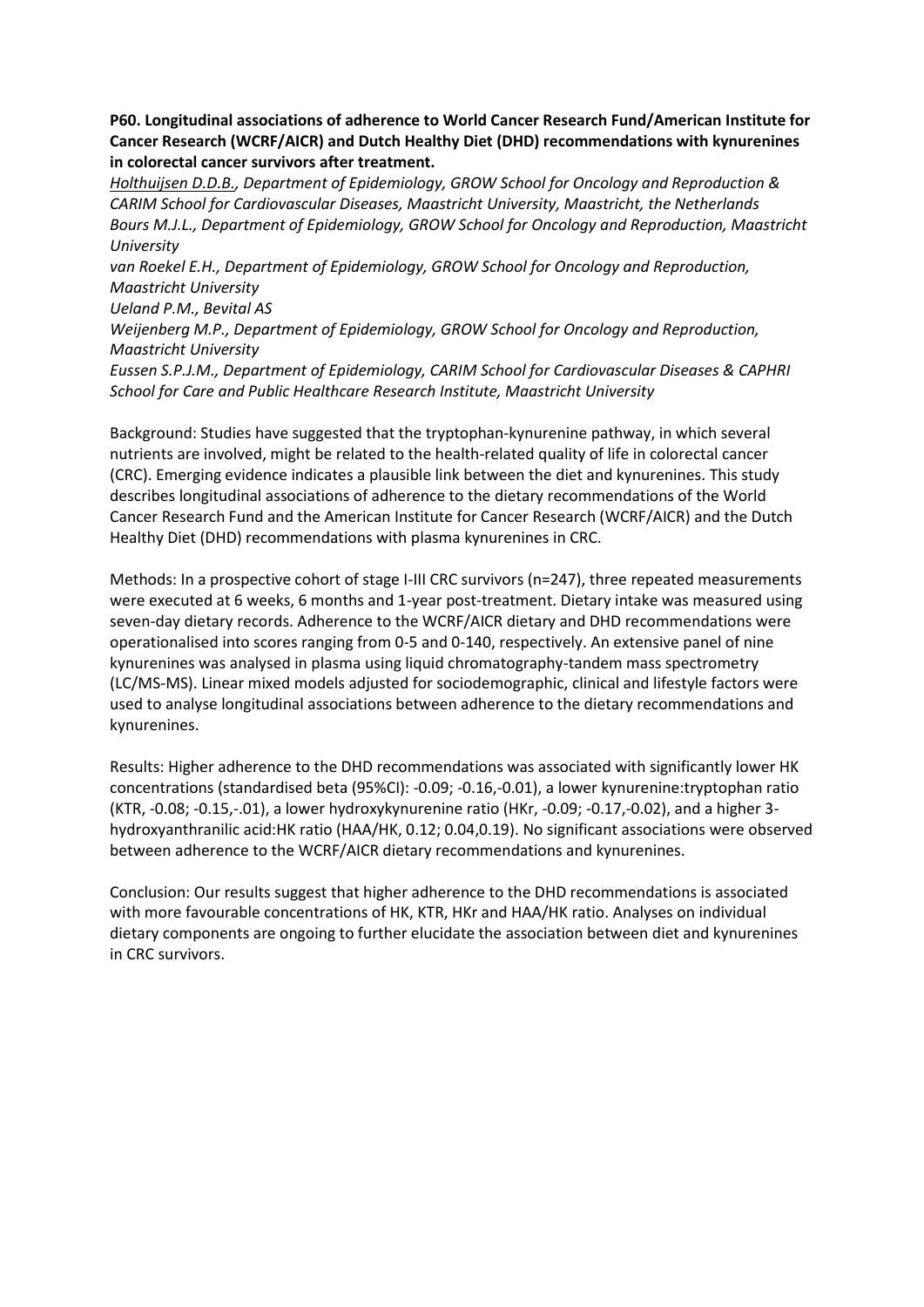# **P61. Cumulative risks of false positive recall and screen detected breast cancer after seven rounds of screening.**

*Kregting L.M., Department of Public Health, Erasmus MC, Rotterdam, Netherlands van Ravesteyn N.T, Department of Public Health, Erasmus MC Chootipongchaivat S., Department of Public Health, Erasmus MC Heijnsdijk E.A.M., Department of Public Health, Erasmus MC Otten J.D. , Department of Health Evidence, Radboudumc Broeders M.J.M., Department of Health Evidence, Radboudumc, Dutch Expert Center for Screening de Koning H.J., Department of Public Health, Erasmus MC*

Background: Breast cancer screening has been shown to reduce breast-cancer mortality, but is also associated with harms. It is, therefore, important to provide balanced, high-quality information to enable women to make an informed decision about participating. Since most women make a decision about participation and adhere to this for future invitations, presenting risks from multiple screening rounds is crucial.

Methods: This study included women invited for their first screening round in 2005. Individual screening data from 2005-2018 were gathered via the Netherlands Comprehensive Cancer Organisation on subsequent screening rounds. Survival analyses were used to calculate cumulative risks for a false-positive (FP) and a true positive (TP) result. Also, the detection and participation rate were calculated for women with a history of FP results.

Results: Data from 114931 women were analysed. Of the women who were invited seven times, 63% participated in all rounds. Over these seven rounds, the cumulative risk of a TP result was 4% and the cumulative risk of a FP result was 10%. In the rounds after a FP result, the detection rate was 58% higher compared to women with true negative (TN) screening outcomes. Also, women with a history of a FP result more often had another FP outcome (68 vs. 35 per 1000). However, participation was lower in the round following a FP result (72-81%) compared to the round following a TN result (91- 93%).

Conclusion: Over the course of seven screening rounds in the Dutch breast cancer screening program, women had a 4% chance of a screen-detected breast cancer and a 10% chance of at least one FP result. The detection rate and the number of new FP results was higher among women with previous FP than in women with previous TN results, while the participation was lower.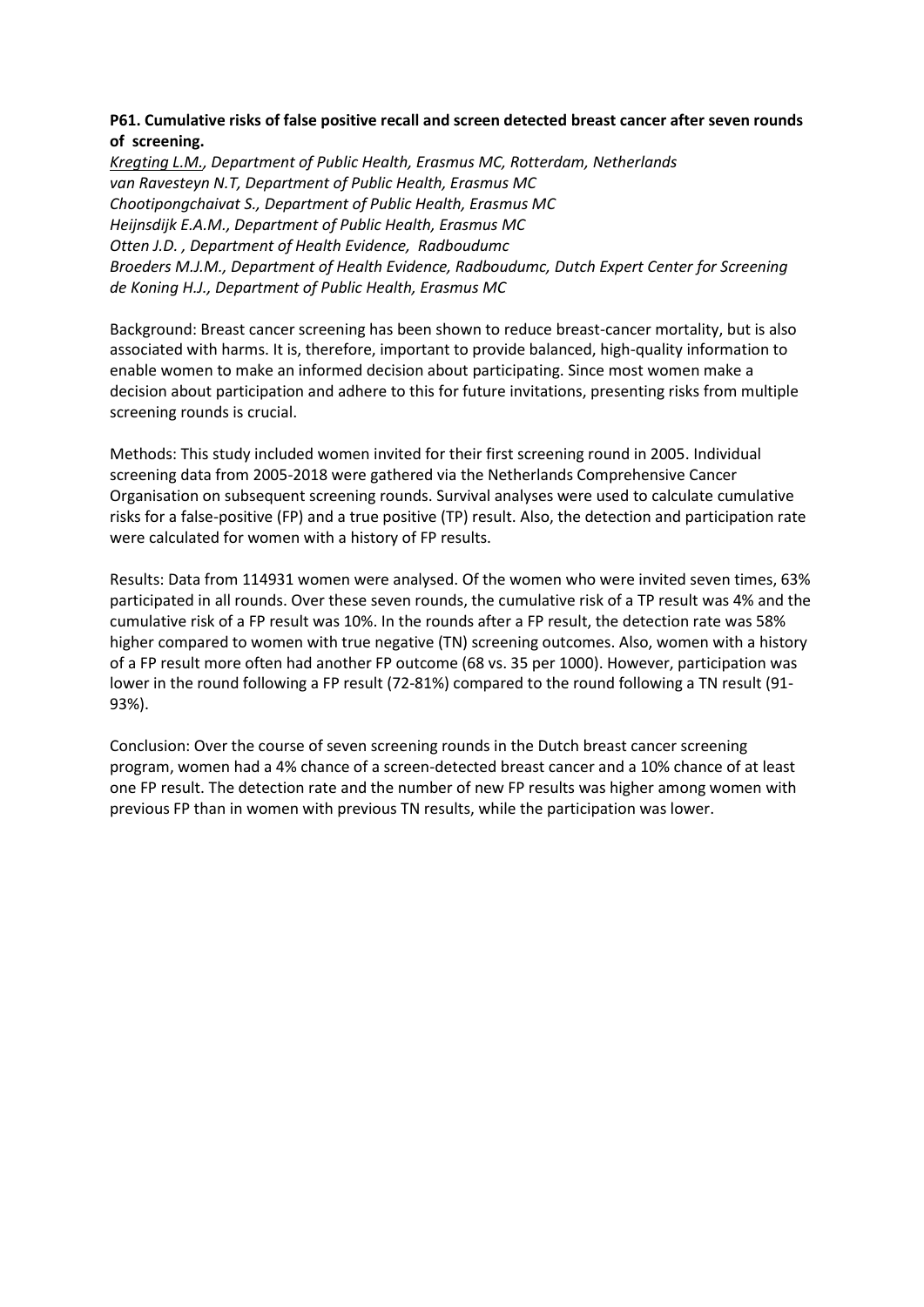#### **P62. Optimizing the set of pairs of radiologists that double read screening mammograms.**

*Gommers J.J.J., Radboudumc, Nijmegen, The Netherlands Abbey C.K., University of California Santa Barbara Strand F., Karolinska Institute Taylor-Phillips S., University of Warwick Broeders M.J.M., Radboudumc Sechopoulos I., Radboudumc*

To investigate how radiologist performance characteristics can be leveraged to determine the optimal set of pairs of radiologists for the double-reading of screening mammograms. We retrospectively analyzed two datasets of screening examinations of women who underwent mammography in Sweden and the United Kingdom (UK). The examinations were double read and for our study any examination that was flagged by either radiologist was classified as abnormal. Cancer detection rates (CDR) and abnormal interpretation rates (AIR) were evaluated for individuals and pairs. The individual radiologists were divided into four performance categories involving CDR and AIR, using the group average as cut-off for each metric. Therefore, radiologists were classified into high CDR & low AIR (HL), high CDR & high AIR (HH), low CDR & low AIR (LL), or low CDR & high AIR (LH). Random pair performance, for which any type of pair was equally likely, was compared to the performance of specific pairings.

For both datasets, the CDRs for the specific pairings were not statistically significantly different from the CDR from the random pairings. Some AIRs did show significant differences. Compared to random pairings, pairing strategies with opposite AIR radiologists resulted in a significant AIR reduction of 3.4% and 2.9% for the Swedish and UK dataset, respectively. The pairing strategy with fully opposite performance characteristic radiologists resulted in a significant 10.3% AIR reduction when compared to random pairing for the Swedish dataset but was not significant for the UK dataset.

Pairing radiologists based on their performance characteristics, as opposed to randomly, may improve grouped screening performance. Compared to random pairings, pairing strategies involving radiologists with opposite AIR characteristics reduced AIR with no significant loss in CDR. Depending on what type of readers and how many of them are involved, the feasibility of using performance metrics to pair radiologists may be considered.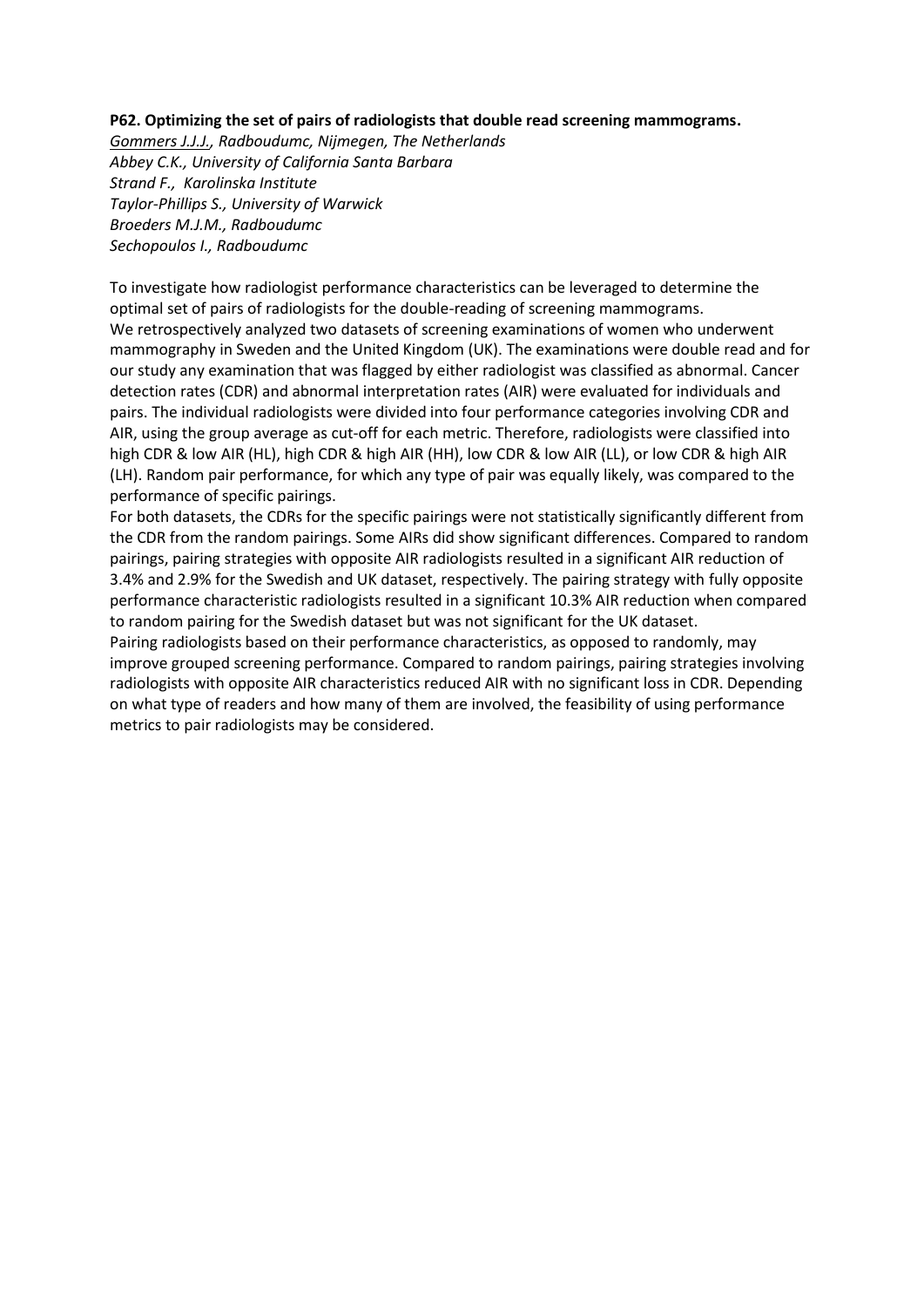## **P63. Determinants of extremely dense breast tissue.**

*van Grinsven S.E.L., Julius Center, UMC Utrecht, Utrecht University, Utrecht, the Netherlands Cömert D., UMC Utrecht, Julius Center Pijnappel R.M., Julius Center, UMC Utrecht Veldhuis W.B., Julius Center, UMC Utrecht van Gils C.H., Julius Center, UMC Utrecht*

Background: High mammographic density is a risk factor for breast cancer and limits the detection of cancer with mammography. We aimed to clarify the inconsistencies regarding risk factors for mammographic density.

Methods: 2820 women with extremely dense breasts and 1206 age-matched women with entirely fatty breasts were recruited from the Dutch mammography screening program. Data on risk factors were collected by self-report questionnaires. Associations between risk factors and mammographic density were examined by multivariable logistic regression models.

Results: Women with a higher BMI (per 1-unit increase) were less likely to have extremely dense breasts (OR, 0.53; 95% CI, 0.51-0.55). Women <12 years at menarche were less likely to have extremely dense breasts than those ≥14 years (OR, 0.59; 95% CI, 0.40-0.88). Nulliparous women were more likely to have extremely dense breasts than parous women (OR, 1.79; 95% CI, 1.32-2.44). Premenopausal women were more likely to have extremely dense breasts than postmenopausal women (OR, 11.40; 95% CI, 6.67-19.30). Physically inactive women had the same risk of extremely dense breasts as physically active women (OR, 0.92; 95% CI, 0.51-1.65). Women who smoked >20 pack-years had the same risk of extremely dense breasts as women who never smoked (OR, 1.04; 95% CI, 0.72-1.50). Women who consumed >10 glasses/week alcohol had the same risk of extremely dense breasts as women who abstained from alcohol (OR, 0.89; 95% CI, 0.55-1.44).

Conclusion: This study supports existing evidence that BMI, parity and menopausal status are determinants of mammographic density. Additionally, this study clarifies that older age at menarche is a risk factor for mammographic density, and physical activity, smoking and alcohol consumption are not.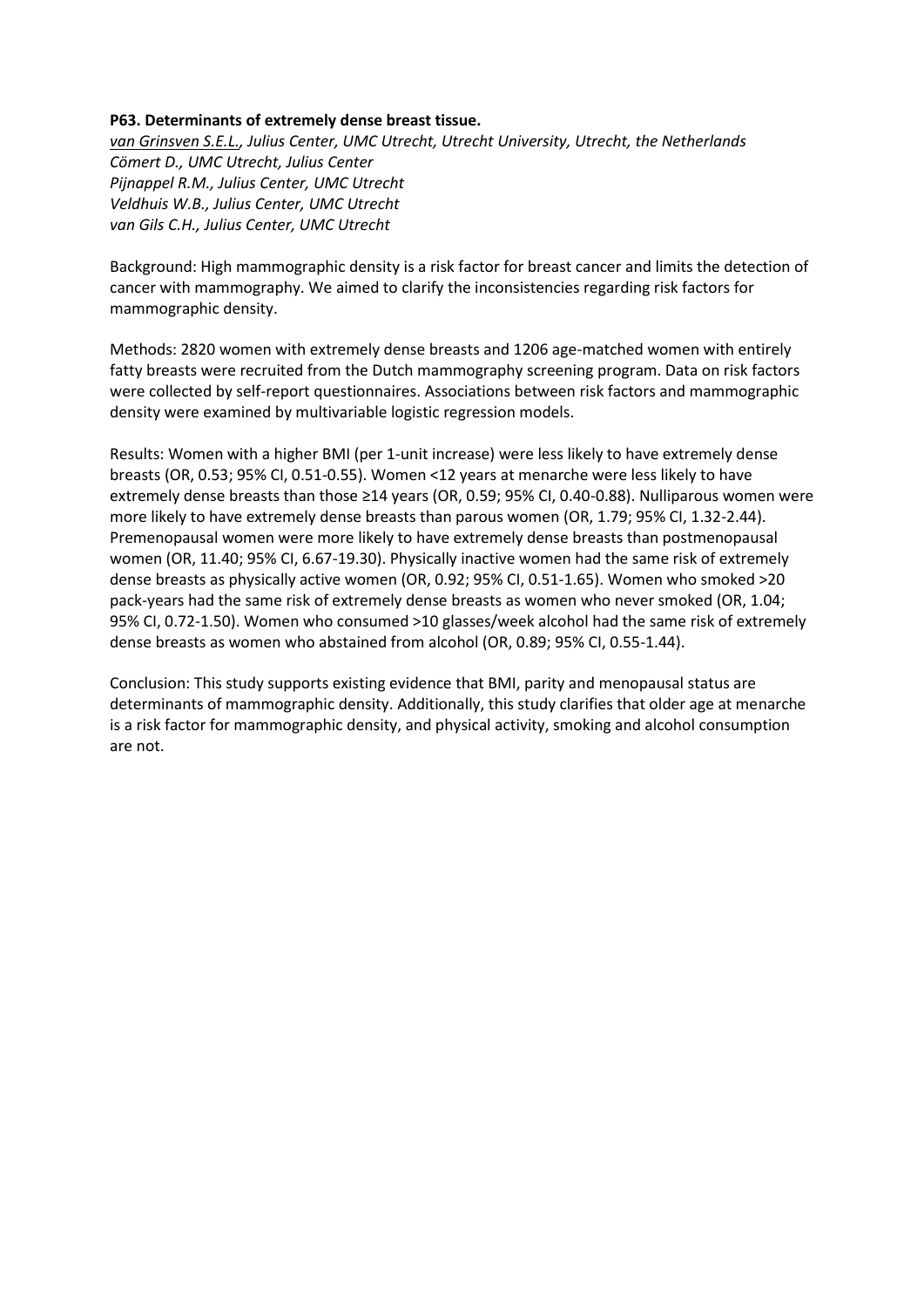# **P64. The gap between rare and common cancers still exists: results from a population-based study in the Netherlands.**

*De Heus H.E., Department of Research and Development, Netherlands Comprehensive Cancer Organisation (Integraal Kankercentrum Nederland, IKNL), Utrecht, The Netherlands and Department of Medical Oncology, Radboud University Medical Center, Nijmegen, Duijts S.F.A., Netherlands Comprehensive Cancer Organisation (Integraal Kankercentrum Nederland, IKNL) and Amsterdam UMC van der Zwan J., Netherlands Comprehensive Cancer Organisation (Integraal Kankercentrum Nederland, IKNL) Kapiteijn E., Leiden University Medical Center Nieveen van Dijkum E.J.M., Amsterdam UMC van Herpen C.M.L., Radboud University Medical Center Merkx M.A.W., Netherlands Comprehensive Cancer Organisation (Integraal Kankercentrum Nederland, IKNL) and Radboud University Medical Center*

Background: Epidemiological discrepancies between rare and common cancers exist, and studies on the burden of rare cancer compared to common cancer are scarce. The aim of this population-based study was to compare rare versus common adult solid cancers in the Netherlands, by providing incidence, prevalence and survival rates, evaluating trends in survival, and comparing individual entities within domains and families.

Methods: All adult patients with rare and common malignant solid cancers in the Netherlands between either 2010-2019 or 1995-2019 were identified from the Netherlands Cancer Registry. Data on patient, tumour, and treatment characteristics were collected, and relative survival and survival trends were analysed.

Results: A total of 170,628 patients with rare adult solid cancers and 806,023 patients with common adult solid cancers were included. Rare cancers accounted for 18% of all cancer diagnoses (mean incidence), and 15% of the total ten-year cancer prevalence during 2010-2019. Overall 5-year survival was worse for rare cancers than for common cancers (52.0% vs. 68.7%). Between 1995-1999 and 2015-2019, 5-year survival rates for rare cancers increased to a lesser extent (from 46.2% to 52.6%, i.e., 6.4%) than for common cancers (56.9% to 70.1%, i.e., 13.2%), and for most rare cancer domains compared to common cancer domains. The majority of rare cancer entities did not show an improvement in 5-year survival. Differences for individual entities between domains and families were found

Conclusion: Differences in survival between rare and common cancers indicate major challenges for rare cancer care and emphasize that improvement is highly needed. Observed inequalities need to be overcome by investing in early diagnosis, novel therapies, scientific research, and in establishing centres of expertise.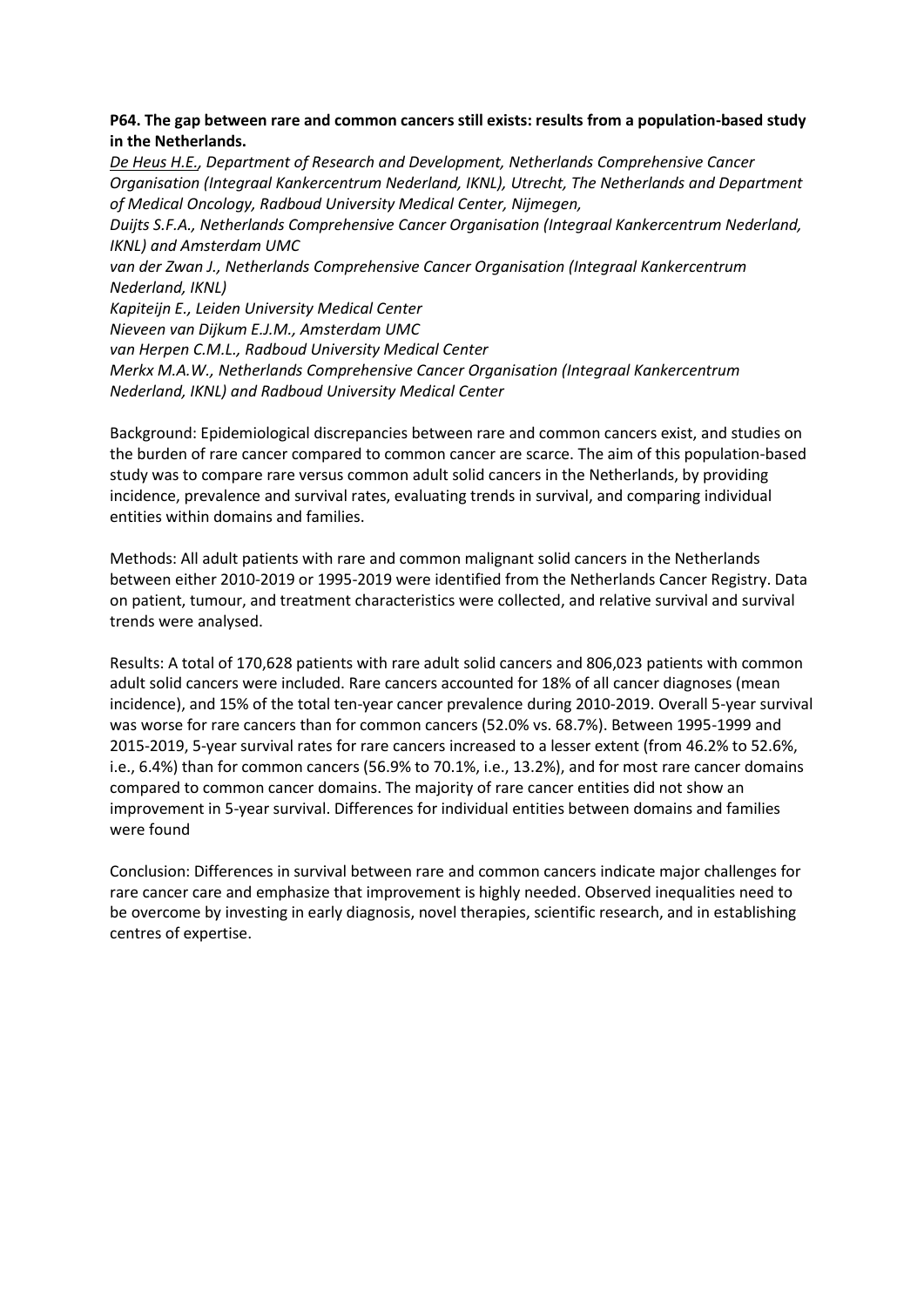# **P65. Discontinuation of infliximab treatment in patients with inflammatory bowel disease: a comparison between patients who retransitioned to originator and those who remained on biosimilar.**

*Meijboom R.W., Pharmacy Foundation of Haarlem Hospitals, Haarlem, the Netherlands Gardarsdottir H., Division of Pharmacoepidemiology & Clinical Pharmacology, Utrecht Institute for Pharmaceutical Sciences, Faculty of Science, Utrecht University, Utrecht, the Netherlands Becker M.L., Pharmacy Foundation of Haarlem Hospitals, Haarlem, the Netherlands Movig K.L.L., Department of Clinical Pharmacy, Medisch Spectrum Twente, Enschede, the Netherlands Kuijvenhoven J., Department of Gastroenterology and Hepatology, Spaarne Gasthuis, Haarlem and Hoofddorp, The Netherlands*

*Giezen T.J., Pharmacy Foundation of Haarlem Hospitals, Haarlem, the Netherlands*

Background: Many inflammatory bowel disease (IBD) patients in clinical care transitioned from infliximab originator to biosimilar. However, some patients retransition to originator (stop biosimilar and reinitiate originator). Whether this unsatisfactory treatment response is related to the product or to the patient and disease is unclear. We aimed to compare the risk of infliximab discontinuation between patients who retransition to originator and those who remain on biosimilar.

Methods: IBD patients who transitioned from infliximab originator to biosimilar were eligible for inclusion. Patients who retransitioned to infliximab originator (index date) were included in the retransitioning cohort and matched with maximum 3 patients who remained on biosimilar (biosimilar remainder cohort). Patients were matched on: hospital, transitioning date and duration of biosimilar treatment until index date.

Patients were followed from index date until discontinuation of infliximab. Risk of discontinuation (overall discontinuation, switching to another biological or discontinuation without switching) was compared with conditional Cox proportional hazards model, adjusted for age, gender, duration of infliximab originator use and other biologicals used before infliximab.

Results: Baseline characteristics of the retransitioning cohort (n=42) and the biosimilar remainder cohort (n=120) were similar, but dosing interval was shorter in the retransitioning cohort (44 versus 56 days). Infliximab discontinuation after 12 months was 25.0% in the retransitioning cohort and 8.8% in the biosimilar remainder cohort. Retransitioned patients had twofold increased risk of discontinuing infliximab (adjustedHR 2.2, 95% CI 1.1-4.3) compared with patients remaining on biosimilar. Risk of switching (adjustedHR 8.1, 95%CI 0.9-71.1) was higher than discontinuing without switching (adjustedHR 1.7, 95%CI 0.8-3.8).

Conclusions: Retransitioned patients have a twofold increased risk for infliximab discontinuation, including switching and discontinuing without switching. Thus, retransitioning is mainly patient- or disease-related and less likely product-related.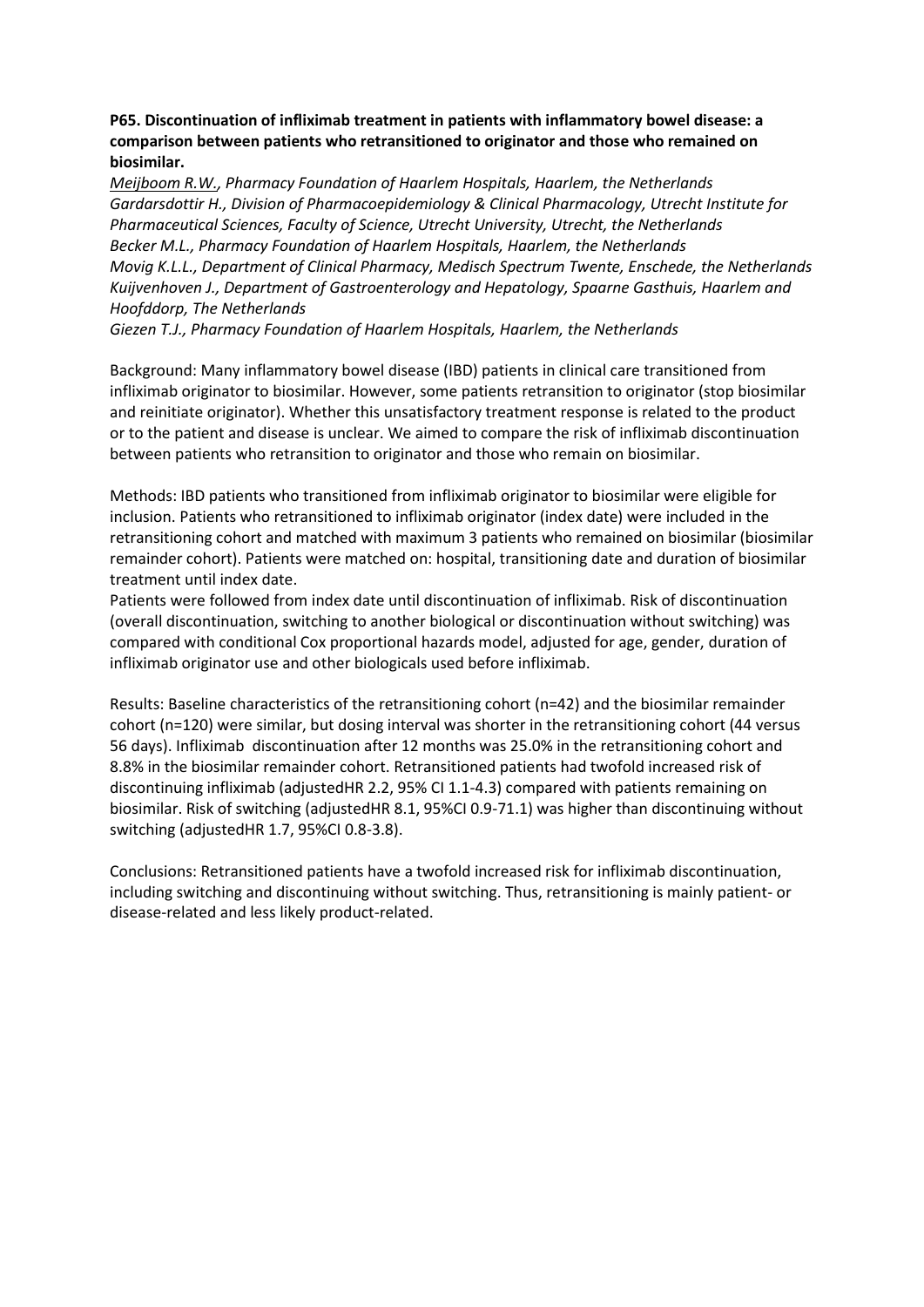#### **P66. Introducing the International Society for Pharmacoepidemiology Dutch student chapter.**

*Leung M.W.Y., Division of Pharmacoepidemiology and Clinical Pharmacology, Utrecht Institute for Pharmaceutical Sciences, Faculty of Science, Utrecht University, Utrecht, The Netherlands, Ochi T., Department of PharmacoTherapy, -Epidemiology & -Economics, Faculty of Science and Engineering, University of Groningen*

*Liang D., Division of Pharmacoepidemiology and Clinical Pharmacology, Utrecht Institute for Pharmaceutical Sciences, Faculty of Science, Utrecht University*

*Bedene A., Department of Clinical Epidemiology, Leiden University Medical Center Gardarsdottir H., Division of Pharmacoepidemiology and Clinical Pharmacology, Utrecht Institute for Pharmaceutical Sciences, Faculty of Science, Utrecht University*

Background: Network-building while studying pharmacoepidemiology facilitates opportunities for future research and enriches students' prospects following graduation. From the listed ISPE student chapters, 2 institutions (out of 28) are located in Europe, of which one partly located in the US. This demonstrates a gap in opportunities for pharmacoepidemiology students in Europe to engage with each other.

Objectives: To establish and raise awareness of the Dutch ISPE student chapter and facilitate pharmacoepidemiologic research collaborations between students.

Methods: A screening was conducted of universities in the Netherlands that provide pharmacoepidemiology and epidemiology study programmes, followed by an enquiry to selected departments for their interest in a Dutch ISPE student chapter. Next, additional participants were contacted through snowball sampling. In teleconference meetings, the participants established the mission, vision, and outline of activities of the student chapter. A summary of activities of the student chapter will be shared as part of the Annual Report of ISPE student chapters.

Results: Out of 17 research universities in the Netherlands, 5 were identified as potential institutions hosting pharmacoepidemiology PhD students: University of Groningen, Utrecht University, Erasmus University Medical Center, Leiden University Medical Center and Maastricht University. They were contacted; PhD students from the University of Groningen ( $n = 1$ ) and Utrecht University ( $n = 4$ ) participated in the initial call and drafted an outline of the aims of the student chapter. In addition, they approached participants from personal networks to join. Students from each aforementioned university joined the initiative, and prepared the application submission and a plan to engage additional universities.

Conclusions: Setting up the Dutch student chapter has established a foundation for pharmacoepidemiology students across 5 institutions to engage with each other, with ongoing recruitment of students. Over the coming years, the student chapter aims to expand its network and cement the activities undertaken to support growing collaborations.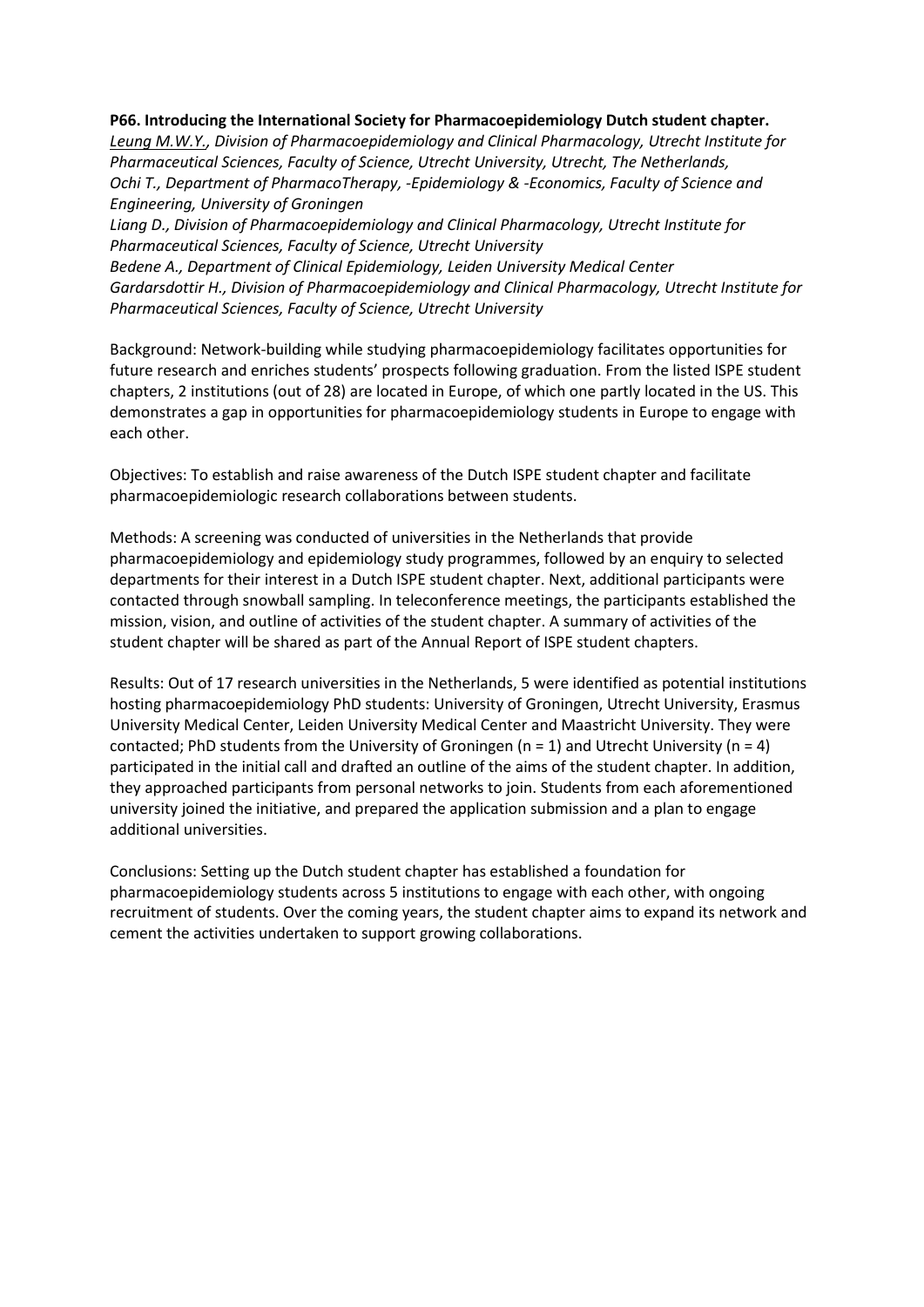#### **P67. The first opioid prescription and the prescribers of opioids after knee and hip arthroplasty.**

*van Brug H.E., LUMC, Leiden, The Netherlands Nelissen R.G.H.H., LUMC van Steenbergen L.N., Dutch Arthroplasty Register Rosendaal F.R., LUMC van Dorp E.L.A., LUMC Bouvy M.L., Utrecht University Dahan A., LUMC Gademan M.G.J., LUMC*

Background: Opioids are frequently prescribed after arthroplasty surgery, also in the Netherlands. This may increase the risk of opioid adverse effects. Therefore we aimed to describe the first prescribed opioid and the prescribers of opioids after knee and hip arthroplasty (KA/HA) between 2013-2018. Furthermore, we evaluated the association between the first prescribed opioid and the total amount of prescribed opioids and long term opioid use in the first postoperative year.

Methods: The Dutch Foundation for Pharmaceutical Statistics (SFK) was linked to the Dutch Arthroplasty Register (LROI). Stratified for KA/HA the first out of hospital opioid within 30 days of operation was assessed. The first opioid prescription was quantified as median morphine milligram equivalent (MME). Opioid prescribers were categorized: orthopedic surgeon, general practitioner (GP), and other. Long term opioid use was defined as ≥1 opioid prescription after 90 days. We used linear and logistic regression analyses controlled for confounders.

Results: 46,106 KAs and 42,893 HAs were included. After KA the first opioid prescription changed from tramadol to oxycodon between 2013-2018. Oxycodon increased from 44% to 85%, the MME of the first prescribed opioid remained the same. The MME of the first opioid prescription was associated with the total MME in the first postoperative year, but not with long term use, a 1% increase in MME resulted in a 0.5% increase in total MME. The orthopedic surgeon more often prescribed the first prescription, 44% of the prescriptions in 2013 to 69% in 2018. Consecutive prescriptions were mostly prescribed by GPs (>50%). Similar results were found after HA.

Conclusion: Oxycodon increased as a first prescription between 2013-2018. The first prescribed opioid was associated with an increase in the total MME in the first postoperative year. First prescriptions were mostly prescribed by an orthopedic surgeon, while consecutive prescriptions came from GPs.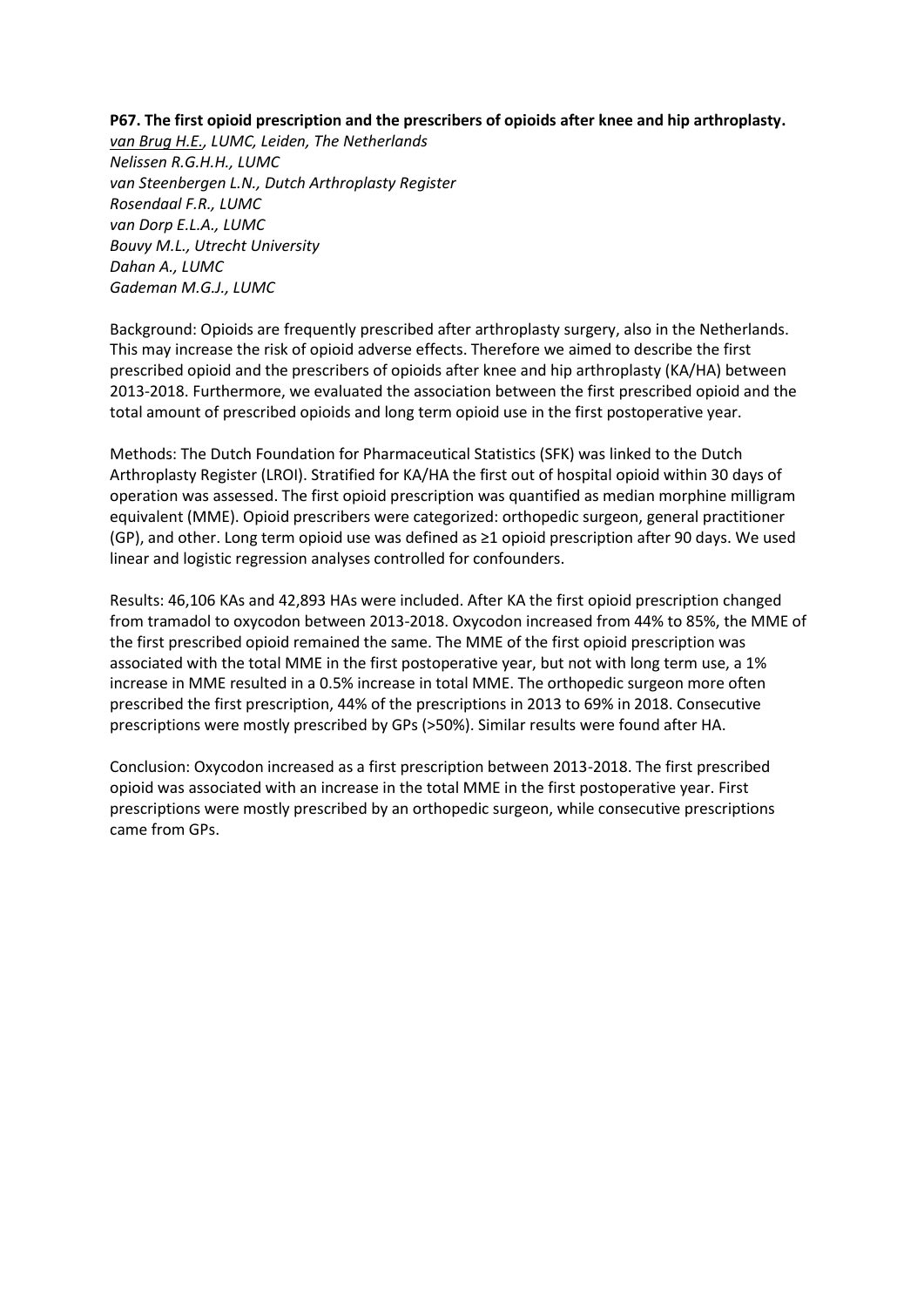# **P68. Preoperative opioid prescriptions before total knee and hip arthroplasty: a nationwide cohort study.**

*van Brug H.E., LUMC, Leiden, The Netherlands Nelissen R.G.H.H., LUMC van Steenbergen L.N., Dutch Arthroplasty Register Rosendaal F.R., LUMC van Dorp E.L.A., LUMC Bouvy M.L., Utrecht University Dahan A., LUMC Gademan M.G.J., LUMC*

Background: To determine the preoperative opioid prescription rate and their prescribers in patients one year prior to total knee or hip arthroplasty (TKA/THA) between 2013 and 2018, a nationwide study was performed.

Methods: The Dutch Foundation for Pharmaceutical Statistics (SFK) was linked to the Dutch Arthroplasty Register (LROI). All analyses were stratified for joint (knee/hip). Opioid prescription rates were given as defined daily dosages (DDD) and morphine milligram equivalent (MME). Opioid prescriptions were calculated per week and per operation year based on the time of prescription. Opioid prescribers were assessed per preoperative quarter and the prescribers were divided in the following categories: general practitioner (GP), orthopedic surgeons, rheumatologists, and others.

Results: 40,989 TKAs and 42,689 THAs were included. In 2013, 25% of TKA patients received ≥1 opioid prescription in the year before arthroplasty, this increased to 28% in 2018. For THA these numbers increased from 25% to 31%. In the year before TKA the prescription rates increased from 8.2 DDDs/person year (PY) to 10.4 DDDs/PY, mainly due to oxycodone prescriptions (0.9DDD/PY to 3.1DDD/PY). All other opioids remained relatively stable. When opioid exposure was expressed as MME/PY this increase was also seen (562 MME/PY to 781 MME/PY). In the year before surgery on average, the DDD/week prescribed increased from 0.19DDD/week in the 53rd week before surgery to 0.23 DDD/week in the week before surgery, and seemed to also increase between 2013 and 2018. Over 80% of preoperative prescriptions came from GPs. The proportion of preoperative prescriptions by an orthopedic surgeon increased between 2013-2018 (3%-7%). Similar changes were seen before THA.

Conclusion: In the Netherlands between 2013 and 2018 the preoperative opioid prescription rates increased, mainly due to a shift toward oxycodone prescriptions. Furthermore, over time orthopedic surgeons became more often the prescriber of preoperative opioids.